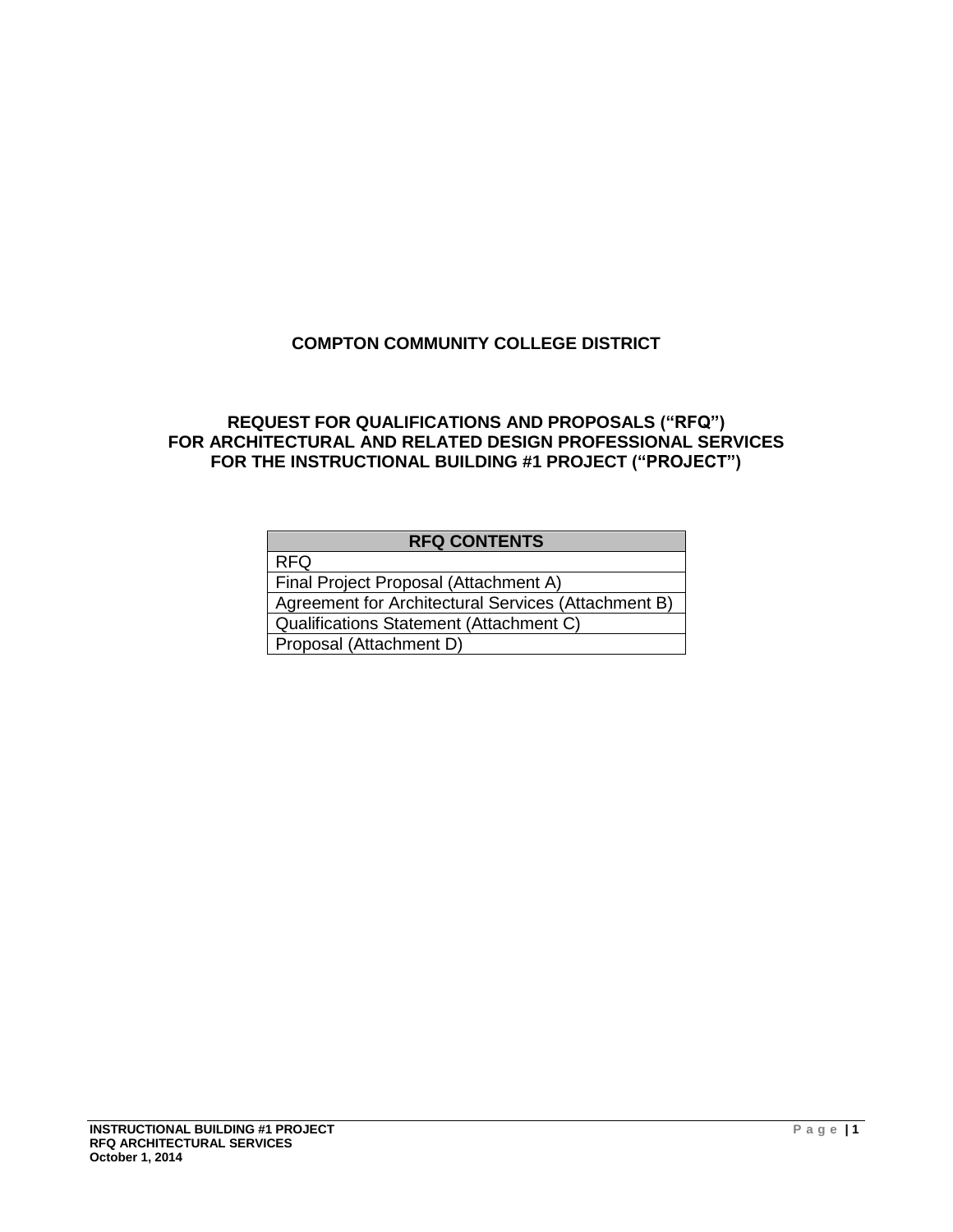#### **REQUEST FOR QUALIFICATIONS AND PROPOSALS ("RFQ") FOR ARCHITECTURAL AND RELATED DESIGN PROFESSIONAL SERVICES FOR THE INSTRUCTIONAL BUILDING #1 PROJECT ("PROJECT")**

Compton Community College District ("District") requests that architectural services firms ("Respondents") submit written responses to this RFQ.

#### **1. RFQ.**

- 1.1. Purpose of RFQ. This RFQ is a part of the process for the District's selection and retention of an architectural services firm to provide architectural and related professional services for design, bidding and construction of the Project. The scope of architectural services and other requirements for completing the architectural services for the Project are described in this RFQ and in the Architectural Services Agreement included with this RFQ. Timely submitted RFQ Responses will be evaluated by a Selection Committee established by the District to ascertain the Respondents' respective qualifications, based on the criteria established in this RFQ. Following the Selection Committee's determination of which Respondents meet or exceed the qualifications standards set forth in this RFQ, in the sole and exclusive discretion of the Selection Committee, qualified Respondents may be requested to participate in an interview with the Selection Committee as part of the process for selection of an architectural services firm.
- 1.2. Obtaining RFQ. The RFQ may be only obtained from the District by request to the District Contact whose contact information is noted herein. Responses to this RFQ submitted by a Respondent who did not obtain the RFQ from the District are deemed non-responsive and will be rejected. Small, women-owned, disabled veterans and minority firms are encouraged to submit responses to this RFQ.
- 1.3. RFQ Activities; Timeline. The District anticipates that the following activities relating to the RFQ will be completed at the times noted below. The foregoing notwithstanding, the District reserves the right to modify RFQ activities and/or the time for completion of a RFQ activity.

| <b>RFQ Activity</b>                              | <b>Anticipated Date</b>               |  |  |
|--------------------------------------------------|---------------------------------------|--|--|
| 1st Advertisement                                | Tuesday, January 13, 2015             |  |  |
| 2 <sup>nd</sup> Advertisement                    | Tuesday, January 20, 2015             |  |  |
| Latest Date/Time for Respondents to Submit       | 4:00 P.M.                             |  |  |
| Questions about or Request Clarifications of RFQ | Seven (7) days before latest date for |  |  |
| Requirements                                     | submittal of RFQ Responses            |  |  |
| Latest Date/Time for Submittal of RFQ Responses  | 4:00 PM                               |  |  |
|                                                  | Tuesday, February 03, 2015            |  |  |
| <b>Interviews</b>                                | Friday, February 20, 2015             |  |  |
| Board Action to Award Architectural Services     | Tuesday, March 17, 2015               |  |  |
| Agreement                                        |                                       |  |  |

- 1.4. District Modifications to RFQ.
	- 1.4.1. District Reserved Rights. The District expressly reserves the right to modify any portion of this RFQ prior to the latest date/time for submission of RFQ Responses, including without limitation, the cancellation of this RFQ.
	- 1.4.2. RFQ Addenda. Modifications, if any, made by the District to the RFQ will be in writing; potential Respondents who have obtained this RFQ from the District prior to any such modifications will be issued modifications to the RFQ by written addenda sent via email.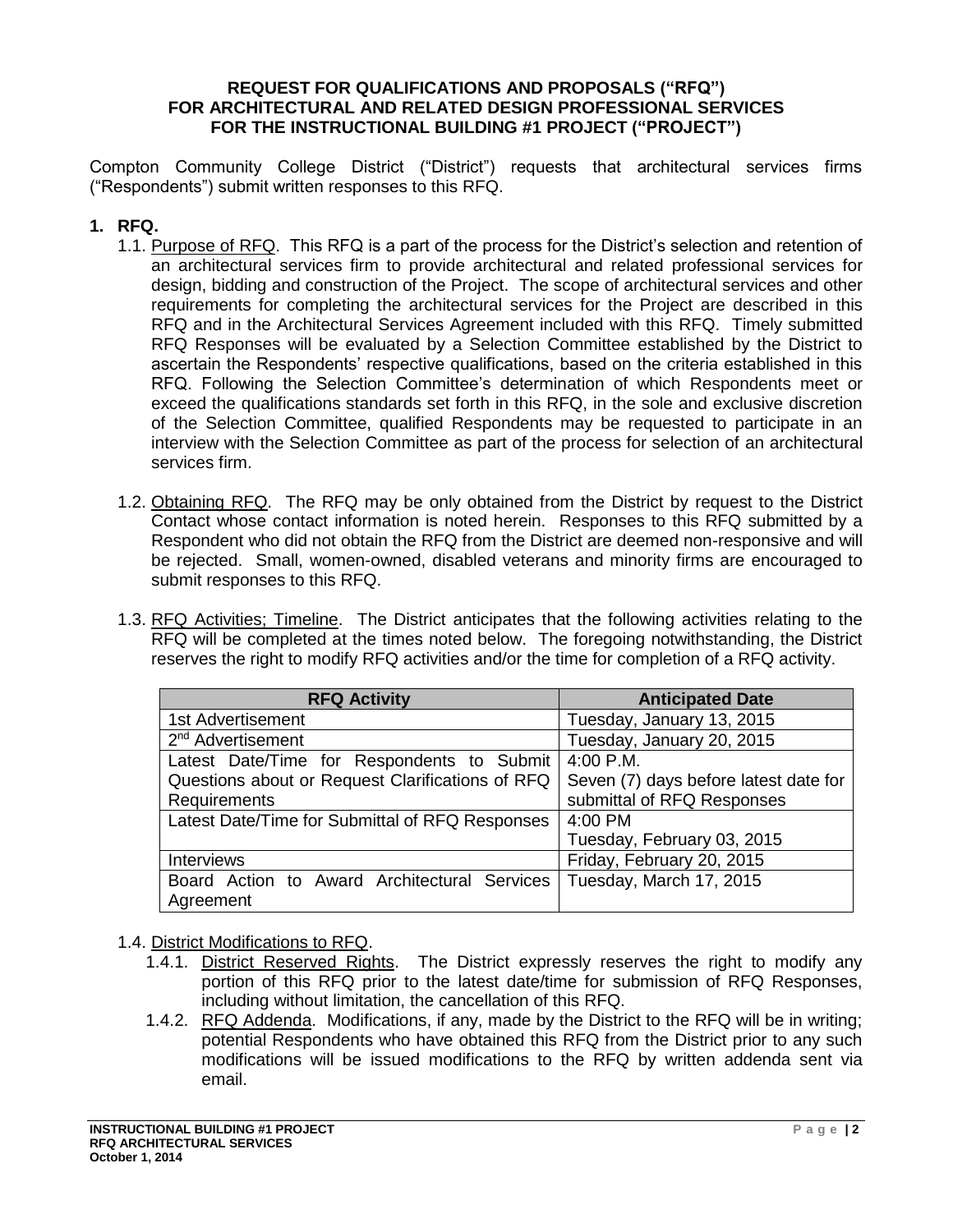- 1.4.3. No Oral Clarifications/Modifications. The District will not provide any oral clarifications or modifications to the RFQ or the requirements hereof; no employee, officer, agent or representative of the District is authorized to provide oral clarifications or modifications to the RFQ. No Respondent shall rely on any oral clarification or modification to the RFQ.
- 1.5. Public Records. Except for materials deemed Trade Secrets (as defined in California Civil Code §3426.1) and materials specifically marked "Confidential" or "Proprietary," all materials submitted in response to this RFQ are deemed property of the District. The foregoing notwithstanding, the District may reject for non-responsiveness the RFQ Response of a Respondent who indiscriminately notes that its RFQ Response or portions thereof are "Trade Secret" "Confidential" or "Proprietary" and exempt from disclosure as a public record. In accordance with applicable law, materials submitted in response to this RFQ are deemed public records after completion of the interview process by the Selection Committee. The District is not liable or responsible for the disclosure of RFQ Responses, or portions thereof, deemed to be public records, including those exempt from disclosure if disclosure is by law, by an order of Court, or which occurs through inadvertence, mistake or negligence on the part of the District or its agents or representatives. If the District is required to defend or otherwise respond to any action or proceeding wherein request is made for the disclosure of the contents of any portion of a RFQ Response deemed exempt from disclosure hereunder, by submitting a response to this RFQ, each Respondent agrees to defend, indemnify and hold harmless the District in any action or proceeding from and against any liability, including without limitation attorneys' fees arising therefrom. The party submitting materials sought by any other party shall be solely responsible for the cost and defense in any action or proceeding seeking to compel disclosure of such materials; the District's sole involvement in any such action shall be that of a stakeholder, retaining the requested materials until otherwise ordered by a court of competent jurisdiction.
- 1.6. District Contact For RFQ. Obtaining the RFQ, all questions about the RFQ, requests for clarification of RFQ requirements and other communications relating to this RFQ shall be directed to the District contact person ("District Contact") set forth below. All communications to the District relating to this RFQ shall be in writing and transmitted by email only to the District Contact. Respondents and their respective employees, officers, agents or representatives shall communicate only with the District Contact relating to this RFQ. Any actual or attempted communication in violation of the foregoing will result in rejection of the Respondent's RFQ Response.

Linda Owens Director of Facilities Planning & Operations Compton Community College District 1111 East Artesia Boulevard Compton, California 90221 [lowens@elcamino.edu](mailto:lowens@elcamino.edu)

1.7. Submittal of RFQ Responses.

1.7.1. Submittal Location. RFQ Responses shall be submitted to the following location at or prior to the latest date/time set forth herein for submittal of RFQ Responses.

> Compton Community College District Business Services, Room C34 1111 East Artesia Boulevard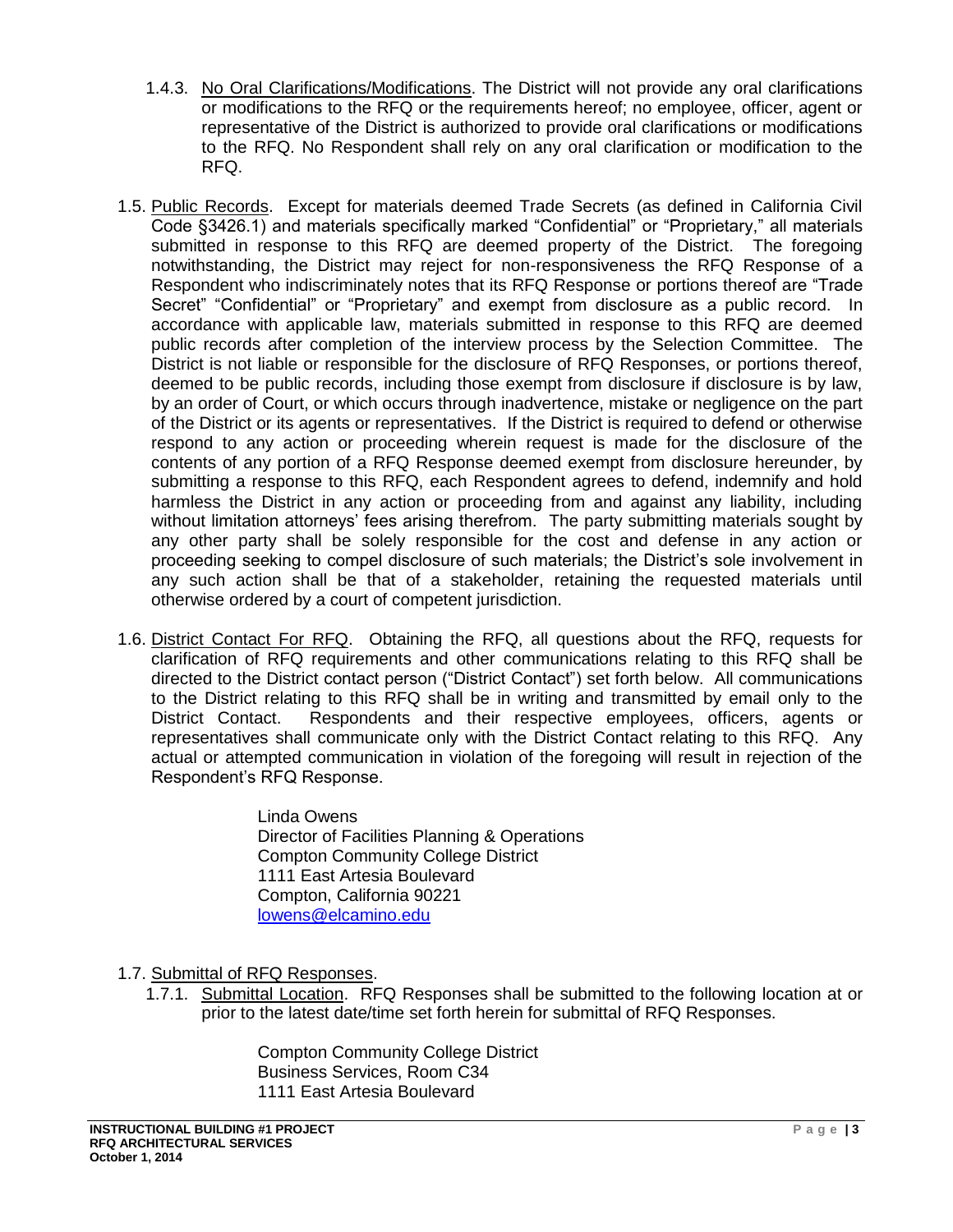Compton, California 90221 Attn: Roy Patterson

- 1.7.2. Delivery to Business Services Office. RFQ Responses which are not actually received in the District's Business Services Office at or prior to the latest date/time for submission of RFQ Responses will be rejected by the District for non-responsiveness. Respondents are solely responsible for the timely submission of RFQ Responses. Respondents are advised that the District utilizes a centralized mailroom for the receipt of items transmitted by United States Mail and private courier services, including FedEx, California Overnight, DHL, etc. Items received in the District's central mailroom will be distributed to the addressee(s) only as part of the mailroom's daily delivery routine. A response to this RFQ which is received in the District's central mailroom will not be deemed received by the District's Business Office until delivery of such item is effectuated by the central mailroom staff to the District's Business Services Office. Accordingly, Respondents are encouraged to personally deliver RFQ Responses directly to the District's Business Services Office or to retain a private courier service to personally deliver RFQ Responses to the District's Business Services Office.
- 1.8. Errors/Discrepancies/Clarifications to RFQ. If a Respondent (i) encounters errors or discrepancies in this RFQ or portions hereof; or (ii) seeks clarification to any portion of this RFQ, the Respondent shall immediately notify the District Contact of such error, discrepancy or clarification request. Responses of the District to address errors/omissions in the RFQ or to requested clarification will be in writing and posted at [www.district.compton.com;](http://www.district.compton.com/) if in the sole judgment of the District, any response affects the RFQ or other Respondents, the District will issue the response by a written addendum distributed to all potential Respondents who have theretofore obtained this RFQ from the District.
- 1.9. RFQ Response Costs. All costs and expenses incurred by a Respondent to prepare and submit a response to this RFQ and all other activities related to this RFQ shall be borne solely and exclusively by the Respondent.

#### **2. The District and the Project**

- 2.1. The District. Compton Community College District is located in Compton, California and was established in 1927. The campus currently contains 30 buildings in 404,171 gross square feet on 88 acres. Compton Community College was originally constructed and occupied at its current location in the early 1950s. A portion of the existing infrastructure was constructed in the 1930s, and expanded in the 1950s to serve the development of the college campus. Most of the existing infrastructure is original to these periods of development and supports the existing buildings that were constructed in the 1950s to early 1960s. Since that time, additional buildings have been added to the campus, instructional methods and equipment have changed thereby increasing demands on the infrastructure, and safety issues and environmental requirements have also increased significantly.
- 2.2. The Project*;* Demolition of Existing Facilities; Design and Construction of Project. The scope of the Project includes:
	- 2.2.1. Demolition of Existing Facilities. Demolish existing facilities and related improvement:
		- 2.2.1.1. Western-most and middle wings of Building E (#6 on the space inventory);
		- 2.2.1.2. West wing of Building F (#9 on the space inventory);
		- 2.2.1.3. Building G (#11 on the space inventory);
		- 2.2.1.4. Portables M1 (#32 on the space inventory) and M2;
	- 2.2.2. Design and Construction of Project. The Project as designed and constructed includes the following components and areas: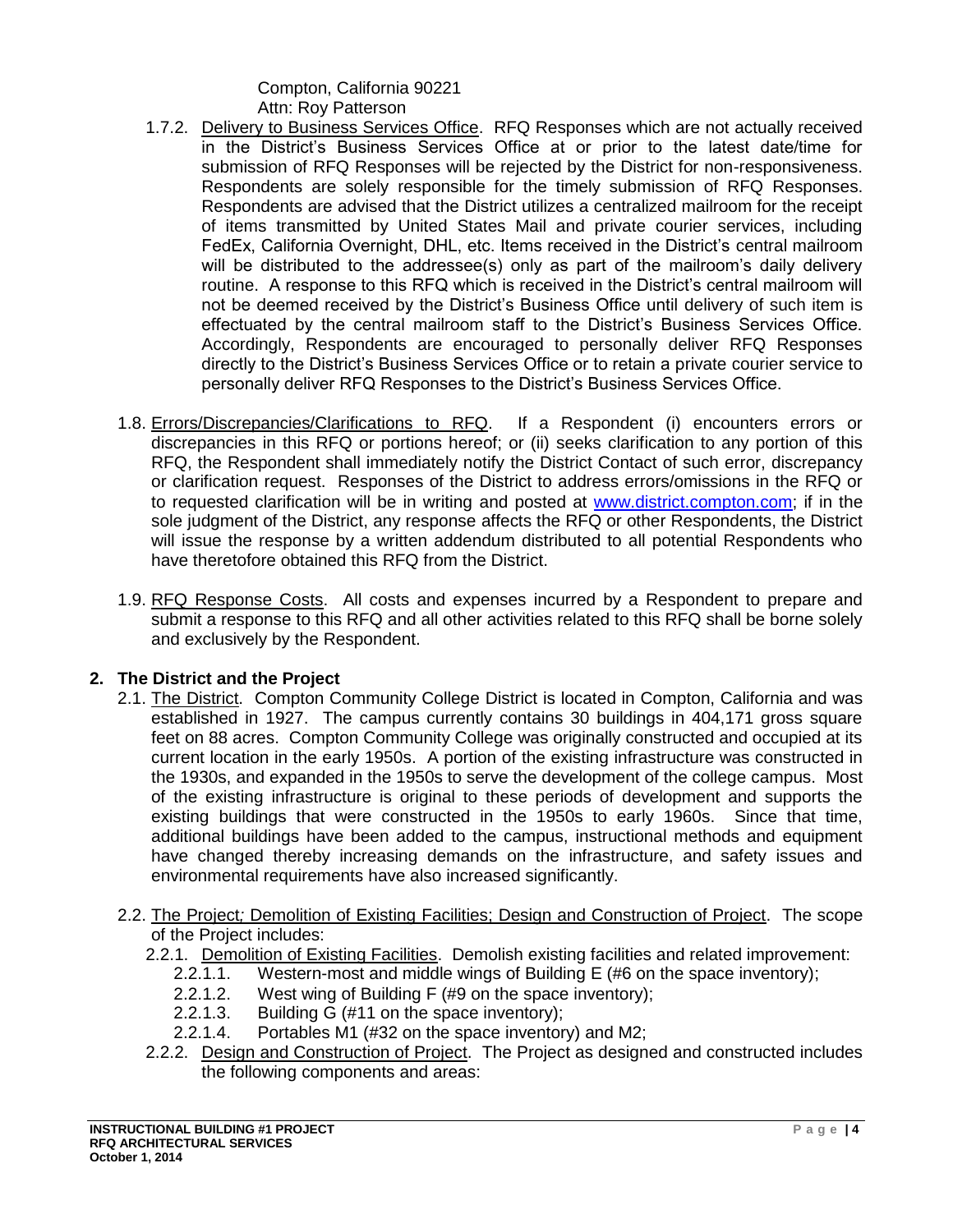- 2.2.2.1. Two-story 34,050 gross square feet (gsf) with 22,440 assignable square feet (asf), comprised of 8,000 asf lecture, 6,400 asf lab, 3,180 asf office, 4,100 asf library, 510 asf AVTV, and 250 asf other (lounge) spaces.
- 2.2.2.2. Spaces within Project dedicated for English, reading, social sciences, behavioral sciences, humanities, foreign languages, along with the English as a Second Language (ESL).
- 2.2.3. Final Project Proposal. The Project has been subject to an approved Final Project Proposal ("FPP"); the FPP is incorporated into this RFQ as Attachment A. Design of the Project must incorporate the programming requirements and generally conform to preliminary floor plans incorporated into the FPP.
- 2.2.4. Project Budget. The FPP (Attachment A to RFQ) includes a form of JCAF 32, which describes the budgets established for the design and construction of the Project, as summarized below:

Architectural Services: aggregate \$1,530,724

Design Phases: \$1,357,931

Construction Phase: \$172,793

Construction (excluding project management, test/inspection and contingency) \$10,799,548.

The District intends to complete design and construction of the Project within the Project Budget established in JCAF 32 for the Project.

- 2.3. Solution Criteria. The Project design must address and provide cost effective solutions that achieve the following objectives:
	- 2.3.1. Provide permanent, campus spaces that technologically support teaching of the academic programs;
	- 2.3.2. Provide efficient and well-configured instructional and support spaces;
	- 2.3.3. Provide building systems that can support state-of-the-art teaching and learning technologies;
	- 2.3.4. Provide a permanent facility that is code compliant and provides equal access to all;
	- 2.3.5. Create an on-campus environment where students can learn through the incorporation of current educational technologies; and does not adversely impact the college's operations budget.

2.4. Design Criteria. The Project design must incorporate the following design criteria:

- 2.4.1. Exceed Title 24, Part 6 Energy Code by 15%
- 2.4.2. Incorporate Low E dual glazing and window tinting to reduce heat gain;
- 2.4.3. Incorporate cool roofing to reduce the heat island effect and heat gain;
- 2.4.4. Provide space heating and cooling by highly energy efficient HVAC system that is connected to the campus central plant;
- 2.4.5. Maximize natural ventilation;
- 2.4.6. Incorporate independent HVAC controls where applicable;
- 2.4.7. Incorporate high efficiency T-8 lighting where applicable
- 2.4.8. Incorporate natural lighting into most spaces;
- 2.4.9. Energy saving lighting with automatic lighting controls and occupancy sensors beyond code requirements;
- 2.4.10. Interior materials low in volatile organic compounds and high recycled content;
- 2.4.11. Water efficient fixtures, faucets and other plumbing devices/equipment;
- 2.4.12. Incorporate materials, equipment or building systems qualifying for local utility district energy incentive program including Savings By Design, if applicable.
- 2.5. Project Architect. The District anticipates the selection of a single architectural services firm to provide architectural and related design professional services for design, bidding and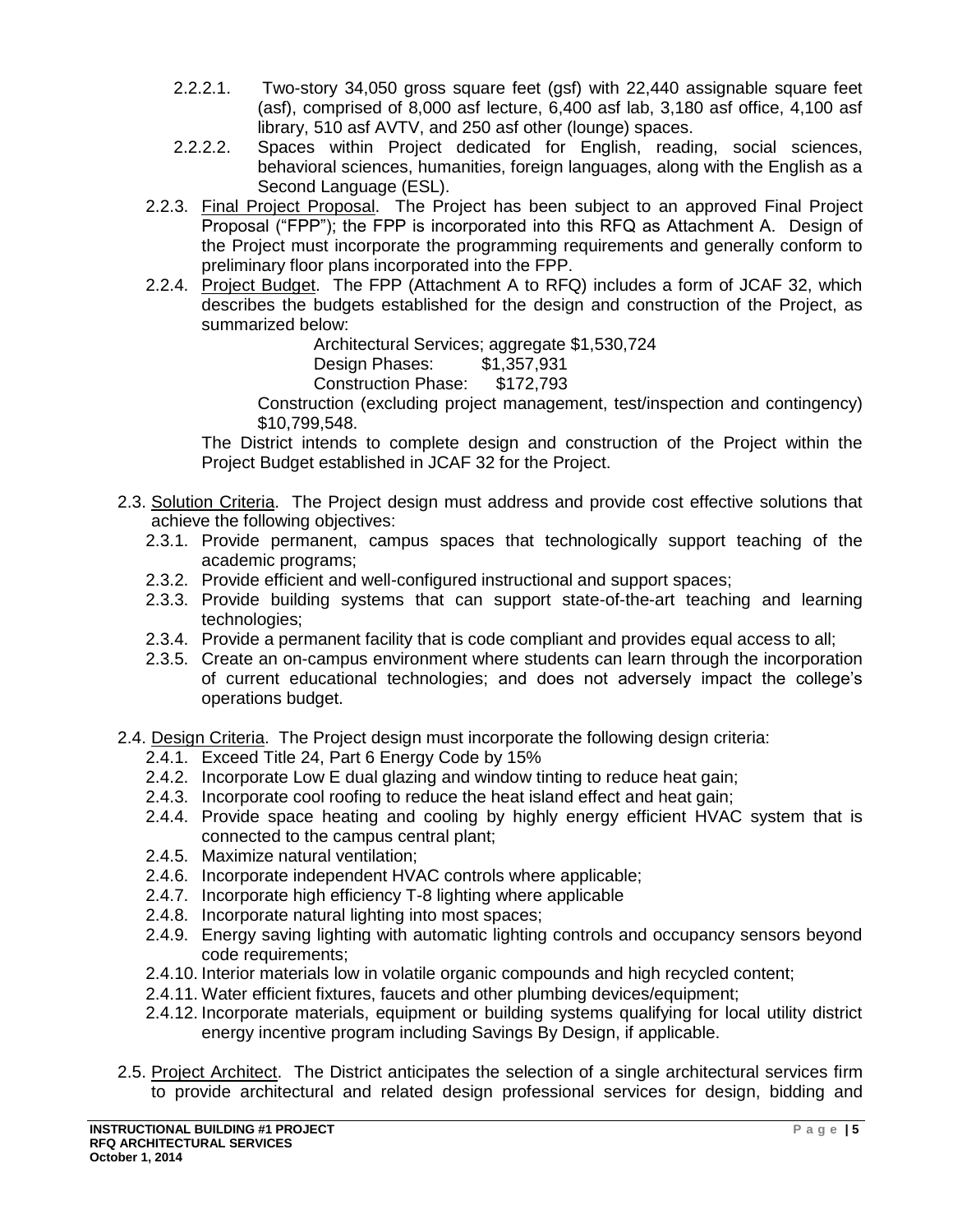construction of the Project. The firm selected to provide architectural services for the Project will be required to complete architectural and related design profession related services for the design, bidding and construction phases of the Project.

- 2.5.1. General. The successful Respondent will be required to provide services as the Architect of Record for the Project. Administrative and general services include:
	- 2.5.1.1. Coordination with District staff to prepare required submittals to the California Community College Chancellor's Office, Department of Finance and other regulatory agencies with jurisdiction over funding, design, permitting and/or construction of the Project;
	- 2.5.1.2. Meet with user groups to validate programming requirements and interior space and FFE planning and flow diagrams;
	- 2.5.1.3. Meet with user groups and District facilities/maintenance and operations staff to develop maintenance and operational programming requirements for the Project;
	- 2.5.1.4. Work with the District's administrative, executive management and project management staff to develop preliminary schedules and budgets for the Project.
- 2.5.2. Design Consultants; Design Disciplines. The following design disciplines are within the scope of architectural services for the Project: civil, structural, mechanical, electrical, plumbing, landscape, interior space and furniture, furnishing and equipment ("FFE") layouts. Completion of the design disciplines may be by employees of the Respondent selected through this RFQ or by Design Consultants under contract to the Respondent selected through this RFQ.
- 2.5.3. Architectural Services Agreement. The form and content of the Architectural Services Agreement the District anticipates entering into with the successful Respondent is incorporated into this RFQ as Attachment B. The specific scope of services for the Project and other obligations of the successful Respondent are set forth in the Architectural Services Agreement.

### **3. RFQ Response**

- 3.1. Response General Requirements. All materials submitted in response to this RFQ shall be on 8 ½" x 11" paper, preferably in portrait orientation. All submitted materials must be bound in either a three-ring binder or spiral bound notebook. Tabbed dividers should be used to identify and separate discrete sections of the RFQ Response which correspond to the RFQ Response Contents/Format described below.
- 3.2. Additional Materials. Respondents are not prohibited, but are discouraged, from submitting materials in addition to those specifically responding to the matters noted in requested in the RFQ Response Contents/Format Section of this RFQ. If a Respondent elects to submit materials with its RFQ Response which are in addition to the information requested in the RFQ Response Contents/Format Section of this RFQ, the Respondent shall separately bind all such additional materials from the RFQ Response addressing the information required by the RFQ Response Contents/Format Section of this RFQ.
- 3.3. Copies of RFQ Response. Each Respondent shall submit the original and Choose an item. copies of their respective RFQ Responses.
- 3.4. RFQ Response Format/Contents. Each RFQ Response must conform to the following described format and must include the content described below. A RFQ Response which is not in the format and with content conforming to the following requirements will be a basis for the District's rejection of such RFQ Response for non-responsiveness.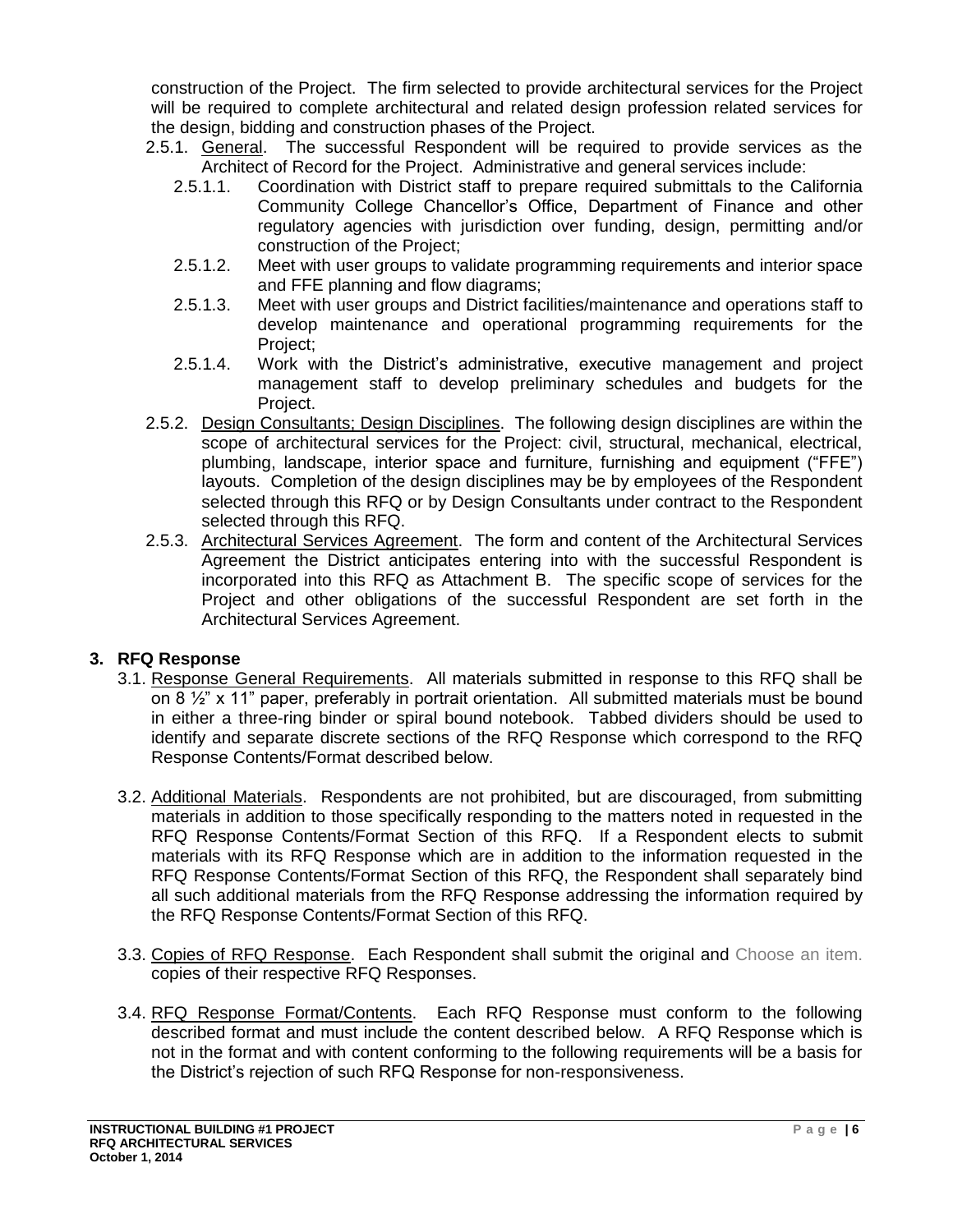- 3.4.1. Cover Sheet. Identify the submittal as the Response to this RFQ and an identification of the firm submitting the RFQ Response along with the firm's address, telephone/fax numbers and email addresses of the firm's principal contacts in connection with this RFQ or the RFQ Response.
- 3.4.2. Letter of Interest. Include a brief letter expressing the interest of the Respondent in providing architectural services for the Project and a brief statement of the qualifications of the Respondent to provide the requested architectural services. Provide contact information, including the telephone number, fax number and email address for the personnel of the Respondent who will be receiving notices and other communications from the District regarding the RFQ. The letter of interest should be bound with other materials responding to this RFQ.
- 3.4.3. Table of Contents. Include a Table of Contents reflecting the Respondent's responses to each of the items set forth below.
- 3.4.4. RFQ Response Contents.
	- 3.4.4.1. Tab 1; Architect's Qualifications Statement. Completed form of Qualifications Statement (Attachment C to RFQ).
	- 3.4.4.2. Tab 2; Proposal. Completed form of Proposal (Attachment D to RFQ).
	- 3.4.4.3. Tab 3; Relevant Project Experience. Provide additional details of the Projects identified in the Qualifications Statement which reflect the skills, experience and other qualifications of the Respondent and its proposed Design Consultants, if any, for the successful provision of architectural and related design services for the Project. Include in the discussion of relevant project experience, the experience of the Respondent and its proposed Design Consultants, if any, for the following: (i) conformity to schedule and budget requirements; (ii) California Community College projects, four-year colleges, or universities; (iii) projects subject to DSA review, approval and permitting; (iv) higher education classroom/lab/office building projects; (v) projects designed for optimum energy utilization and low life-cycle costs; (vi) projects involving significant demolition of existing structures; and (vii) projects utilizing State of California legislatively appropriated funds, state-wide bond funds and/or local bond funds. Include a minimum of five (5) projects, dates of completion, firm members directly involved in the design and/or engineering work, budgets and references. (The District will check references and may request that the listed references furnish additional references of respondent's work.) This section of the RFQ Response shall not exceed fifteen (15) pages.
	- 3.4.4.4. Tab 4; Proposed Project Team. Provide an organization chart illustrating the relationships between the Respondent's proposed Project Team, Design Consultants and the District's executive, facilities and end-users staff.
	- 3.4.4.5. Tab 5; Project Personnel Resumes. Provide a current resume for each member of the Respondent's personnel and for each member of the personnel of each Design Consultant identified in the Proposal.
	- 3.4.4.6. Tab 6; Project Approach. Describe the proposed approach and methodology to completing tasks necessary to complete the Basic Services set forth in the Architectural Services Agreement. Include a detailed description and discussion of measures the Respondent will implement to: (i) maintain quality control over the Design Documents; (ii) minimize errors or omissions; and (iii) ensure that the Project scope and other Project requirements established in the Design Documents will be constructed within the Construction Budget.
	- 3.4.4.7. Tab 7; Architectural Services Agreement. Confirm that the Respondent has thoroughly reviewed the form of Architectural Services Agreement incorporated into the RFQ as Attachment B. Indicate in this Tab of the RFQ Response the Respondent's acceptance of all terms and conditions set forth in the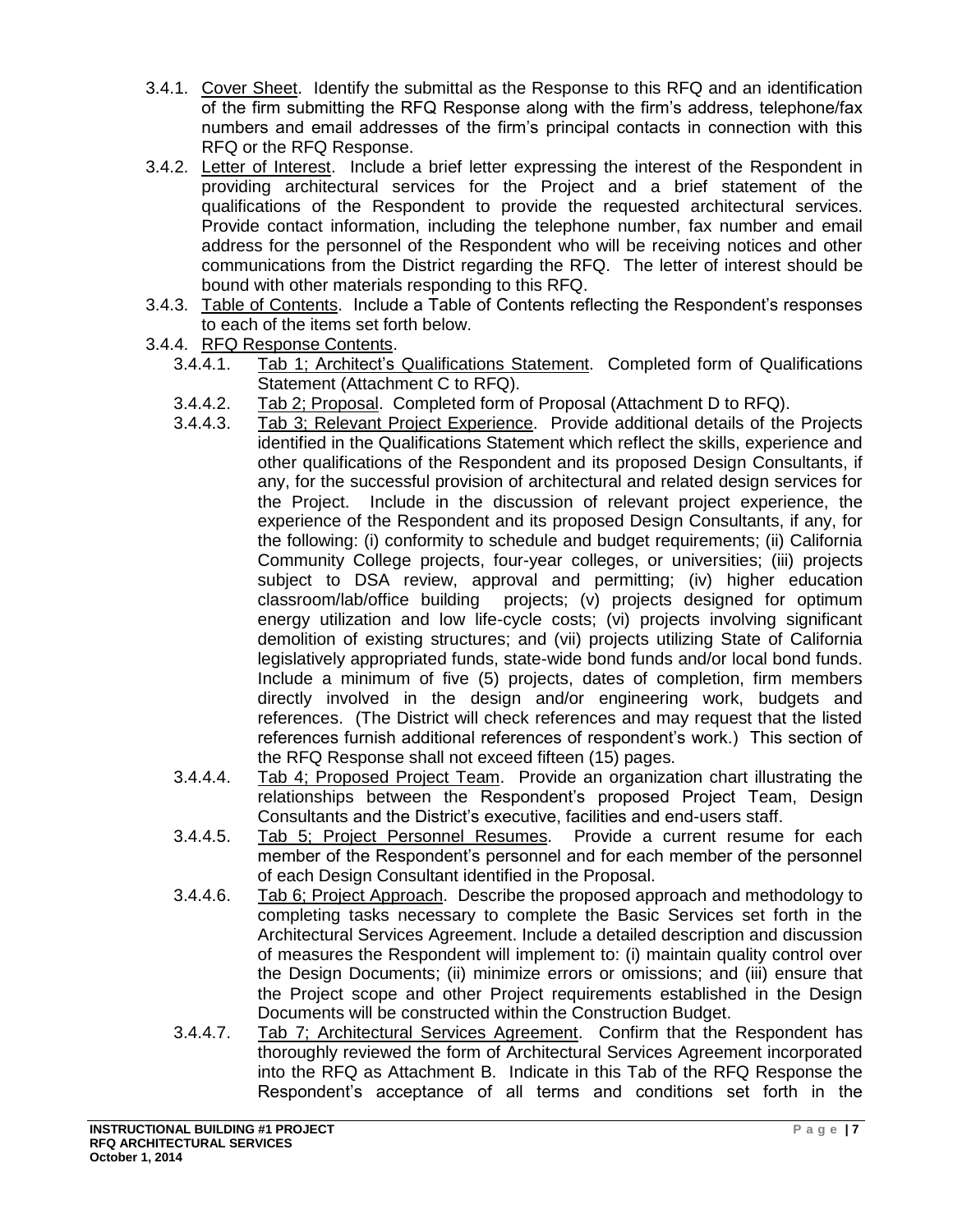Architectural Services Agreement. If there is any term or condition of the Architectural Services Agreement which a Respondent requests to be modified, the Respondent must: (i) specifically identify such term or condition; and (ii) set forth the specific text of the modification requested for each such term or condition. Notwithstanding any requested modification to any term or condition of the Architectural Services Agreement, no such modifications are binding on the District or enforceable against the District unless the District affirmatively and specifically accepts any such requested modification. Any Respondent whose RFP Response does not identify requested modifications to terms or conditions of the Architectural Services Agreement will be deemed to have agreed to all terms and conditions set forth therein; if awarded the Architectural Services Agreement, such Respondent must execute the Architectural Services Agreement in the form and content attached hereto subject only to elements of such Respondent's RFP Response accepted by the District.

3.4.4.8. Tab 8; Proposed Schedule. Provide a proposed schedule for completion of the Basic Services described in the Architectural Services Agreement. A detailed proposed schedule is not required, but the proposed schedule must incorporate the proposed completion dates for the following:

Pre-Design (Programming) Preliminary Plans Working Drawings Submittal of Design Documents to DSA DSA issuance of authorization to construct Project

- 3.4.4.9. Tab 8; Financial Statement. Include a current financial statement for the Respondent (2013 CY or 2013-2014 FY). Financial Statements should be reviewed or audited by a licensed Certified Public Accountant are preferred, but not required. If the Financial Statement is not for the 2013 CY or the 2013-2014 FY, a detailed explanation must be submitted establishing the reasons for not providing a current Financial Statement.
- 3.4.4.10. Tab 9; Insurance Certificates. Provide copies of Certificates of Insurance and, in the case of the Professional Liability coverage a copy of the policy, for the Respondent and its proposed Design Consultants for the Project. Required Certificates of Insurance and minimum coverage amounts for each policy of insurance are as set forth below.

| <b>Required Insurance Policy</b>                                                                    | <b>Minimum Coverage Amount</b><br><b>(Respondent and Design</b><br><b>Consultants)</b>                       |  |  |  |  |
|-----------------------------------------------------------------------------------------------------|--------------------------------------------------------------------------------------------------------------|--|--|--|--|
| <b>Workers Compensation</b>                                                                         | In accordance with law                                                                                       |  |  |  |  |
| <b>Employers Liability</b>                                                                          | One Million Dollars (\$1,000,000)                                                                            |  |  |  |  |
| Comprehensive<br>General<br>Liability (including<br>bodily<br>injury, death and property<br>damage) | Two Million Dollars (\$2,000,000) per<br>occurrence; Four Million Dollars<br>$($4,000,000)$ in the aggregate |  |  |  |  |
| <b>Automobile Liability</b>                                                                         | One Million Dollars (\$1,000,000)<br>combined single limit                                                   |  |  |  |  |
| <b>Professional Liability</b>                                                                       | Two Million Dollars (\$2,000,000) per<br>claim; Four Million Dollars<br>$($4,000,000)$ in the aggregate      |  |  |  |  |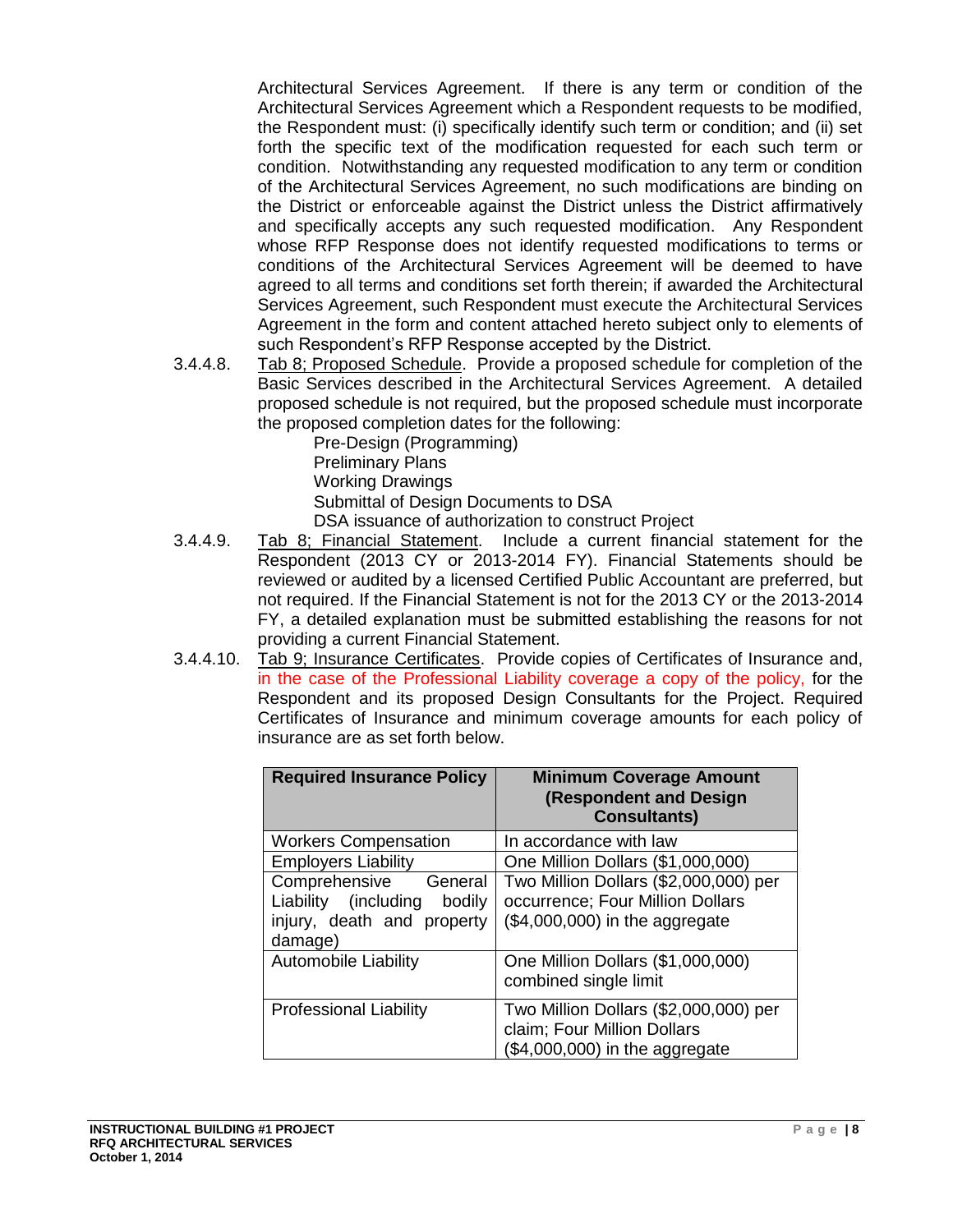### **4. Selection Criteria**

- 4.1. General. Timely submitted RFQ Responses will be independently reviewed by each member of the Selection Committee. A Response to the RFQ which does not comply with the requirements of this RFQ will be subject to rejection for non-responsiveness, provided that the District may waive minor irregularities or information in a Response to the RFQ.
- 4.2. District Policy. It is the standard practice of the District that the selection of firms to provide professional services in connection with construction projects of the District be fair, open and unbiased and, based on the demonstrated competence and qualifications to complete the required professional services at a fair and reasonable price to the District.
- 4.3. Evaluation Criteria. The following set forth the criteria by which each RFQ Response will be evaluated. The District and the selection committee reserve the right to exercise discretion in the weight and priority of the evaluation criteria. The proposals will be evaluated to determine the firm best able to meet the needs of the District. The District's evaluation will include a number of factors including, but not limited to, the following:

| <b>Criteria</b>                                         | Weight |  |  |
|---------------------------------------------------------|--------|--|--|
| Experience and expertise of Respondent and              |        |  |  |
| proposed Design Consultants with similar projects of    |        |  |  |
| similar scope, size, occupancy and complexity as the    |        |  |  |
| Project                                                 |        |  |  |
| Design ability and capability of Respondent and         |        |  |  |
| Design Consultants to develop high-quality, functional, |        |  |  |
| cost effective and aesthetically attractive solutions   |        |  |  |
| Proposed schedule                                       |        |  |  |
| <b>Price Proposal</b>                                   |        |  |  |
| Qualifications, skills and experience of proposed       |        |  |  |
| Project personnel of Respondent and Design              |        |  |  |
| Consultants                                             |        |  |  |
| Suitability of proposed Project personnel of the        |        |  |  |
| Respondent and Design Consultants to engage in          |        |  |  |
| collaborative efforts with District                     |        |  |  |
| Demonstrated familiarity with specific needs and        |        |  |  |
| requirements for the Project and the District's Project |        |  |  |
| objectives                                              |        |  |  |
| Responsiveness to RFQ requirements                      |        |  |  |

- 4.4. Interviews. A short list of Respondents with the highest scored RFQ Responses, based on the selection criteria described above as determined by the Selection Committee are required to participate in an interview with the Selection Committee. Interviews will generally consist of no more than ten (10) minutes for Respondents' presentation, followed by questions posed by the Selection Committee. Total time of each interview will not exceed forty (40) minutes. Respondents invited to participate in the interview process shall have present at the interview its key personnel for the Project and the key personnel of the Design Consultants identified in the Respondent's RFQ Response for the Project. The order of firms to be interviewed will be determined by the Selection Committee.
- 4.5. District Reserved Rights to Negotiate Architectural Services Agreement. The District expressly reserves the right to engage in negotiations with one or more Respondents invited to the participate in the interview process. The scope of the negotiations may include without limitation, proposed Design Consultants, proposed schedule, proposed modifications to terms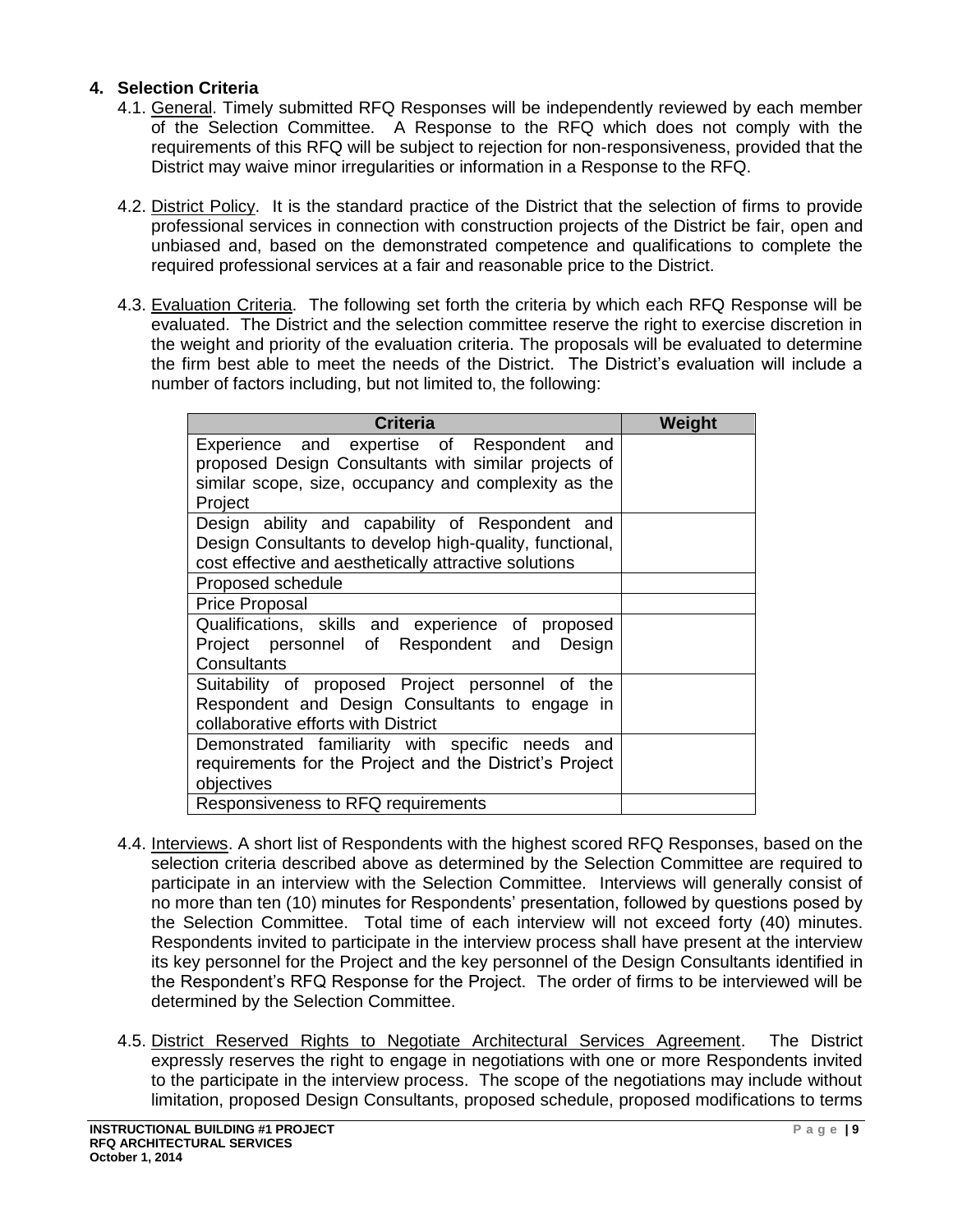or conditions of the Architectural Services Agreement and/or proposed pricing for completing Basic Services under the Architectural Services Agreement.

4.6. Award of Architectural Services Agreement. Upon completing interviews of Respondents by the Selection Committee, the Selection Committee will make recommendations to the District's Board of Trustees for award of the Architectural Services Agreement for the Project.

# **[END OF SECTION]**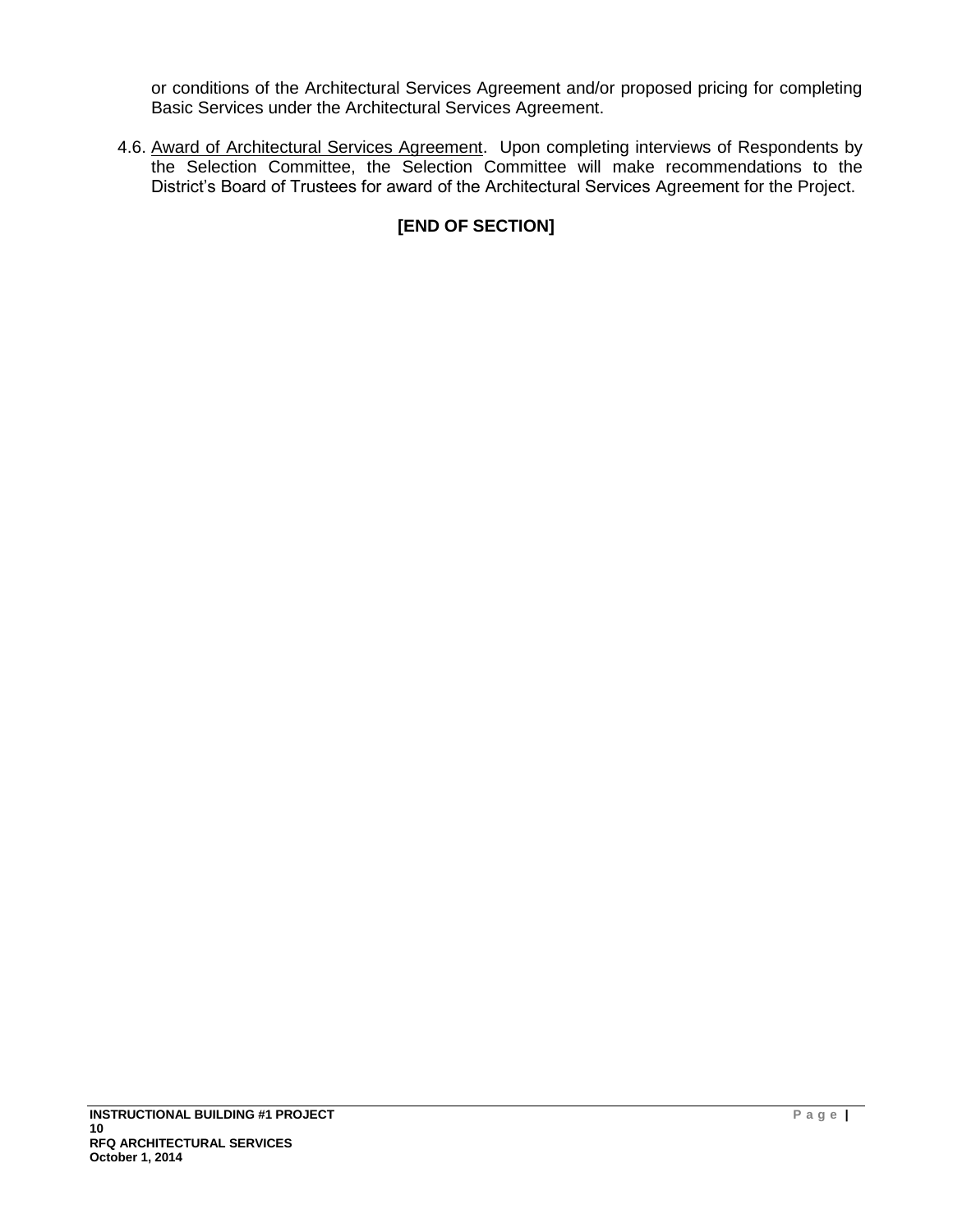# **(Attachment A)**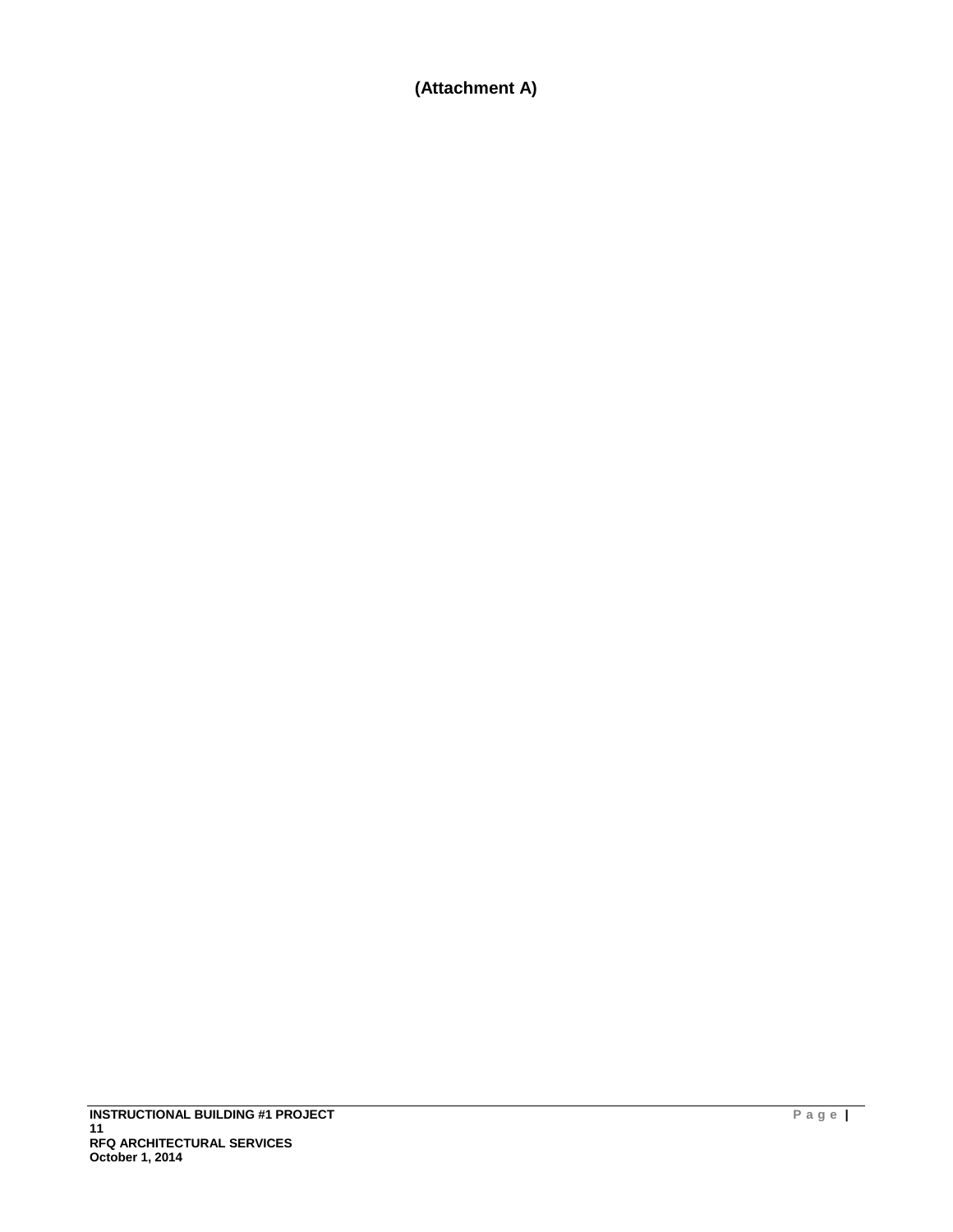#### **AGREEMENT FOR ARCHITECTURAL SERVICES (Attachment B)**

This Agreement for Architectural Services ("Agreement") is entered into Click here to enter a date. By and between Compton Community College District ("District") and

("Architect"). The District and the Architect are collectively referred to in this Agreement as "the Parties." This Agreement is entered into with reference to the following Recitals, all of which are incorporated herein by this reference.

### **RECITALS**

WHEREAS, the District anticipates development, design, bidding and construction of a work of improvement on the District's Compton College campus commonly described as Instructional Building #1 ("the Project").

WHEREAS, the District has established a budget amount of \_\_\_\_\_\_\_\_\_\_\_\_\_\_\_\_\_\_\_\_\_\_\_\_ Dollars (\$\_\_\_\_\_\_\_\_\_\_\_\_) for the costs to construct the Project ("Construction Budget").

WHEREAS, the District issued a Request for Qualifications ("RFQ") requesting architectural services firms submit qualifications and proposals for completing the architectural and related design professional services for the Project.

WHEREAS, the Architect submitted a response to the RFQ ("RFQ Response") dated Click here to enter a date.; by this reference, the RFQ Response is incorporated herein.

WHEREAS, as required by applicable law and the nature of services provided, personnel of the Architect and personnel of the Architect's Design Consultants are duly licensed as architects or registered as engineers under the laws of the State of California and are otherwise qualified and capable of providing and performing the Basic Services and other obligations under this Agreement in accordance with the terms hereof.

NOW THEREFORE, for good and valuable consideration, the receipt and adequacy of which is acknowledged by the Parties, the Parties agree as follows:

#### AGREEMENT

#### **1. Basic Services**

- 1.1. General. The Architect shall provide Basic Services and authorized Additional Services for the Project, as more particularly enumerated in this Agreement. All Basic Services and authorized Additional Services shall be performed and completed by employees of the Architect and the Architect's Design Consultants accepted in advance by the District. If a schedule for completion of Basic Services ("Basic Services Schedule") is set forth in this Agreement or incorporated into this Agreement by reference, the Architect shall complete Basic Services in accordance therewith. All of the Architect's obligations hereunder shall be performed and completed in a manner so as to avoid hindrance, interruption or delay to the orderly progression and completion of Project design, bidding and construction. The Architect shall be liable to the District for its failure to complete Basic Services in accordance with the Basic Services Schedule or for actions/inactions of the Architect resulting in hindrance, interruption or delay of the progression of Project design, bidding and construction.
- 1.2. Relationship of Architect to Other Project Participants. The Architect's services hereunder shall be provided in conjunction with contracts between the District and other Project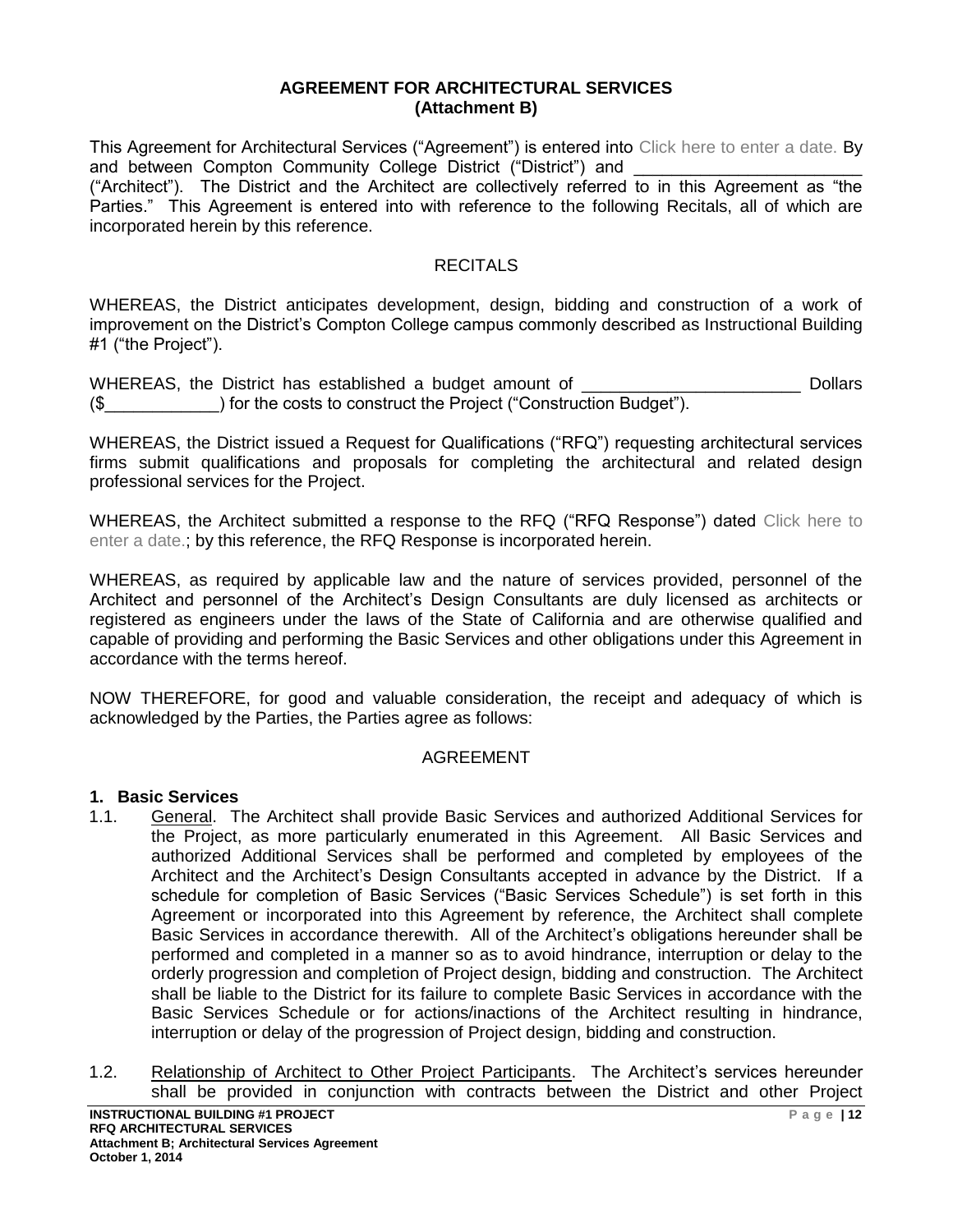participants including without limitation the District's Construction Manager and other consultants, if any.

- 1.3. Architect Standard of Care. The Architect and its Design Consultants shall provide the Basic Services and authorized Additional Services for the Project: (i) using their professional skill and judgment; (ii) acting with due care and in accordance with applicable standards of care under California law for those providing similar services for projects similar in size, scope and complexity as the Project; and (iii) the terms of this Agreement. The personnel of the Architect and its Design Consultants providing or performing any portion of the Basic Services or authorized Additional Services are qualified, skilled and experienced in providing the Basic Services or Additional Services assigned to such personnel and licensed as an architect or registered as an engineer under California law, as required by the nature of services provided.
- 1.4. Architect Representation. The Architect shall designate a Project Manager for all Phases of Basic Services who shall: (i) be reasonably satisfactory to the District; (ii) will not be replaced without approval of the District; (iii) shall have the overall responsibility for performance of Architect's obligations hereunder; and (iv) be authorized to act on behalf of the Architect in discharge of Architect's obligations hereunder. If the Architect's Project Manager is replaced, the District shall have the right to approve of the replacement Project Architect. At all times during Performance of Basic Services, the Project Manager shall be readily available to communicate by telephone, email, Site visits, or other means of communication to provide design direction and decisions as necessary to avoid delay, hindrance or interruption to completion of Project design, bidding or construction.
- 1.5. Design Consultants; Design Disciplines. The design disciplines included within the scope of Basic Services are: <br>
Basic Services are: **Basic Services** relating to the foregoing design disciplines may be employees of the Architect or employees of Design Consultants under contract to the Architect.
- 1.6. Meetings and Conferences. The Basic Services under this Agreement include the Architect and its Design Consultants' attendance and participation in meetings and conferences relating to the design, bidding or construction of the Project. Such meetings and conferences may include without limitation those involving the end-users of the Project, District administrative, management, facilities and maintenance staff, District Board of Trustees, shared governance committees and community organizations. The Contract Price due the Architect under this Agreement is inclusive of costs, fees or expenses arising out of or associated with the attendance and participation in such meetings and conferences. The Architect acknowledges and agrees that this Agreement does not set forth all meetings and conferences that the Architect and/or its Design Consultants will participate in as part of the Basic Services. Notwithstanding the absence of specific enumeration of meetings and conferences relating to the Project, the Architect agrees that it will participate in all such meetings and conferences relating to the Project as part of the Basic Services hereunder without adjustment of the Contract Price. The Architect and/or its Design Consultants shall promptly, completely and accurately respond to matters assigned to or designed for response, review or other action by the Architect. If requested by the District, the Architect shall, as part of its Basic Services hereunder, prepare and distribute minutes of meetings and conferences relating to the Project.
- 1.7. Compliance with Regulatory Agencies. The Architect shall respond to and comply with all requests relating to the Project made by any federal, state, regional or local governmental or quasi-governmental agency with jurisdiction over any portion of the Project ("Regulatory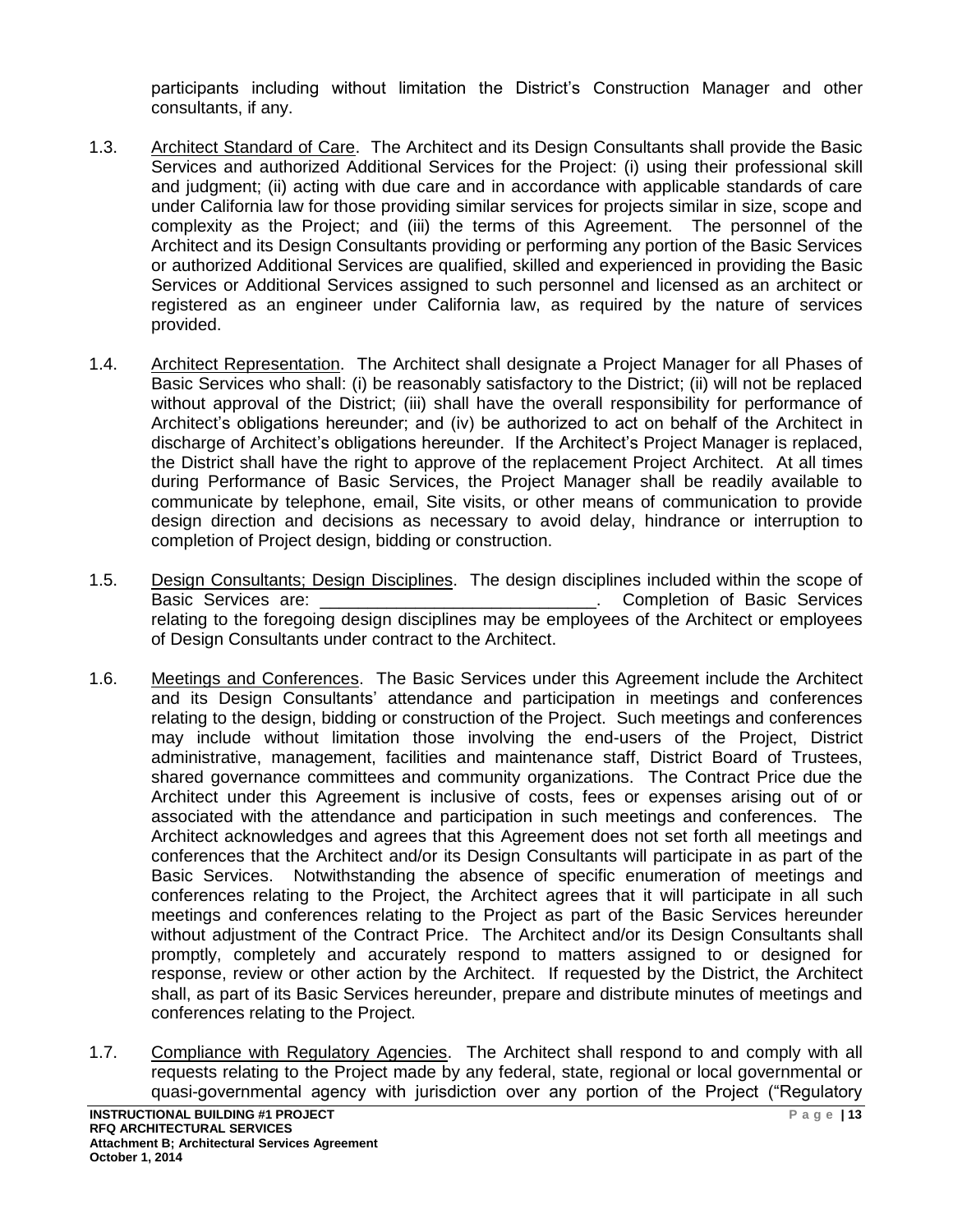Agencies"). All of the Architect's verbal communications with Regulatory Agencies shall be reduced to writing. The Architect shall copy the District Representative with all written communications received from any of the Regulatory Agencies relating to the Project or generated by the Architect or a Design Consultant to any Regulatory Agency relating to the Project. The Architect shall be responsible and liable to the District for all consequences of the Architect's failure or refusal to timely, completely and accurately respond to any communications or requests from/by/between Regulatory Agencies relating to the Project.

- 1.8. Obligation to Design Within Construction Budget. A material obligation of the Architect under this Agreement is the Architect's development and preparation of Design Documents for the Project that can be constructed (under the then current marketplace conditions) within the Construction Budget. Services, actions or other activities of the Architect and its Design Consultants to modify Design Documents for the Project so that the Construction Cost Estimate for the Project conforms to the Construction Budget shall be without adjustment of the Contract Price. Design Documents for the Project shall include features, elements, components or other items which may be added to or deleted from the scope of the Project without impairing the size, intended uses, functions or occupancy of the Project ("Design Alternatives"). The election to incorporate any Design Alternatives into the Project shall be solely that of the District. Basic Services of the Architect include incorporation of District selected Design Alternatives into the Design Documents.
- 1.9. Conformity to District Standards. Design Documents prepared by or through the Architect for the Project shall conform to District standards for materials, equipment and/or workmanship in effect as of the completion of the Working Drawings for the Project. Modifications of the Design Documents to conform to District materials, equipment or workmanship standards shall be without adjustment of the Contract Price hereunder.
- 1.10. District Responsibilities.
	- 1.10.1. Information. The District shall provide full information regarding the Project, including the District's objectives, general description of the scope, schedule requirements, Construction Budget, and other constraints and requirements which may affect the Project.
	- 1.10.2. District Representative. The District shall designate a representative to act on the District's behalf with respect to the Project and who shall be authorized to render decisions on behalf of the District and to carry out the District's responsibilities under this Agreement, all of which shall be discharged or performed in a manner so as to avoid unreasonable delay in the orderly and sequential progress of the development of the Project and Architect's services hereunder. The District Representative is \_\_\_\_\_\_\_\_\_\_\_\_\_\_\_\_\_\_\_\_\_\_\_\_\_\_\_\_\_\_\_\_\_\_\_\_.
	- 1.10.3. District Consultants. Except for the Design Consultants retained by the Architect, the District shall furnish all legal, accounting, insurance and other consulting services as may be necessary for the Project.
	- 1.10.4. Test and Inspections. The District shall furnish or otherwise retain inspection or testing services in connection with construction of the Project as required by applicable code, regulation, ordinance or the terms of the Construction Contract. The District shall provide, if required by applicable code, regulation or rule or by conditions encountered, tests or inspections for hazardous or toxic materials.
	- 1.10.5. District Notice of Non-Conformity. The District will give prompt written notice to the Architect if the District becomes aware of any fault, failure or neglect of Architect or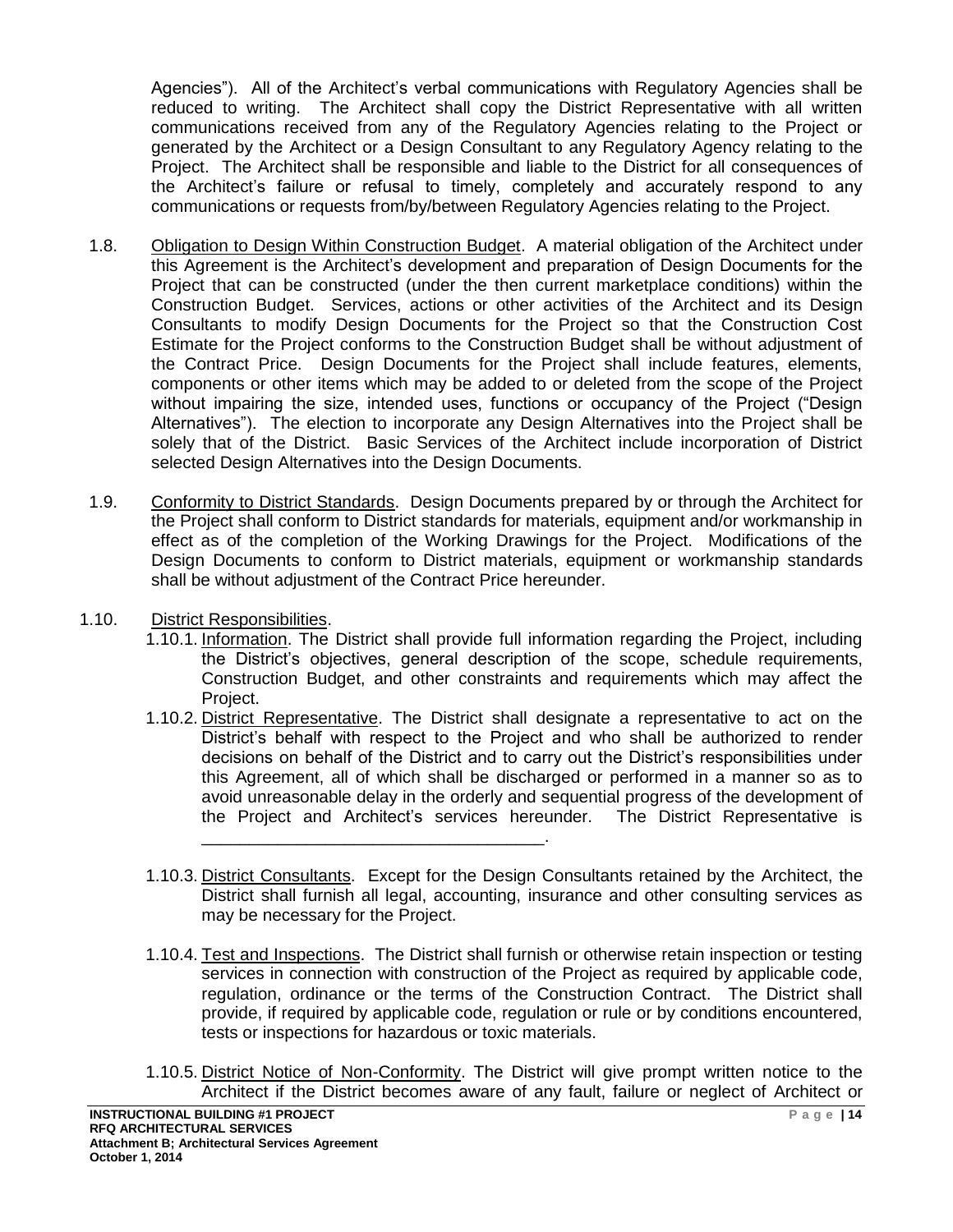deficiencies in the services provided by Architect hereunder; provided that the failure or delay by District in giving such written notice shall not constitute a waiver of any right or remedy of the District arising out of such fault, failure or neglect of the Architect.

## **2. Basic Services; Pre-Design (Programming) Phase**.

- 2.1. Project Construction Budget. The Architect shall review and accept the Project Budget and other information provided by the District regarding the Project. If the Architect objects to any portion of the Construction Budget or other information provided by the District relating to the Project, the Architect and the District Representative shall meet and confer as necessary to address and resolve all such objections.
- 2.2. Site Observations. The Architect and its Design Consultants shall visit the Site to become familiar with physical conditions and existing improvements at the Site as they relate to design of the Project. Unless specifically indicated in this Agreement, the Site observations of the Architect and its Design Consultants do not include observations of concealed conditions. The foregoing notwithstanding, by conducting Site observations, the Architect is responsible for noting and incorporating patently observable existing Site conditions into the Project Design Documents. If the Project involves any existing improvements, the Architect shall review and verify the accuracy of any materials provided to the Architect by or through the District relating to the as-built and existing condition of the improvements on or about the Site. The Architect shall promptly notify the District in writing of discrepancies encountered between the existing conditions observed by the Architect and the materials provided by or through the District; failure of the Architect to do so shall result in the Architect's assumption of responsibility for correcting discrepancies between actual conditions and those described in the District-provided materials and incorporating the actual conditions into Design Documents for the Project without adjustment of the Contract Price hereunder.
- 2.3. Development of Project Program Requirements. In consultation with the District, understandings shall be arrived at with respect to the scope, requirements and constraints of the Project. The Architect shall provide the District with written or graphic evaluations of the District's requirements for the Project and constraints affecting the Project, including the Construction Budget.
- 2.4. Final Project Proposals ("FPP") For Project. The Architect and its Design Consultants shall thoroughly review the FPP for the Project as incorporated into the RFQ. Design Documents for the Project shall conform to the FPP and the scope, size, layout and other Project requirements established in the FPP. Modifications to Design Documents to conform the Design Documents to the FPP shall be without adjustment of the Contract Price hereunder.

### **3. Basic Services; Preliminary Plans**

- 3.1. Preliminary Plans. The Architect shall prepare Preliminary Plans consisting of Drawings and other documents illustrating scale and other relationships of the various components of the Project. Upon completion of the Preliminary Plans, or at such other intervals during Architect's development of Preliminary Plans as may be agreed upon by District and Architect, Architect shall submit the same to the District for information, review and comments.
- 3.2. Design Documents. Design Documents completed by the Architect in the Preliminary Plans phase of the Basic Services shall include without limitation the following:
	- 3.2.1. Demolition Plans. Identification of existing facilities and improvements to be demolished, including without limitation, description of items, systems, materials and/or equipment to be: (i) abandoned in place, (ii) removed, or (iii) salvaged.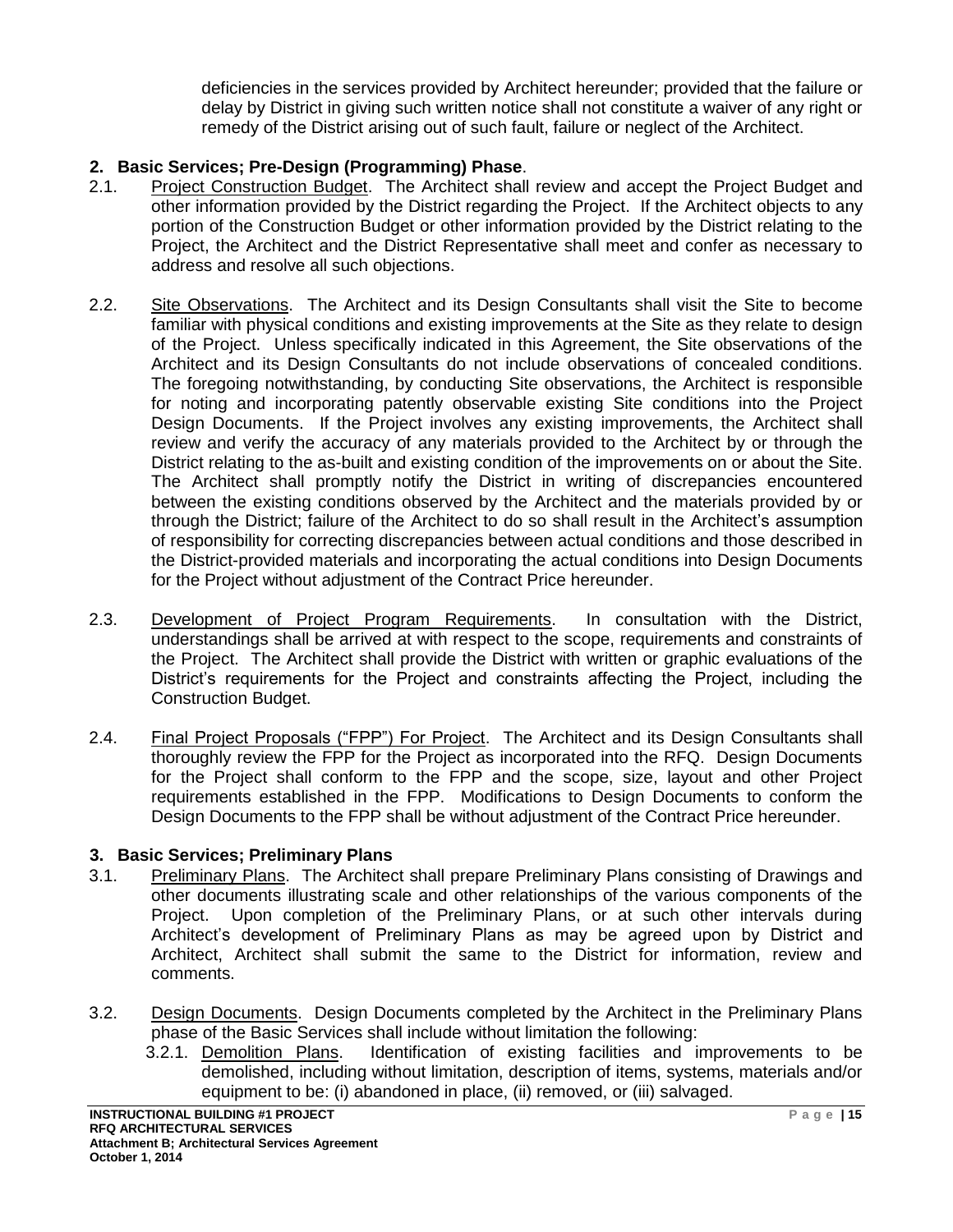- 3.2.2. Architectural Design/Documentation. Development and expansion of the Project requirements to establish the scope, relationships, forms, sizes and appearance of the Project through: (i) plans, sections and elevations; (ii) typical construction details; (iii) three dimensional sketches; (iv) materials selections; and (v) equipment layouts.
- 3.2.3. Structural Design/Documentation. Development of the specific structural system(s) and materials with sufficient detail to establish: (i) basic structural system and dimensions; (ii) final structural design criteria; (iii) foundation design criteria; (iv) sizing of major structural components; (v) critical coordination clearances; and (vi) outline specifications or materials lists.
- 3.2.4. Mechanical Design/Documentation. Develop mechanical design to establish: (i) approximate equipment sizes and capacities; (ii) equipment layouts; (iii) required space for equipment; (iv) required chases and clearances; (v) acoustical and vibration control; (vi) visual impacts; and (vii) energy conservation measures.
- 3.2.5. Electrical Design/Documentation. Develop electrical design to establish: (i) criteria for lighting, electrical, audio/visual and telecommunications (voice/data); (ii) approximate equipment sizes and capacities; (iii) equipment layouts; (iv) required space for equipment; (v) required chases and clearances; (vi) visual impacts; and (vii) energy conservation measures.
- 3.2.6. Plumbing and Fire Protection. Develop plumbing design to establish: (i) general location of plumbing lines; (ii) plumbing line sizing; and (iii) plumbing fixtures. Develop fire protection design showing generally sprinkler piping layout, fire department access areas and connections, and main utility connection.
- 3.2.7. Civil and Landscape Design/Documentation. Develop civil and landscape design to establish civil engineering and landscaping work within the perimeter of the area of the Site. The foregoing includes: vehicular/pedestrian controls, grading, site lighting and other hardscape/landscape items within the area of the Project.
- 3.2.8. Interior Design/Documentation. Develop interior design of the Project to establish: (i) interior construction of the Project; (ii) special interior design features; (iii) furniture, furnishings and equipment selections; and (vi) finish materials and colors.
- 3.3. Preliminary Plans Phase Deliverables. Upon completion of the Preliminary Plans Phase of the Basic Services, the Architect shall deliver the following to the District ("Deliverables") for review and acceptance: (i) Drawings reflecting the architectural, structural, mechanical, electrical, civil/landscape and interiors portions of the Project; and (ii) draft Specifications establishing workmanship and quality standards, materials and equipment.
- 3.4. District Review of Preliminary Plans. The District shall have a reasonable period of time, not less than twenty-one (21) days, to review the Preliminary Plans Phase Deliverables and submit comments to the Architect for revisions to the Preliminary Plans. The District and Architect will confer and consult with each other to arrive at mutual understandings and agreements as to which of the District's comments to the Preliminary Plans are to be incorporated into the Working Drawings. If mutual agreement is not reached as to the incorporation of the District's comments and changes in the Working Drawings, the Architect shall incorporate such comments and/or changes as directed or authorized by the District.

# **4. Basic Services; Working Drawings Phase**.

4.1. Working Drawings. Based upon the District accepted Preliminary Plans, the Architect shall prepare Working Drawings consisting of all Drawings and Specifications and other Design Documents necessary or appropriate for setting forth in detail the requirements for the Project with sufficient clarity, coordination and consistency for issuance of a construction permit and to permit qualified and capable contractors to bid upon and construct the Work depicted therein within the Construction Budget. Working Drawings shall include without limitation: (i)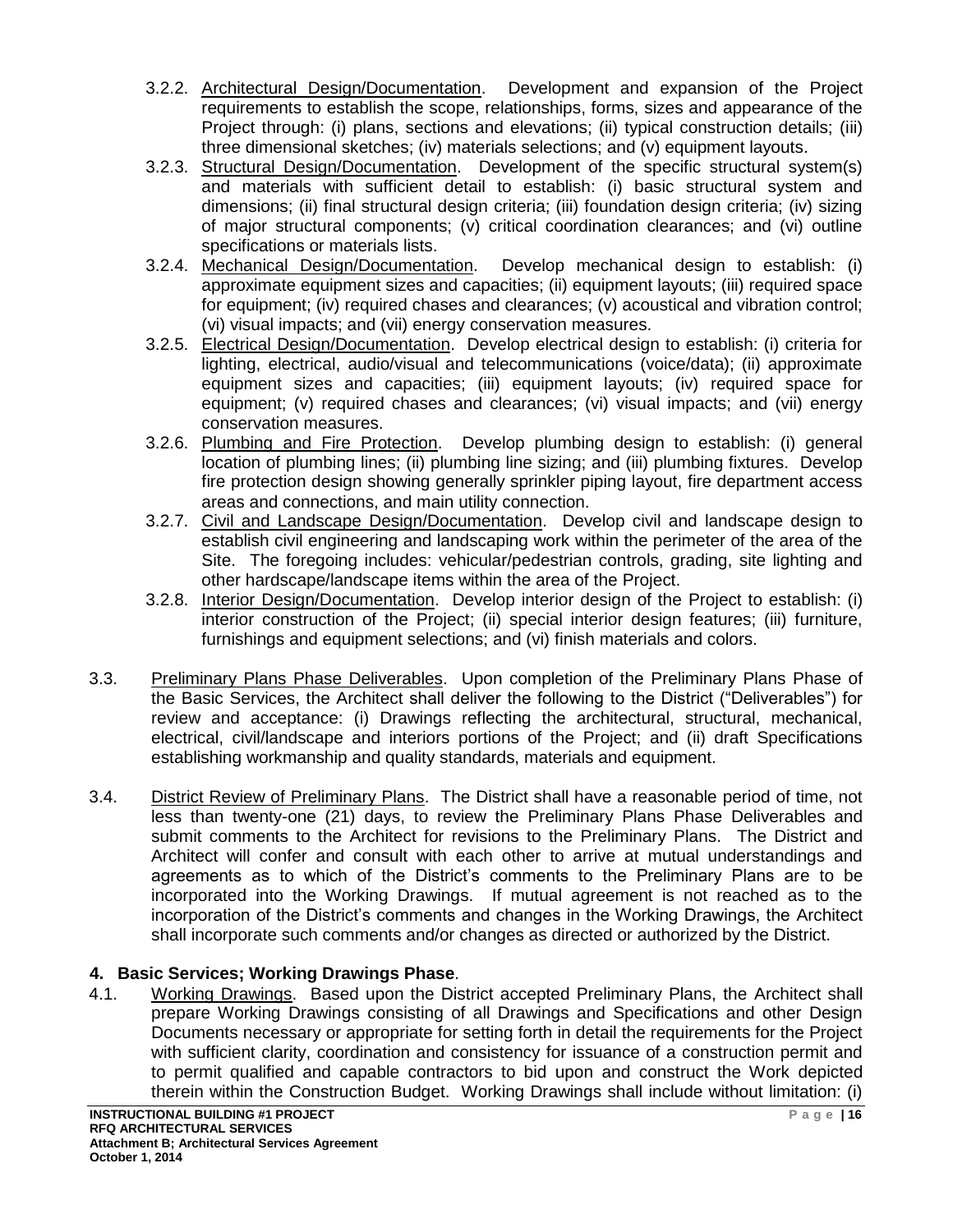details establishing and defining the scope, relationships, forms, size and appearance of the Project and component parts thereof by site plans, floor plans, elevations, cross sections and other documents or calculations necessary to accurately depict design of the Project; (ii) typical construction details; (iii) equipment specifications and layouts; (iv) dimensions as necessary to accurately depict design of the Project or as consistent with design professional practices; and (v) complete and detailed written Specifications establishing and defining workmanship standards, materials/equipment standards or performance requirements, administration of the Construction Contract for the Project and other similar matters.

- 4.2. Working Drawings. The Working Drawings shall be one hundred percent (100%) complete dimensioned plans, elevations, sections, details, schedules and diagrams of all architectural, landscaping, civil, structural, mechanical, plumbing, electrical (including low voltage and telecommunications) and other miscellaneous work. Without limiting the generality of the foregoing component parts of the Working Drawings shall include:
	- 4.2.1. Demolition. Complete and detailed descriptions of the existing facilities and improvements to be demolished, to remain in place or to be re-located, including specific direction for the removal, disposal, recycling or other handling of materials or equipment of the existing facilities and improvements to be demolished.
	- 4.2.2. Structural. Foundation details, structural notes and structural calculations.
	- 4.2.3. Architectural. Dimensioned floor plans, partition details, interior elevations, finish schedules, door and hardware schedules and room signage.
	- 4.2.4. Mechanical. Floor plans with all components and service/access areas drawn to scale, duct sizing and air flow quantities, detailed piping and duct design with sizing and coordinated with structural supports, equipment details with structural support and vibration isolation methods, penetration and sleeve details, space zoning, installation details, detailed controls requirements and design calculations for mechanical equipment, supporting infrastructure and structural supports to mechanical equipment and ducts.
	- 4.2.5. Plumbing and Fire Protection. Fire protection plans with header and riser layouts, detailing piping design with sizing indicated, sprinkler zone locations, sprinkler installation details including structural supports, penetration details and design calculations. Plumbing components shall be completely identified and located.
	- 4.2.6. Electrical. Details of power service to the Project, power plans showing primary cable, raceways, feeder conduits, electrical loads, duplex and special receptacles and branch circuitry design, connections with other building systems, including fire/life-safety, mechanical and telecommunications, grounding details, penetration details. The Electrical Working Drawings shall include interior/exterior lighting with control systems, lighting panels, switching and circuiting, installation details, conduit/wire size notes for lighting branch circuits.
	- 4.2.7. Civil, Landscape and Site. Site lighting details, hardscape details, landscape materials and installation details and landscape irrigation pipe sizing, runs and controls.
	- 4.2.8. Interiors. Dimensioned floor plans, interior details, elevations, finish schedules, audio/visual and special equipment details, building security and access controls details. Interiors shall include interior space planning depicting the layouts of furniture, furnishings and equipment ("FFE") to be incorporated into the Project as either Group I or Group II FFE.
	- 4.2.9. Specifications. The Working Drawings Phase Specifications shall be complete and incorporate all requirements for workmanship, materials, equipment and other requirements for the Project. The form and format of the Specifications for the Relocatables shall be coordinated with and consistent with the form and format of Specifications prepared by the Architect as part of the Architect Documents.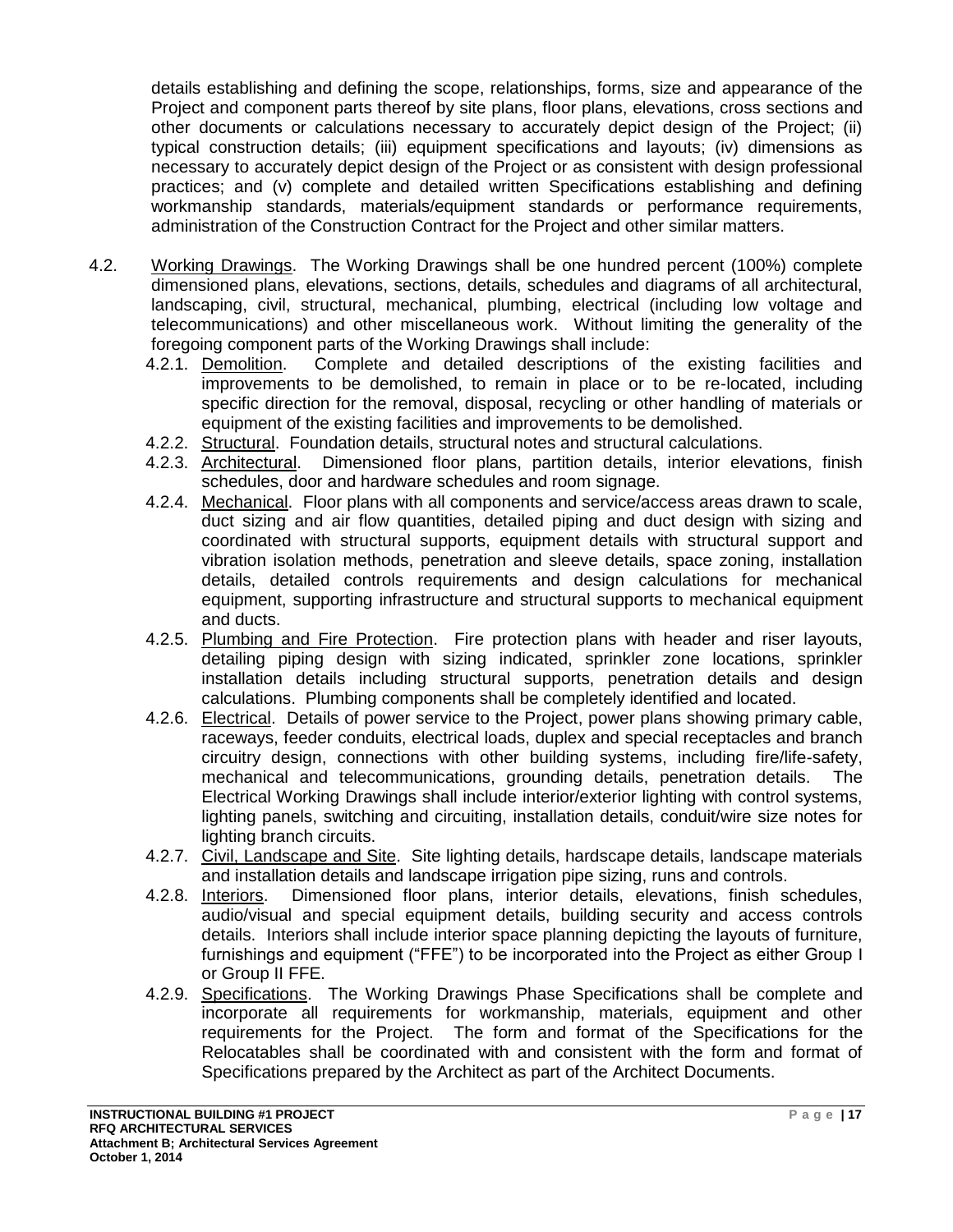- 4.3. Submittal of Seventy Five Percent (75%) Completed Working Drawings. The Architect shall submit the seventy five percent (75%) completed Working Drawings (Drawings and Specifications) to the District for review and comment. The Architect shall incorporate into the one hundred percent (100%) completed Working Drawings the District's review comments to the seventy five percent (75%) completed Working Drawings.
- 4.4. Constructability and Value Engineering Reviews of Working Drawings. The District reserves the right conduct, or cause to be conducted, Constructability Reviews and/or Value Engineering Reviews of the fifty percent (50%) completed Working Drawings and/or the ninety five percent (95%) completed Working Drawings. If the District elects to conduct such Constructability Reviews and/or Value Engineering Reviews, The Architect shall submit Working Drawings to the District for such purposes. The District and the Architect will confer and consult with each other to arrive at mutual understandings and agreements as to which of the Constructability Review and/or Value Engineering Review comments are to be incorporated into the Working Drawings. If mutual agreement is not reached, the Architect shall incorporate such Constructability Review and/or Value Engineering Review comments into the Working Drawings as directed by the District. The Architect shall submit revised Working Drawings to the District for acceptance. The Architect shall revise Working Drawings as necessary to obtain the District's reasonable acceptance thereof.

## 4.5. Detailed Construction Cost Estimate.

- 4.5.1. Architect Estimate. At such time as the Architect achieves fifty percent (50%) completion of the Working Drawings, the Architect shall prepare a detailed Construction Cost Estimate for the Work depicted in the fifty percent (50%) completed Working Drawings ("the 50% Estimate"). If the 50% Estimate exceeds the Construction Budget, the Architect shall revise the Working Drawings as necessary so that the 50% Estimate conforms with the Construction Budget for the Project. Revisions of the Working Drawings pursuant to the foregoing shall be without adjustment to the Contract Price hereunder unless the District shall have directed modifications or inclusions to the scope of the Project or component parts thereof which cause the Construction Budget for the Project to be exceeded.
- 4.5.2. Independent Construction Cost Estimate. The District reserves the right to have a Construction Cost Estimate prepared for the fifty percent (50%) completed Working Drawings. If the District elects to conduct such an independent Construction Cost Estimate and the Construction Cost Estimate: (i) varies from the Architect's Construction Cost Estimate; or (ii) exceeds the Construction Budget, the Architect shall meet and confer with the District to reconcile variations between the independent Construction Cost Estimate and the Architect's Construction Cost Estimate and/or modifications to the Design Documents so that the Construction Cost Estimate conforms to the Construction Budget.
- 4.5.3. Revisions to Design Documents. Revisions to the Design Documents to achieve reconciliation of the Architect's Construction Cost Estimate with an independent Construction Cost Estimate or to conform the Construction Cost Estimate to the Construction Budget shall be completed by the Architect without adjustment of the Contract Price.
- 4.6. Approvals/Permitting of Working Drawings. The Architect shall submit the District accepted Working Drawings to all governmental and quasi-governmental agencies with jurisdiction over any portion of the Project as necessary for the bidding and construction of the Project including without limitation, approvals and construction authorization ssued by the Division of State Architect ("DSA"). Without adjustment of the Contract Price hereunder, Architect shall revise Working Drawings as required by DSA or other governmental or quasi-governmental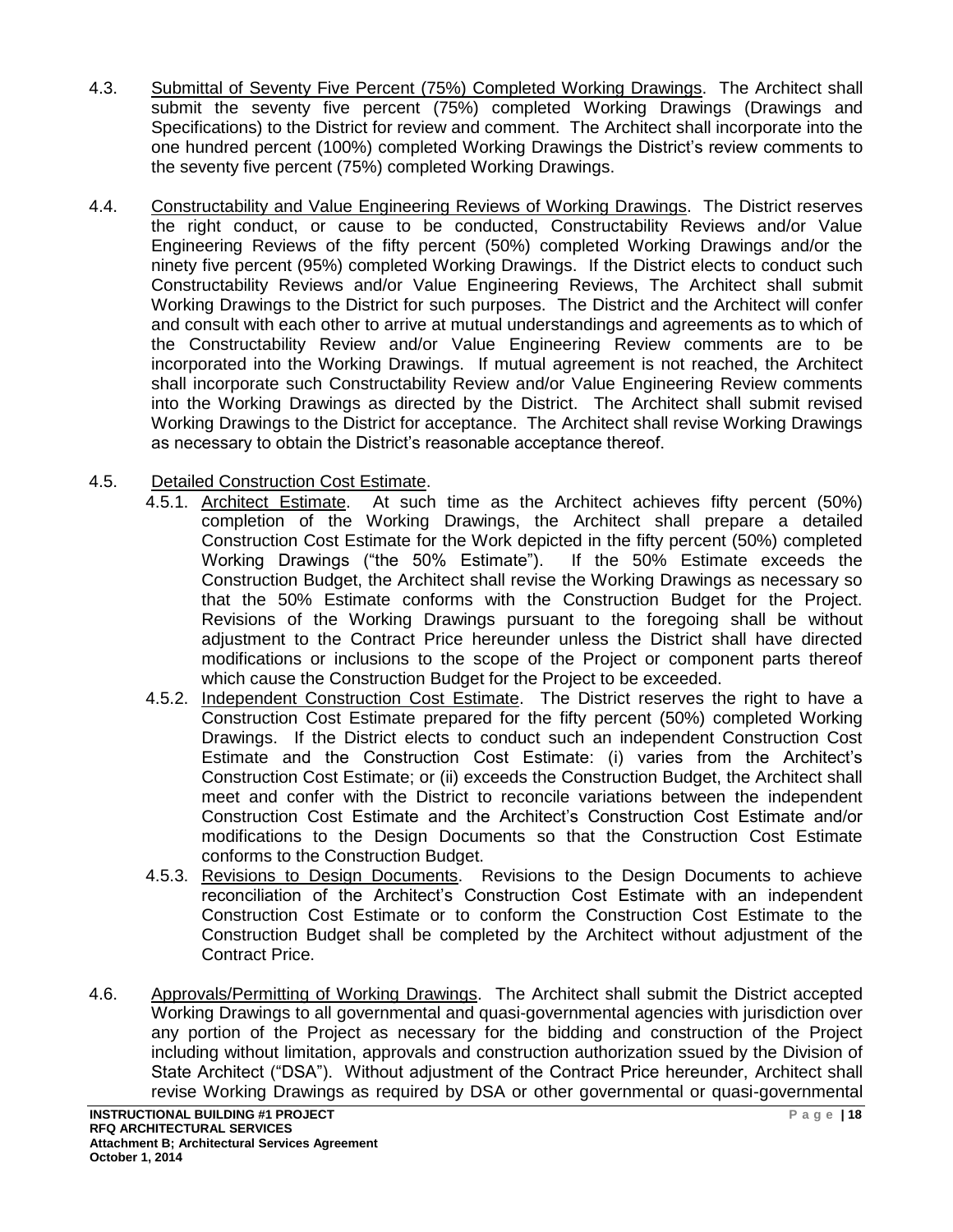agencies with jurisdiction over the Project, or portions thereof, to obtain their respective approval(s) and authorization to bid and construct the Project.

4.7. Architect Provision of Working Drawings. The Architect shall provide the District with one (1) clear background, reproducible copy of the Drawings and an electronic file of the Specifications to the District for bidding and construction of the Project. Reproduction of the Drawings and Specifications for the Project is at the cost of the District, except to the extent that reproduction is required by revisions or corrections arising out of errors or omissions of the Architect or its Design Consultants, in which case, the Architect shall bear all costs of preparing revisions or corrections and reproduction of Working Drawings. The District will furnish Architect with one (1) set of the DSA permitted Working Drawings for use by Architect and its Design Consultants in the Bidding and Construction Phases of the Project; reproduction of additional sets of the Working Drawings for use by the Architect or its Design Consultants shall be at the sole expense of the Architect without adjustment of the Contract Price hereunder.

### **5. Basic Services; Bidding Phase**.

- 5.1. Development of Bid Documents. In consultation with the District, the Architect will advise and make recommendations to the District for bidding and award of the Construction Contract for the Project. The Architect will generally review and comment upon the District's forms of Construction Contract and General, Special and other Conditions thereof for conformity and consistency with the Construction Documents. Architect shall assist the District in the preparation of information, documents and forms necessary or appropriate for bidding.
- 5.2. Bidding Process. During the bidding for Construction Contract, Architect will: (i) attend prebid conference(s), as called by the District; (ii) assist the District in responding to bidders' inquiries, questions or clarification requests relating to the Project, the Design Documents, or the Construction Documents; and (iii) where necessary or appropriate, the Architect will prepare and assist the District in issuance of addenda to the Design Documents, Contract Documents, Bid Documents and/or Construction Documents for the Project. As requested by the District, the Architect will assist the District in obtaining required governmental approval(s) for award of the Construction Contract for the Project.
- 5.3. Bid Costs Exceeding Construction Budget. If within one hundred fifty (150) days of the date of DSA issuance of approval of the Construction Documents for construction, the District solicits Bid Proposals from bidders for award of the Construction Contract, and the lowest bona fide Bid Proposal exceeds the Construction Budget, the District may: (i) approve of an increase in the Construction Budget; (ii) reject all Bid Proposals and authorize re-bidding of the Project; (iii) abandon or terminate the Project; or (iv) revise the scope, or reduce or eliminate portions of the Project so the Project can be bid and constructed within the Construction Budget. Unless the District has theretofore directed changes, modifications or inclusions in the scope of the Project or component parts thereof which cause the Bid Proposals to exceed the Construction Budget, if the District elects to revise the Project pursuant to (iv) above, the Architect shall make all necessary revisions to the Construction Documents so that the Work therein can be constructed for the Construction Budget without adjustment of the Contract Price due the Architect hereunder. If the District elects to reject all Bid Proposals and re-bid the Project, for such subsequent re-bid(s), the Architect and its Design Architects shall perform the obligations set forth in Paragraph 5.2 above in connection with such re-bid(s) without adjustment of the Contract Price.
- 5.4. Conformed Design Documents. After conclusion of the Bidding Phase and prior to commencement of the Construction Phase of the Project, the Architect shall prepare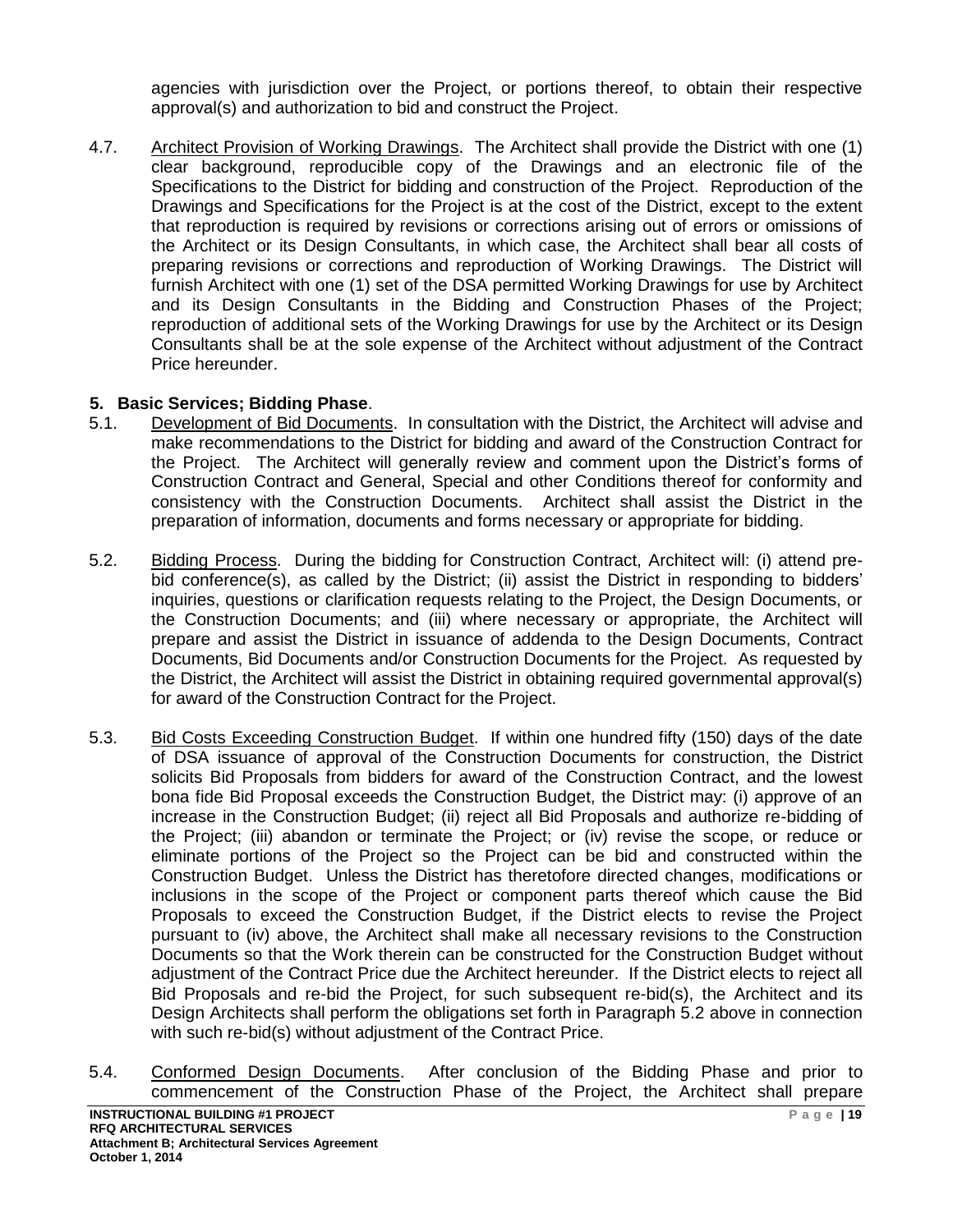Conformed Design Documents which consist of the Design Documents initially issued by or on behalf of the District for bidding as modified by Addenda or other changes thereto made during the Bidding Phase. The Architect shall complete preparation of the Conformed Design Documents so that the Conformed Design Documents are delivered to the District sufficiently in advance of the anticipated/planned commencement date of the Construction Phase of the Project to allow the District to reproduce Conformed Design Documents for distribution to the Contractor at or prior to commencement of the Construction Phase of the Project.

## **6. Basic Services; Construction Phase**.

- 6.1. Administration of Construction Contract. Architect will provide assistance to the District in administration of the Construction Contract for the Project and construction of the Project. The scope of the Architect's services in administration of the Construction Contract shall include all activities and responsibilities set forth herein and in the Construction Contract for the Project. The Architect's administration of the Construction Contract for the Project shall be in conjunction with the services and responsibilities of the Project Inspector and the Construction Manager, if any and the District. The Architect shall be a representative of the District and shall advise and consult with the District regarding construction of the Project until Final Payment under the Construction Contract for the Project is due and Final Completion of the Project is certified by the Architect and other Project participants including the Project Inspector and Construction Manager for the Project. The Architect shall have the authority to act on behalf of the District only to the extent expressly provided for by the terms hereof and as may be subsequently modified in accordance with the provisions hereof. The Architect shall cooperate with and comply with controls, procedures, processes and reporting functions reasonably implemented by the District with respect to construction of the Project. Compliance with such controls, procedures, processes or reporting functions implemented for the Project shall be without adjustment of the Contract Price.
- 6.2. DSA Project Inspector; Tests & Inspections. The Architect shall comply with all obligations and shall timely complete such obligations established by DSA relating to the Project Inspector and Test & Inspections services for the Project. The foregoing include without limitation compliance with requirements established in DSA PR 13-01.
- 6.3. Site Observations. The Architect shall attend weekly meetings at the Site and other meetings relating to the Project and shall visit the Site at intervals appropriate to the stage of construction, as required by the conditions of construction or the Site, or as may be reasonably requested by the District from time to time for the purpose of becoming generally familiar with the progress and quality of the Work completed and to generally determine if the Work is being performed in a manner indicating that upon completion it will be generally in accordance with the Construction Contract and the Design Documents. On the basis of observations made during Site visits and in its capacity as an Architect, the Architect shall: (i) keep the District informed of the progress and quality of the Work; and (ii) endeavor to guard the District against defects and deficiencies in the Work and the failure or refusal of the Contractor to perform the Work in accordance with the terms and intent of the Construction Contract and the Design Documents. Without limiting any other right or remedy of the District whether pursuant to this Agreement or by the Laws, if in the course of its Site observations, the Architect fails to discover or report to the District any patently observable major defect or deficiency in construction of the Project, or in the Project itself, which by exercise of due care should have been observed by the Architect and reported to the District, the Architect will provide all design services necessary for remedial or corrective measures for such conditions without additional cost or expense to the District, provided that such services are in addition to, and not in lieu of, other Architect liabilities resulting from such failure. The foregoing shall not be deemed to obligate the Architect to observe or inspect concealed conditions, unless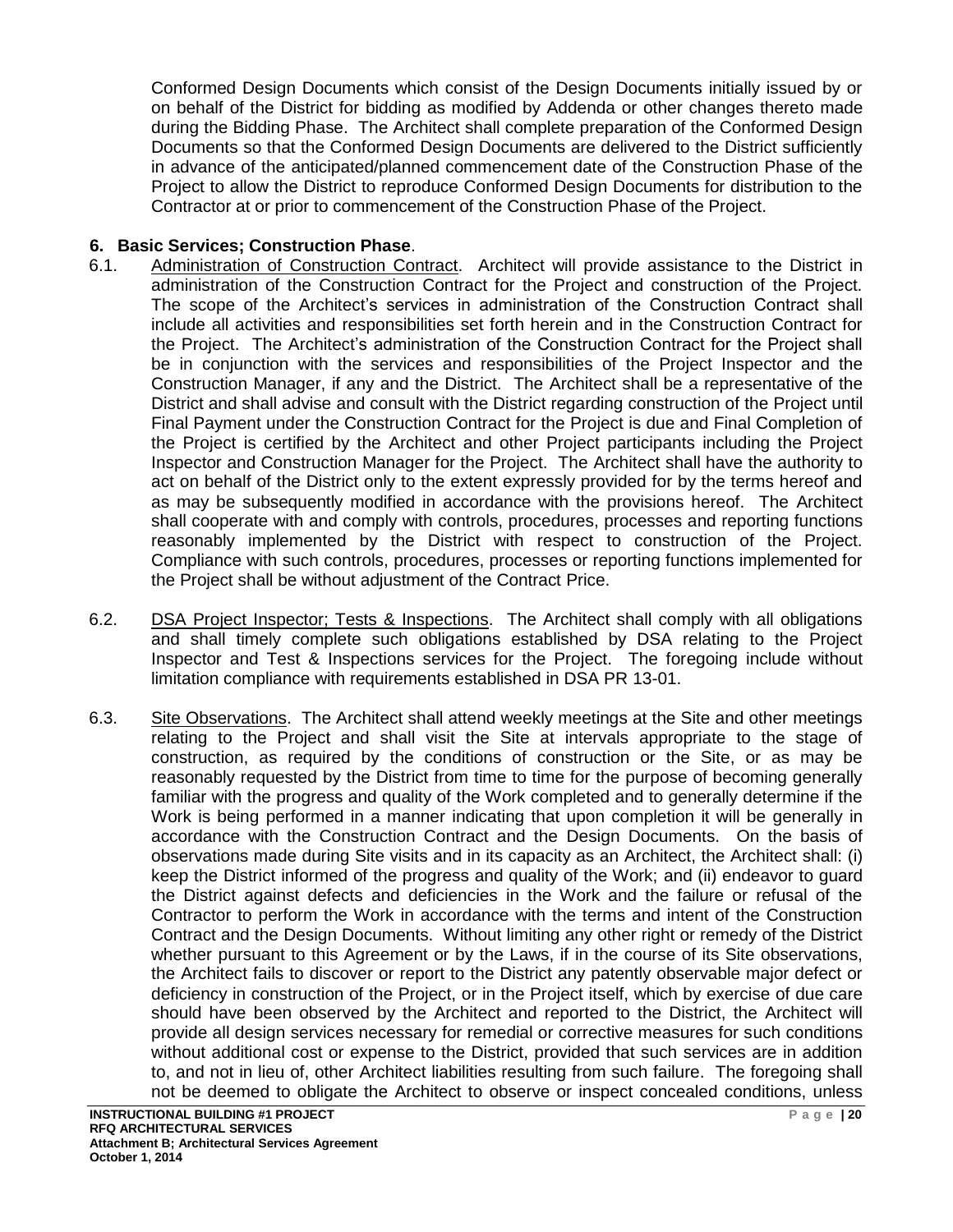the nature of the visually apparent conditions are such that a prudent Architect would conduct observations or inspections of related concealed conditions to confirm that there are no major defects or deficiencies in the concealed conditions. The provisions hereof shall not be construed as requiring the Architect to make exhaustive or continuous Site observations to check on the quality or quantity of the Work. The Architect shall have access to the Work wherever in preparation, fabrication or progress.

### 6.4. Contractor Applications for Payment.

- 6.4.1. Development of Payment Procedures. In consultation with the District and the Construction Manager, if any, the Architect shall assist in the development and implementation of procedures, forms and documents for the submittal, review, processing and disbursement of Progress Payments to the Contractor for the Project.
- 6.4.2. Certification of Payment Due. Based on the Architect's observations and evaluations and in conjunction with the observations and evaluations of the Construction Manager, if any, and the Project Inspector, the Architect shall certify the amount due the Contractor on each Application for Progress Payment. Such certification shall be the Architect's representation to the District that based upon the Architect's Site observations in accordance with this Agreement and the data contained in the Application for Progress Payment, the Work has progressed to the point indicated and that the quality of the Work is in accordance with the terms of the Construction Contract. Issuance of a Certificate for Payment shall constitute Architect's representation to the District that the Contractor is entitled to the amount certified
- 6.4.3. Limitations Upon Architect's Certification. The Architect's certifications and representations hereunder are subject to an evaluation of the Work for conformity with the terms of the Construction Contract upon Substantial Completion, the results of subsequent tests and inspections, minor deviations from the terms of the Construction Contract correctable prior to Final Completion and any specific qualifications expressed by the Architect. The issuance of a Certificate for Payment shall not be deemed a representation that the Architect has: (i) made exhaustive or continuous Site inspections to check the quality or quantity of the Work; (ii) reviewed construction means, methods, sequences or procedures; (iii) reviewed copies of requisitions received from Subcontractors and material suppliers and other data requested by the District to substantiate the Contractor's right to payment, excepted as included in the materials accompanying an Application for Progress Payment transmitted to and reviewed by the Architect hereunder; or (iv) ascertained for or what purpose the Contractor has used funds previously disbursed under prior Application(s) for Progress Payment.
- 6.4.4. Final Payment. In conjunction with the Construction Manager, if any, and the Project Inspector for the Project, the Architect shall review, evaluate and certify for payment the Contractor's Application for Final Payment.
- 6.4.5. Timely Action by Architect. Upon receipt of any of the Contractor's Applications for Progress Payment and the Application for Final Payment, the Architect shall promptly commence and complete its review, evaluation and certification of the amount due on each such application so that the District can make payment of the amount certified within the time permitted by law without incurring liability for interest and/or the Contractor's attorneys' fees resulting from untimely payments of any Progress Payment or the Final Payment. If the Architect fails to take timely action pursuant to the preceding, the Architect shall be liable to the District for all costs, demands, liabilities or losses arising out of or related to such failure to timely take action.
- 6.5. Rejection of Work. The Architect shall have the authority, after notification to the District, to reject Work of the Project which does not conform with the requirements of the Construction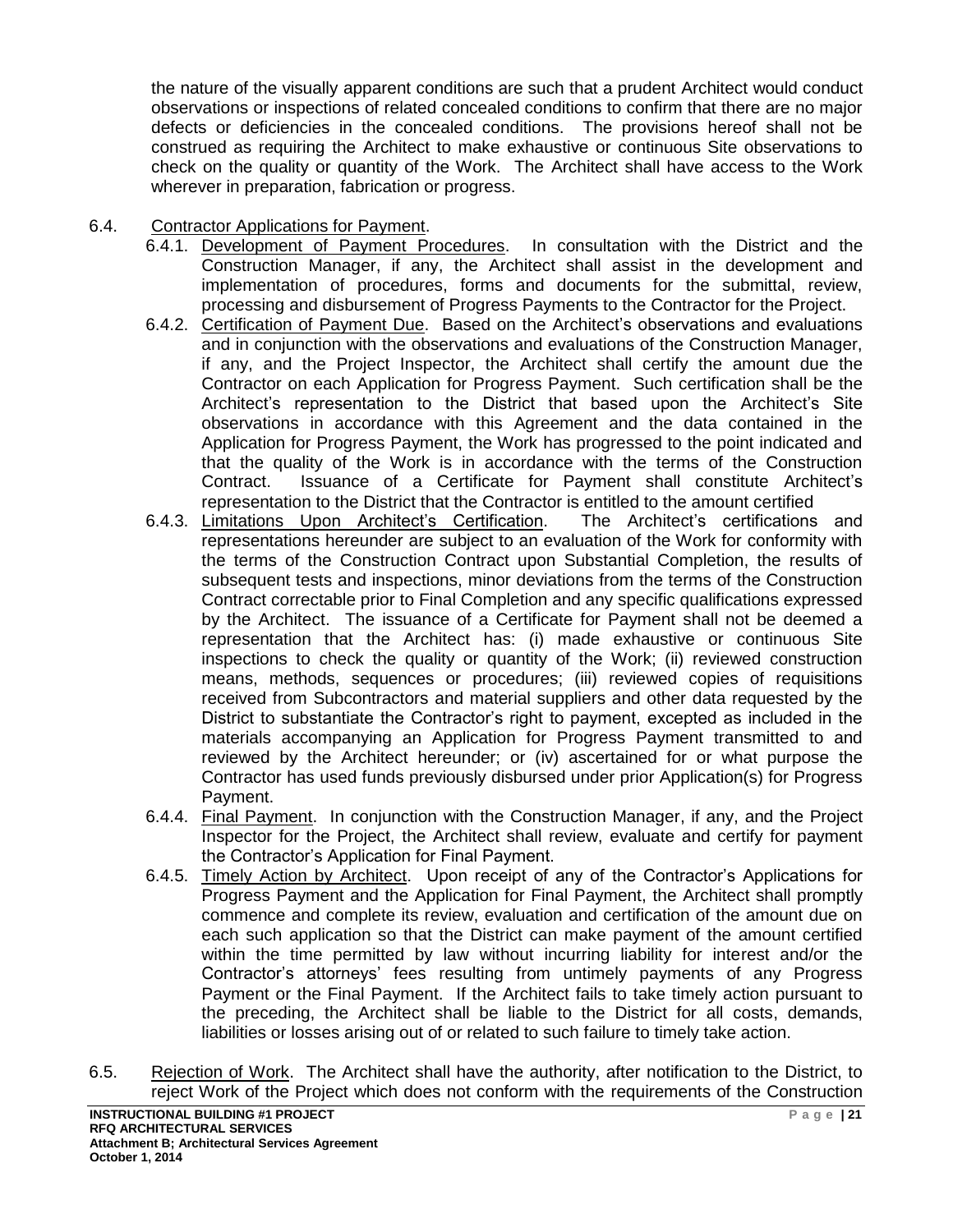Contract. Whenever the Architect considers it necessary or appropriate for implementation of the intent of the Construction Contract upon written notice to the District, and prior authorization by the District, the Architect may require additional inspection or testing of the Work in accordance with the provisions of the Construction Contract, whether such Work is prepared, fabricated, installed or constructed.

- 6.6. Changes.
	- 6.6.1. Changes Procedures and Processing. In consultation with the District and the Construction Manager, if any, the Architect shall assist in the development of procedures, forms and processes for the evaluation of Changes or potential Changes to the Work of the Project.
	- 6.6.2. Evaluation of Changes; Change Orders. The Architect shall assist the District in evaluating Change Proposals of the Contractor and will make recommendations to the District for accepting, modifying or rejecting Cost Proposals. Where Changes are authorized by the District and the terms of the Construction Contract, the Architect shall prepare, execute and forward to District a Change Order describing such Change and the adjustment if any, to the Contract Price or Contract Time of the Construction Contract.
- 6.7. Authority to Direct Minor Changes. The Architect may authorize and direct minor Changes in the Work of the Project which do not involve an adjustment of the Contract Time or the Contract Price under Construction Contract and which are consistent with the intent of the Design Documents. Such Changes shall be effected by written order issued by the Architect and copied to the District. The Architect shall be liable to the District for all charges, expenses, losses or other costs, including without limitation, consequential damages, arising out of or related in any manner to the Architect's direction or authorization to the Contractor for the Project to perform Changes which are not minor or which involve an adjustment of the Contract Time or the Contract Price under the Construction Contract.
- 6.8. Interpretations.
	- 6.8.1. Procedures for Handling Contractor's Requests. In conjunction with the District and the Construction Manager, if any, the Architect shall assist in the development of forms, documents and procedures for the transmittal, handling, response and disposition of requests and inquiries relative to the Project or the Construction Documents.
	- 6.8.2. Architect's Interpretation. The Architect shall interpret and decide matters concerning the performance of the District or the Contractor on written request of either the District or the Contractor. The Architect shall respond to, and issue clarifications, as necessary to address and resolve questions or inquiries of the Contractor relative to coordination, consistency and clarity of the Design Documents and the component parts thereof. The Architect's responses to the foregoing shall be made with reasonable promptness and within any time limits established in the Construction Contract or which may otherwise be mutually agreed upon. The Architect shall be liable for all consequences of its failure to timely and completely respond to Contractor requests or inquiries.
	- 6.8.3. Effect of Architect's Decisions. The Architect's decisions and interpretations rendered hereunder shall be consistent with the intent of and reasonably inferable from the Construction Contract and the Construction Documents and shall be in writing or in the form of Drawings. When making such decisions or interpretations, the Architect shall endeavor to secure faithful performance of the Contractor and the District, shall show no partiality to either and shall not be liable for the results of such decisions or interpretations rendered in good faith, in accordance with the terms hereof and the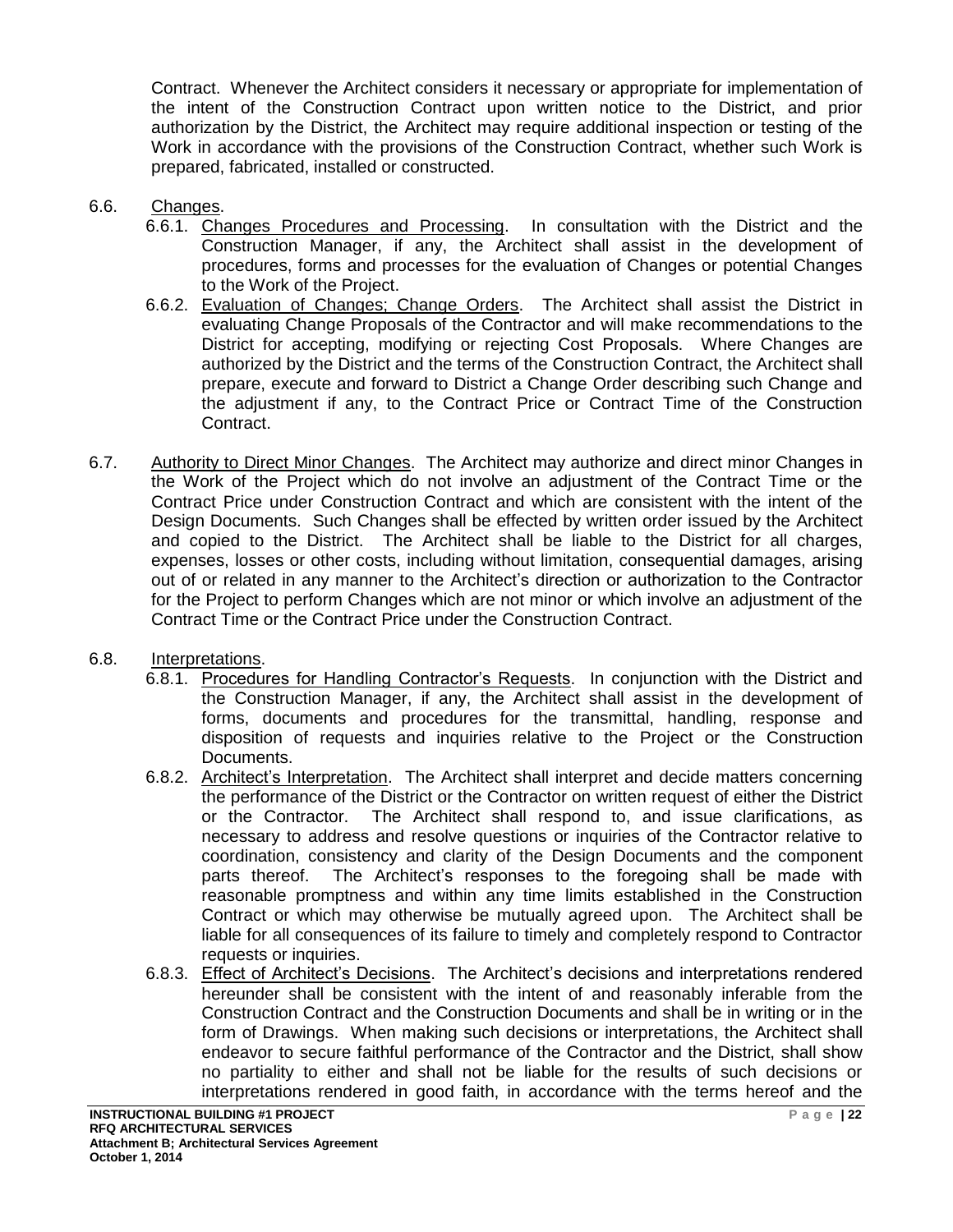Architect's discharge of due care. The Architect's decisions or interpretations in matters pertaining to aesthetic effect shall be final and binding on the Contractor and District if consistent with the intent expressed in the Construction Contract or Design Documents.

- 6.8.4. Contractor Claims. The Architect shall render written decisions regarding claims, disputes or other matters in controversy between the District and the Contractor arising under or relating to the Construction Contract, including the execution or progress of Work thereunder. The Architect's decisions shall be in accordance with any applicable time limits set forth in the Construction Contract; if no time limits are set forth, the Architect shall render decisions within a reasonable time.
- 6.9. Records and Reports. The Architect shall maintain current, accurate and complete records relating to the construction of the Project, including without limitation, correspondence, memorandum, Change Orders, Change Order Requests, Proposal Requests and similar records for the Project. The Architect shall timely prepare and submit all reports regarding Project construction as required by applicable law, rule or regulation. Upon completion of Project construction, the Architect shall delivery all such records and reports to the District. The Architect may, at its sole cost and expense, reproduce such records and reports solely for the Architect's archival purposes.
- 6.10. Limitations Upon Architect's Construction Phase Services. Architect's services during the Construction Phase shall not be deemed Architect's assumption of, or control over, construction means, methods and sequences or Site safety, all of which remain the responsibility of the Contractor.

### **7. Basic Services; Post Construction Phase**.

- 7.1. Substantial Completion. Upon request of the Contractor and in conjunction with the District, Project Inspector and Construction Manager, if any, the Architect shall inspect the Work to determine if Substantial Completion has been achieved and if not the measures necessary to achieve Substantial Completion. When Substantial Completion is achieved, the Architect shall determine and certify the date of Substantial Completion of the Project, or portions thereof.
- 7.2. Punchlist. At the time of determining Substantial Completion and in conjunction with the District, the Project Inspector, Construction Manager, if any, and the Contractor, the Architect shall note the discovered conditions of the Work requiring correction, replacement, removal or other action necessary to comply and conform with the requirements of the Construction Contract ("the Punchlist"). The Architect shall determine the time reasonably necessary to complete the Punchlist items and notify the Contractor of such time limitations for completing the Punchlist. The Architect shall thereafter periodically review the Contractor's performance and completion of the Punchlist. The Architect shall keep the District informed of the status of completion of the Punchlist.
- 7.3. Final Completion. In conjunction with the District, Project Inspector and Construction Manager, if any, and upon request of the Contractor, the Architect shall inspect the Work of the Project to determine that Final Completion has been achieved and that the Work conforms and complies with the requirements of the Construction Contract, including completion of the Punchlist prepared at Substantial Completion. The Architect shall determine and certify the date of Final Completion of the Project or portions thereof.
- 7.4. Close-Out Documents.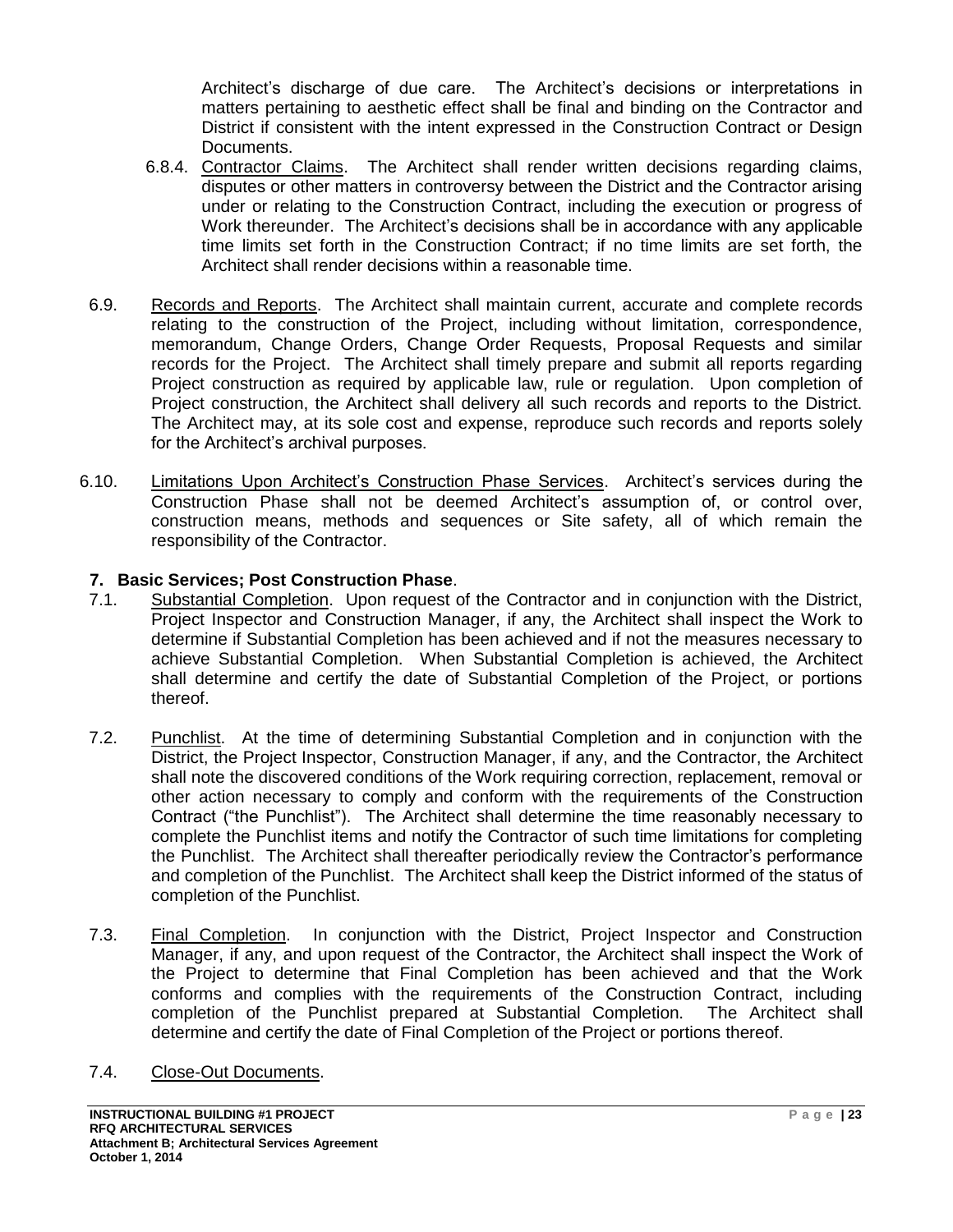- 7.4.1. Assembly/Transmittal of Contractor Close-Out Documents. If the District does not retain a Construction Manager for the Project, the Architect shall compile and assemble the Contractor's close-out documents for delivery to the District, including without limitation, Record As-Built Drawings, Operations and Maintenance manuals, key schedules and warranties. If the District retains a Construction Manager for the Project, the Architect shall review the close-out materials assembled by the Contractor and delivered to the Construction Manager for conformity to the Close-Out requirements for the Project. If the Contractor fails to fully comply with its close-out obligations, the Architect shall make recommendations to the District for implementation of measures to secure the Contractor's compliance; as requested by the District, the Architect shall take action to enforce or implement measures to secure the Contractor's compliance with close-out obligations as directed or authorized by the District.
- 7.4.2. Governmental Agency Close-Out. The Architect shall prepare and submit for processing such documentation as required by governmental agencies, including DSA, in connection with completion of the construction of the Project. An express condition precedent to the Architect's right to receive the portion of the Contract Price for an Project allocated for the Post-Construction Phase of Basic Services and an express condition precedent to the District's obligation to disburse the portion of the Contract Price allocated for the Post-Construction Phase of Basic Services is the Architect completion of all its Post-Construction obligations, including without limitation the preparation and submission of Verified Reports to DSA and Project Certification is issued by DSA.
- 7.4.3. As-Built Drawings. The District will require the Contractor for the Project to provide the District with As-Built Record Drawings indicating the location and size of all concealed, underground or imbedded construction not covered in the original Drawings, Change Orders, Supplemental Drawings or Submittals. The Contractor will be required to record such work on reproducible drawings furnished to the Contractor by the District. The Contractor's As-Built Record Drawings shall be delivered by the Contractor to the Architect for the Architect's review and delivery to the District. The Architect's review of the Contractor's As-Built Record Drawings shall be for the limited purpose of generally determining that the Contractor has complied with its obligations to prepare As-Built Record Drawings; responsibility for the accuracy and completeness of the As-Built Record Drawings is that of the Contractor. The Architect shall provide the trade contractors engaged in the mechanical, electrical, plumbing and structural portions of the Project with all Drawings Sheets of Building Backgrounds for preparation of As-Built Drawings for those portions of the Project.

# **8. Additional Services**.

- 8.1. Authorization for Additional Services. The services described in this Paragraph 8 are not included in the scope of Architect's Basic Services. The Architect shall not complete or provide any Additional Service without express prior written direction and authorization of the District.
- 8.2. Additional Services Compensation. If the District directs and authorizes the Architect to complete any Additional Services, compensation for such directed and authorized Additional Services shall be in accordance with the provisions of this Agreement relating to payments for District authorized Additional Services. No compensation shall be due the Architect for Additional Services completed without the express prior written direction and authorization of the District.
- 8.3. Additional Services. The following are Additional Services: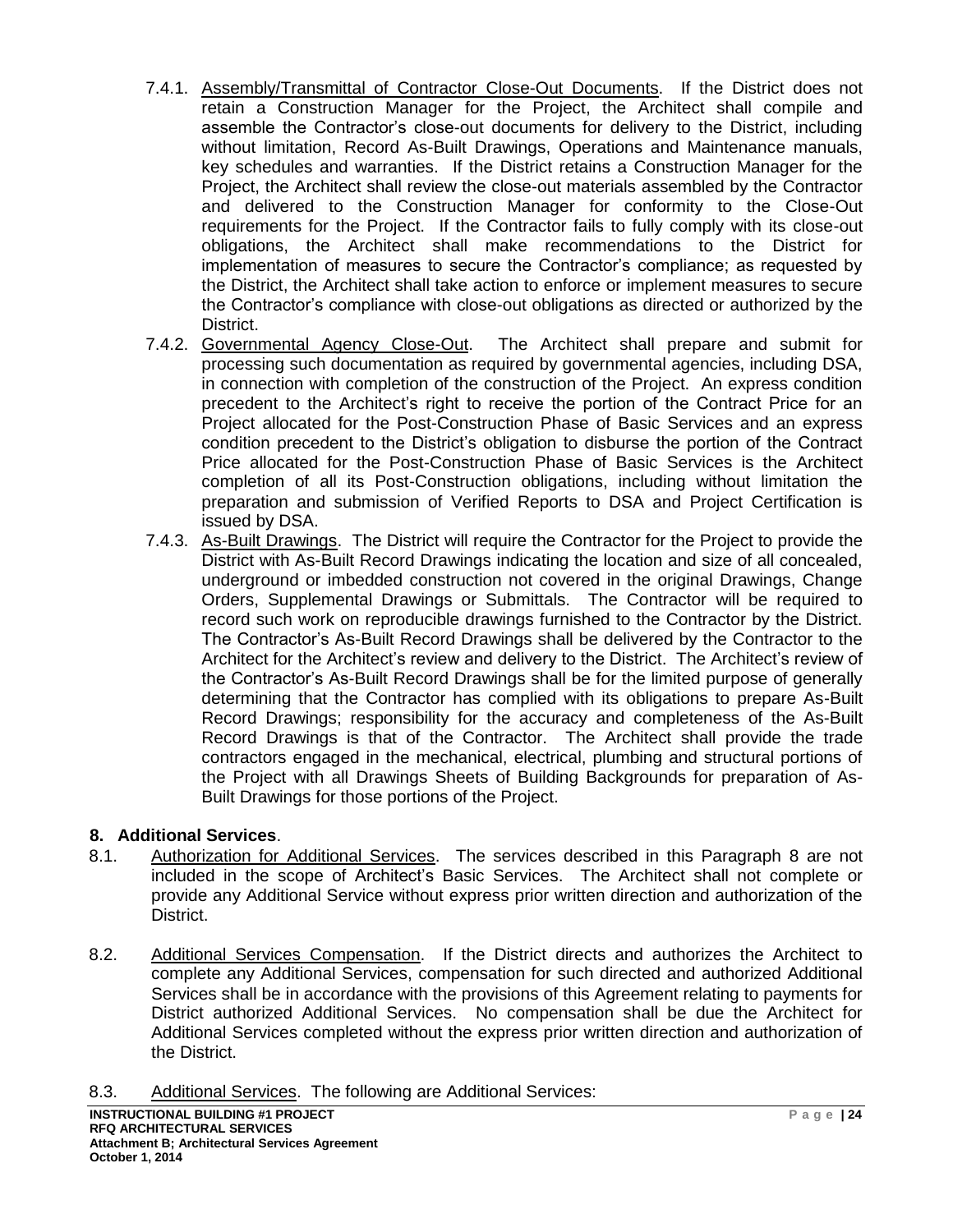- 8.3.1. Design Document Revisions. Making significant revisions to the Drawings, Specifications or other Design Documents where such revisions are: (i) inconsistent with approval or instructions previously given by the District, including revisions necessary due to significant adjustments in the Construction budget for the Project; (ii) required by enactment of, or revisions to codes, laws, rules or regulations applicable to the Project where such enactment or revision could not have been reasonably foreseen by Consultant; or (iii) due to the District's failure to render decisions in a timely manner.
- 8.3.2. District/Contractor Default. Services required or necessary as a result of the failure of performance by the District or the Contractor.
- 8.3.3. Design Documents Changes. Except as provided in Paragraph 6.5 above, preparing Drawings, Specifications or other Design Documents, along with supporting data in connection with Changes to the Work of the Project.
- 8.3.4. Expert Witness. Providing services as an expert witness in connection with a public hearing, arbitration or other legal proceeding arising out of the Project, except where Consultant is a party thereto, is called as a percipient witness (in which case Consultant shall be entitled to witness fees and costs as allowed by law) or is found liable for damages or other relief.
- 8.3.5. Future Improvements. Services relative to future systems, facilities or equipment not included within the scope of the Project.
- 8.3.6. Existing Conditions. Services to investigate existing conditions or facilities not included within the scope of the Project or to provide measured drawings thereof. The foregoing excludes investigation of the existing conditions of facilities and improvements subject to demolition.
- 8.3.7. Financial/Special Studies. Providing financial feasibility or other special study in connection with the Project.
- 8.3.8. Special Surveys. Providing planning surveys or special surveys for Site evaluations, comparative studies or assessment of environmental conditions, to the extent not included in the scope of Basic Services.
- 8.3.9. Operational/Maintenance Cost Analysis. Analysis of ownership, operational or maintenance costs of the Project or the components thereof to the District.
- 8.3.10. Additional Design Consultants. Providing services of Design Consultants, except for those which are included as part of the Basic Services.

### **9. Insurance and Indemnity**

- 9.1. Architect Insurance. At all times while providing or performing services under this Agreement, the Architect and its Design Consultants shall obtain and maintain the policies of insurance described in this Paragraph 9. The minimum coverage amounts of each policy of insurance to be obtained and maintained by the Architect and its Design Consultants shall be as set forth in this Agreement. Policies of insurance required of the Consultant and its Design Consultants will be accepted by the District only if the insurer(s) are: (i) A.M. Best rated A- or better; (ii) A.M. Best Financial Size Category VII or higher; and (iii) authorized under California law to transact business in the State of California and authorized to issue insurance policies in the State of California.
- 9.2. Workers Compensation and Employers Liability Insurance. The Architect shall obtain and maintain Workers' Compensation Insurance covering claims under workers' or workmen's compensation, disability benefit and other similar employee benefit acts may be liable. Consultant shall purchase and maintain Employer's Liability Insurance covering bodily injury (including death) by accident or disease to any employee which arises out of the employee's employment by Architect. The Employer's Liability Insurance required of the Architect hereunder may be obtained by the Architect as a separate policy of insurance or as an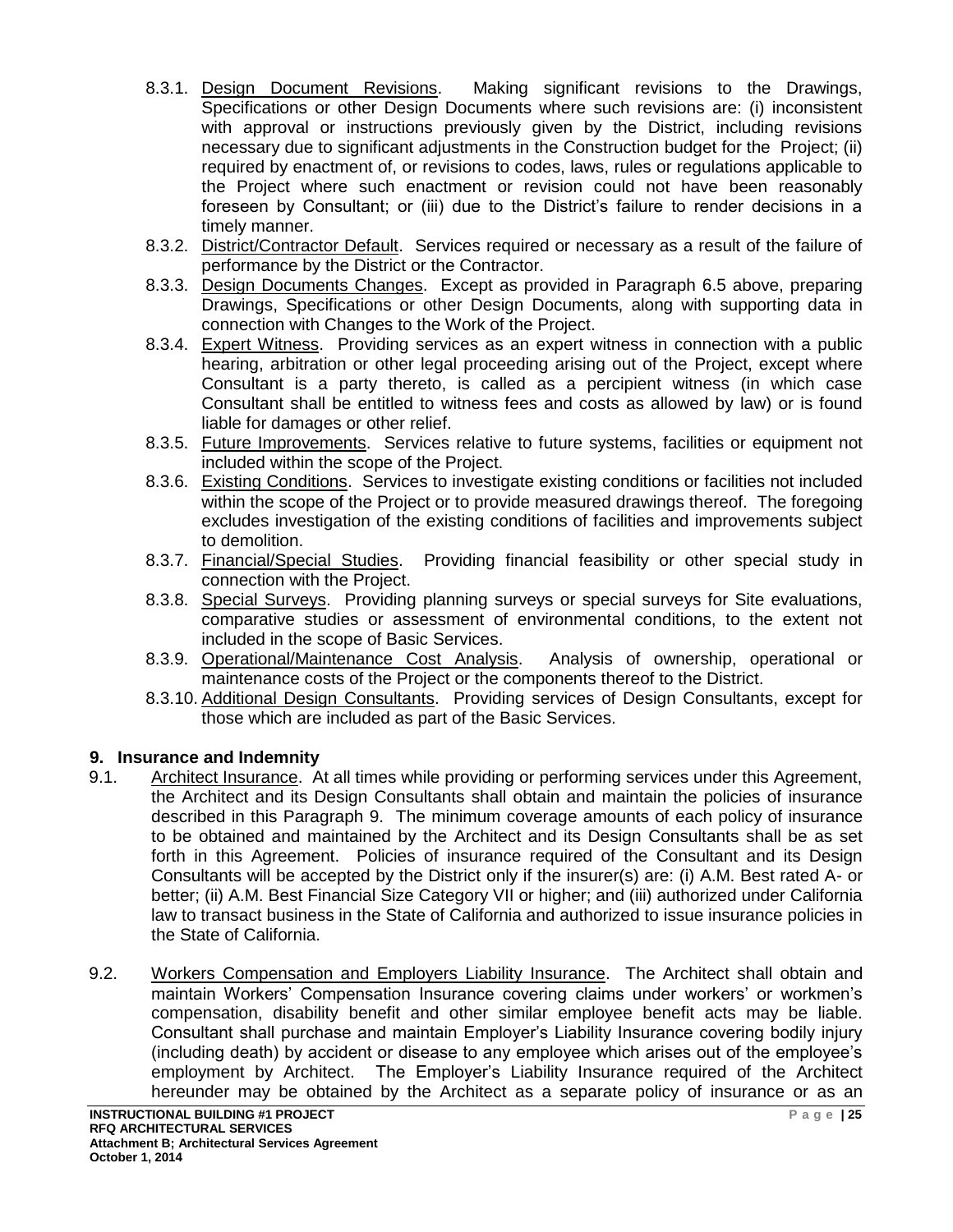additional coverage under the Workers' Compensation Insurance required to be obtained and maintained by the Architect hereunder.

- 9.3. Commercial General Liability and Property Insurance. The Architect shall obtain and maintain Commercial General Liability and Property Insurance as will protect Architect from the types of claims set forth below which may arise out of or result from Architect's services under this Agreement and for which the Architect may be legally responsible: (i) claims for damages because of bodily injury, sickness or disease or death of any person other than Architect's employees; (ii) claims for damages insured by usual personal injury liability coverage; (iii) claims for damages, other than to the Work of the Project itself, because of injury to or destruction of tangible property, including loss of use resulting therefrom; (iv) claims for damages because of bodily injury, death of a person or property damage arising out of ownership, maintenance or use of a motor vehicle; and (v) contractual liability insurance applicable to the Architect's obligations under this Agreement. The District shall be an additional insured to Architect's commercial general liability insurance policy.
- 9.4. Professional Liability Insurance. The Architect shall obtain and maintain professional liability insurance covering liabilities of the Architect arising out of the performance of services under this Agreement.
- 9.5. Design Consultants' Insurance. Each of the Design Consultants retained by the Architect to provide or perform any part of the Basic Services under this Agreement shall obtain and maintain policies of insurance for: Workers Compensation, Employers Liability, Commercial General Liability/Property Damage and Professional Liability. Each policy of insurance obtained by each of the Architect's Design Consultants shall conform to the standards or requirements set forth in Paragraph 9.1 above and Paragraph 9.6 below.
- 9.6. Policy Endorsements; Evidence of Insurance. The Architect shall deliver to the District Certificates of Insurance evidencing each of the policies of insurance in the coverage amounts required hereunder. All policies of insurance required hereunder shall be issued by insurer(s) admitted to issue insurance by the State of California and to the reasonable satisfaction of the District. Coverages under each policy of insurance required hereunder, whether by endorsement or otherwise, shall provide that such policy will not be modified or canceled without at least thirty (30) days advance written notice to the District.
- 9.7. Insurance Minimum Coverage Amounts. Minimum coverage amounts for policies of insurance to be obtained and maintained by the Architect and each Design Consultant to the Architect are:

| <b>Policy of Insurance</b>              | <b>Minimum Coverage Amount</b>        |  |  |
|-----------------------------------------|---------------------------------------|--|--|
| <b>Workers Compensation</b>             | In accordance with Laws               |  |  |
| <b>Employers Liability</b>              | One Million Dollars (\$1,000,000)     |  |  |
| Commercial General Liability            | Two Million Dollars (\$2,000,000) per |  |  |
| (including bodily injury, death and     | occurrence and Four Million Dollars   |  |  |
| property damage)                        | $($4,000,000)$ in the aggregate       |  |  |
| Automobile Liability - Bodily Injury or | One Million Dollars (\$1,000,000)     |  |  |
| Death                                   | combined single limit                 |  |  |
| <b>Professional Liability</b>           | Two Million Dollars (\$2,000,000) per |  |  |
|                                         | and Four Million Dollars<br>claim     |  |  |
|                                         | $($4,000,000)$ in the aggregate       |  |  |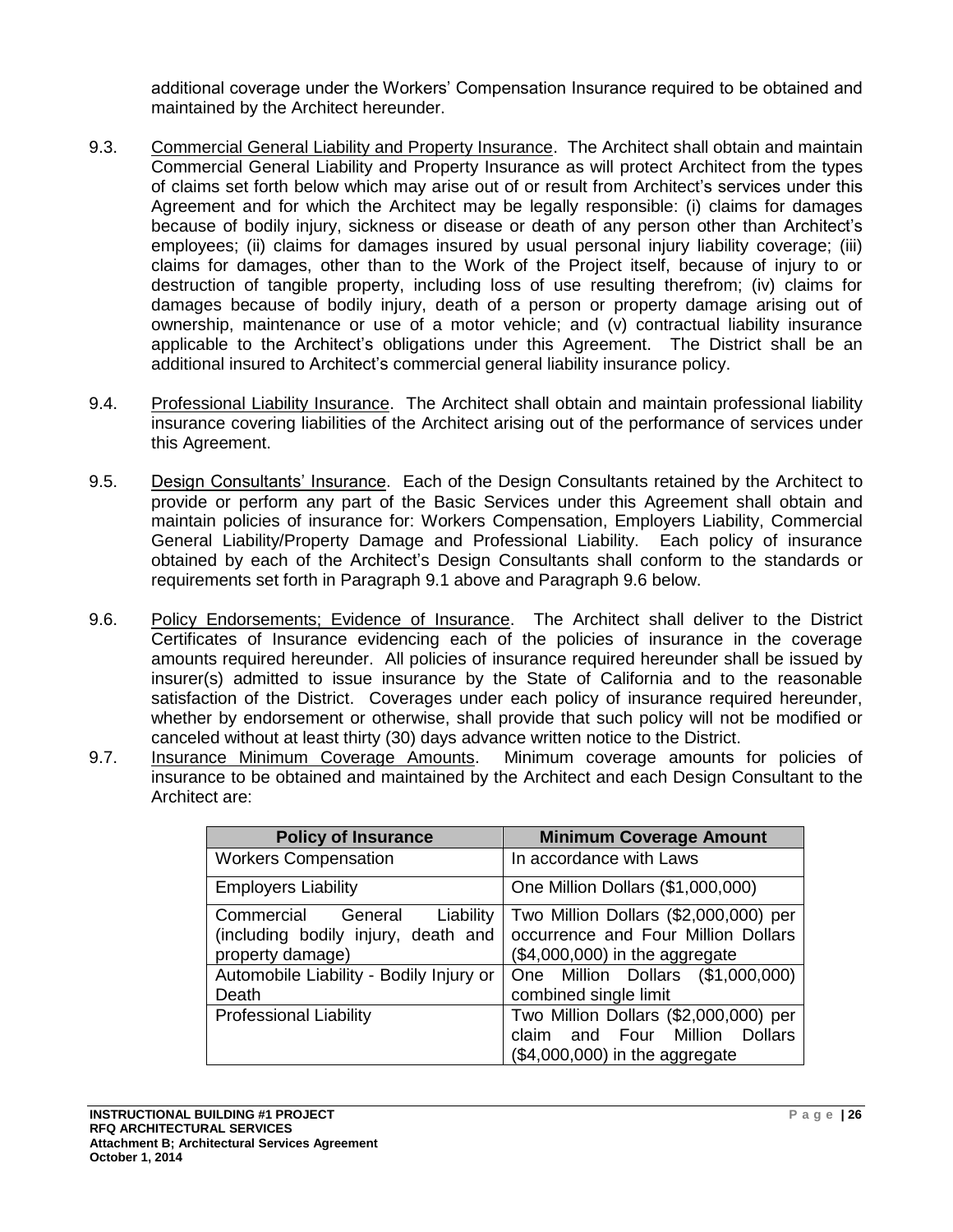9.8. Policy Endorsements; Evidence of Insurance. The Architect shall deliver to the District Certificates of Insurance evidencing each of the policies of insurance in the coverage amounts required hereunder. All policies of insurance required hereunder shall be issued by insurer(s) admitted to issue insurance by the State of California and to the reasonable satisfaction of the District. Coverages under each policy of insurance required hereunder, whether by endorsement or otherwise, shall provide that such policy will not be modified or canceled without at least thirty (30) days advance written notice to the District.

## 9.9. Indemnity.

- 9.9.1. Consultant Indemnity. To the fullest extent permitted by the Laws, the Architect shall indemnify, defend and hold harmless the District and its employees, officers, Board of Trustees, Trustees, agents and representatives (collectively "the Indemnified Parties") from any and all claims, actions, demands, losses, responsibilities or liabilities for: (i) injury or death of Architect's employees arising out of this Agreement; (ii) injury or death of persons, damage to property, or (iii) other costs or charges arising out of or attributable to the negligent or willful acts, omissions, errors and/or other conduct of Architect, its Design Consultants or the employees, agents and representatives of Architect or any of its Design Consultants in performing or providing any of the obligations, services or other work product contemplated under this Agreement. The foregoing shall include without limitation, reasonable attorneys' fees and costs incurred by the Indemnified Parties and shall survive the termination of this Agreement until any such claim, demand, loss, responsibility or liability covered by the provisions hereof is barred by the applicable Statute of Limitations.
- 9.9.2. District Indemnity of Consultant. The District shall indemnify and hold harmless Consultant from all claims arising out of bodily injury (including death) and physical damage (other than to the Project itself and property covered by a policy of Builder's Risk Insurance) which arise out of the negligent or willful acts, omissions or other conduct of the District.

# **10. Consultant Compensation**

- 10.1. Contract Price. The District will pay the Architect the lump sum fixed price Contract Price of Dollars (\$\_\_\_\_\_\_\_\_\_\_\_\_\_\_) for completion of the Basic Services. The Contract Price established pursuant to the foregoing shall not be subject to adjustment unless: (i) the District authorizes or direct the completion of Additional Services which are not required as a result of any fault, neglect or failure of the Architect or any Design Consultant to the Architect; (ii) the District authorizes or direct material changes to the scope of the Project during the Working Drawing Phase of the Basic Services under this Agreement which materially increase the Construction Budget.
- 10.2. All-Inclusive Contract Price. The Contract Price includes the Architect's fee, Design Consultants' fees, personnel expense of the Architect and Design Consultants, inclusive of all benefits and burdens, travel for the personnel of the Architect and Design Consultants to and from their respective offices and the District and the Site of the Project as well as travel within the **counties of Los Angeles, Orange, Riverside and San Bernardino,** insurance and all other administrative and/or overhead costs associated with or arising out of performance of the Basic Services.
- 10.3. No Reimbursable Expenses. The Contract Price includes all costs and expenses incurred by Architect to complete the Basic Services or authorized Additional Services including without limitation expenses for telephone, postage, delivery, office supplies, reproduction of plans and prints, photographic film and development and travel to and from the offices of the Architect and Design Consultants to the Site and the District's Administrative offices. Unless expressly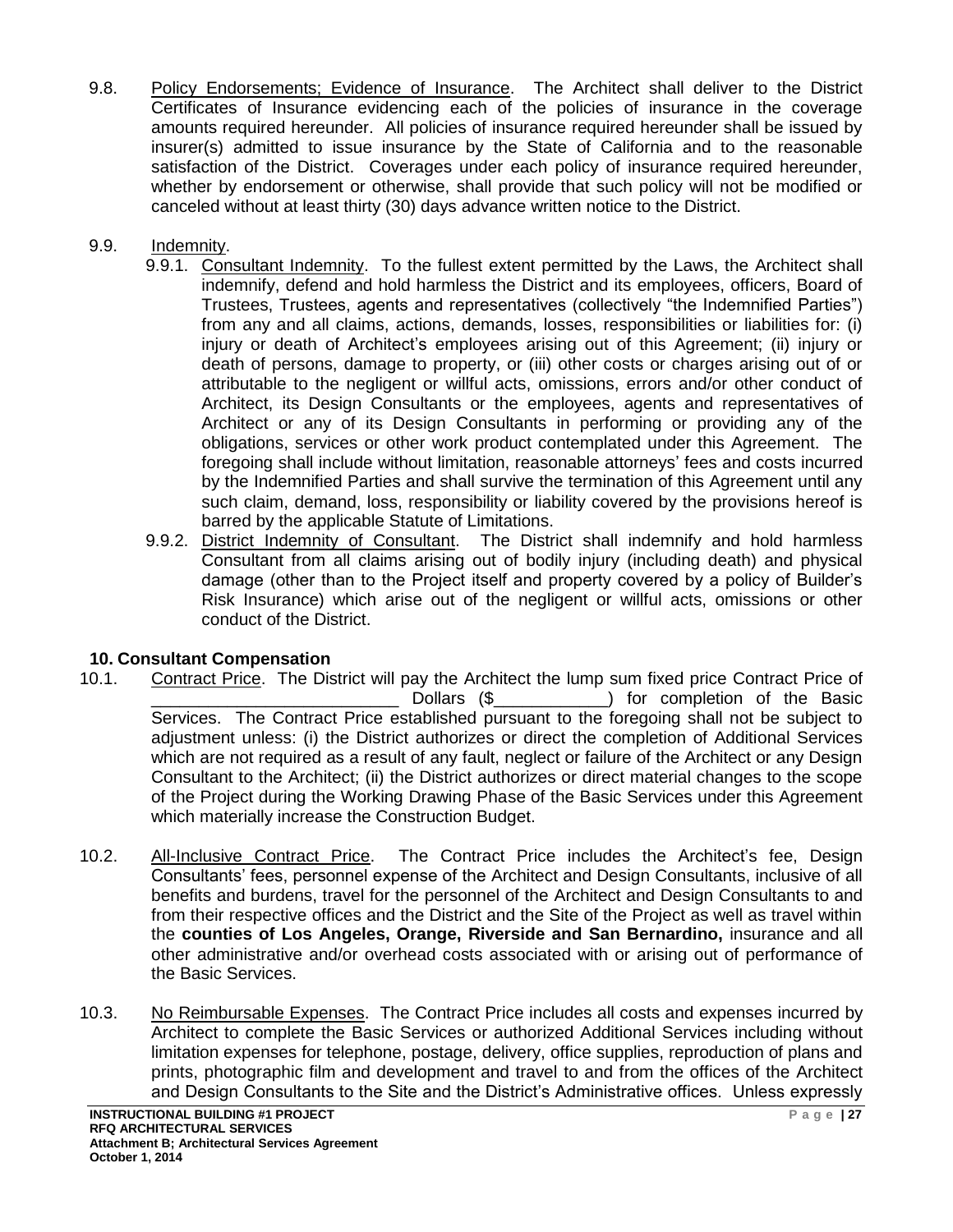authorized in advance by the District, no payment will be made by the District for expenses or costs of any kind, type or nature, unless otherwise specified in the project fee proposal.

10.4. Additional Services. If the District authorizes or directs the Consultant to perform or provide Additional Services described generally in Paragraph 8 of this Agreement, the Architect be compensated such Additional Services based upon the lesser of: (i) the actual time of the personnel of the Architect and/or the Consultant's Design Consultants multiplied by the applicable hourly rate set forth in Exhibit A hereto; or (ii) the time of personnel reasonably determined by the District to be reasonably necessary to complete the District authorized Additional Services, multiplied by the applicable hourly rate set forth in Exhibit A hereto.

### 10.5. District Payments.

10.5.1. Allocation of Contract Price. The District's payment of the Contract Price shall be allocated amongst the various Phases of the Basic Services for the Project as follows:

| <b>Basic Services Phase</b> | <b>Portion of Contract Price</b> |
|-----------------------------|----------------------------------|
| Pre-Design (Programming)    |                                  |
| <b>Preliminary Plans</b>    |                                  |
| <b>Working Drawings</b>     |                                  |
| <b>Bidding</b>              |                                  |
| Construction                |                                  |
| Post-Construction           |                                  |

- 10.5.2. Architect Billings to District. During the course of providing Basic Services, the Architect shall submit monthly billing invoices to the District for payment of the Contract Price for Basic Services and authorized Additional Services performed in the immediately prior month. The Architect's billings shall be in such form and format as may be reasonably requested by District. The Architect's billings for any Basic Services Phase shall be limited to the portion of the Contract Price allocated for each Basic Services Phase, as set forth in Paragraph 10.5.1 above. If the portion of the Contract Price allocated for a Basic Services Phase is exhausted before the Architect's completes obligations for such Basic Services Phase, the Architect shall complete all remaining obligations for such Basic Services Phase without adjustment of the Contract Price or the portion of the Contract Price allocated to such Basic Services Phase.
- 10.5.3. District Payments to Architect. Within thirty (30) days of receipt of the Architect's billing invoices, District will make payment to Architect of undisputed amounts of the Contract Price due for Basic Services and authorized Additional Services. No deductions shall be made or withheld from payments due Architect hereunder on account of any penalty, assessment, liquidated damages or other amounts withheld by the District from payment to the Contractor(s) engaged by the District for construction of the Project. The District may, however, withhold or deduct from amounts otherwise due Architect hereunder if the Architect fails to timely and completely perform obligations to be performed on its part under this Agreement, with the amounts withheld or deducted being released after the Architect has fully cured such failure of performance, less costs, damages or losses sustained by the District resulting therefrom. Notwithstanding any provision of this Agreement to the contrary, if the District shall, in good faith, dispute the amount due Architect under any billing invoice rendered by Architect under this Agreement, pursuant to Civil Code §3320(a), the District may withhold from payment to the Architect an amount not to exceed one hundred and fifty percent (150%) of the disputed amount.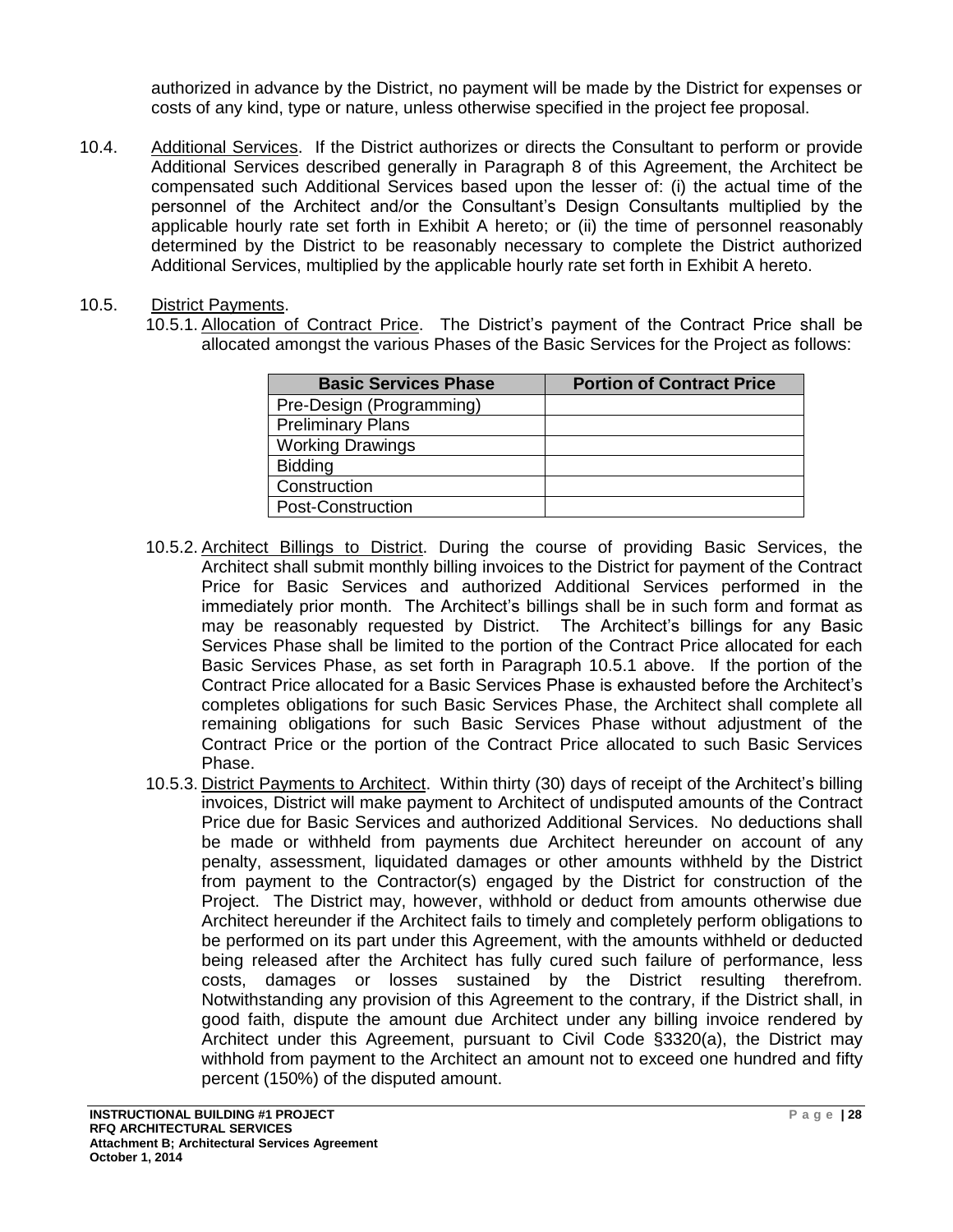### **11. Term; Time**.

- 11.1. Term. The Term of this Agreement shall commence upon the District and the Consultant each executing a counterpart copy hereof, delivery of an executed counterpart copy hereof to the other and ratification of this Agreement by the District's Board of Trustees. The Term shall expire upon the Architect's completion Post-Construction Phase of the Basic Services.
- 11.2. Time. All of the Basic Services and authorized Additional Services set forth in this Agreement shall be completed by the Architect in a prompt and diligent manner as is consistent with professional skill and care. The Architect's schedule for completion of Basic Services for the Project is set forth below. The Architect's performance and completion of Basic Services shall be in accordance with such schedule. The Architect shall be liable to the District for all costs, losses, damages or other liabilities arising out of the failure of the Architect to complete Basic Services in accordance the Basic Services Schedule, provided that the Architect's liabilities hereunder shall not extend to costs, losses, damages or other liabilities caused by factors beyond the reasonable control of the Architect.
- 11.3. Basic Services Schedule. Basic Services under this Agreement shall be completed by the Consultant in accordance with the following:

| <b>Basic Services</b>    | <b>Completion Date</b> |
|--------------------------|------------------------|
| Pre-Design (Programming) |                        |
| <b>Preliminary Plans</b> |                        |
| <b>Working Drawings</b>  |                        |
| <b>Bidding</b>           |                        |
| Construction             |                        |
| Post-Construction        |                        |

#### **12. Termination; Suspension**

12.1. Termination for Default. Either the District or Architect may terminate this Agreement upon seven (7) days advance written notice to the other if there is a default by the other Party in its performance of a material obligation hereunder and such default in performance is not caused by the Party initiating the termination. Such termination shall be deemed effective the seventh (7th) day following the date of the written termination notice, unless during such seven (7) day period, the Party receiving the written termination notice shall commence to cure it default(s) and diligently thereafter prosecute such cure to completion. In addition to the District's right to terminate this Agreement pursuant to the foregoing, the District may terminate this Agreement upon written notice to Architect if: (i) the Architect becomes bankrupt or insolvent, which shall include without limitation, a general assignment for the benefit of creditors or the filing by Architect or a third party of a petition to reorganize debts or for protection under any bankruptcy or similar law or if a trustee or receiver is appointed for Architect or any of Architect's property on account of Architect's insolvency; or (ii) if the Architect disregards applicable laws, codes, ordinances, rules or regulations. If District exercises the right of termination hereunder, the Contract Price due the shall be based upon Basic Services and authorized Additional Services provided prior the effective date of the District's termination of this Agreement, reduced by the District's prior payments of the Contract Price and losses, damages, or other costs sustained by the District arising out of the termination of this Agreement or the cause(s) for termination of this Agreement. Payment of the amount due the Architect, if any, shall be made by District only after completion of the Post-Construction Phase of the Project. The Architect shall remain responsible and liable to District all losses, damages or other costs sustained by District arising out of termination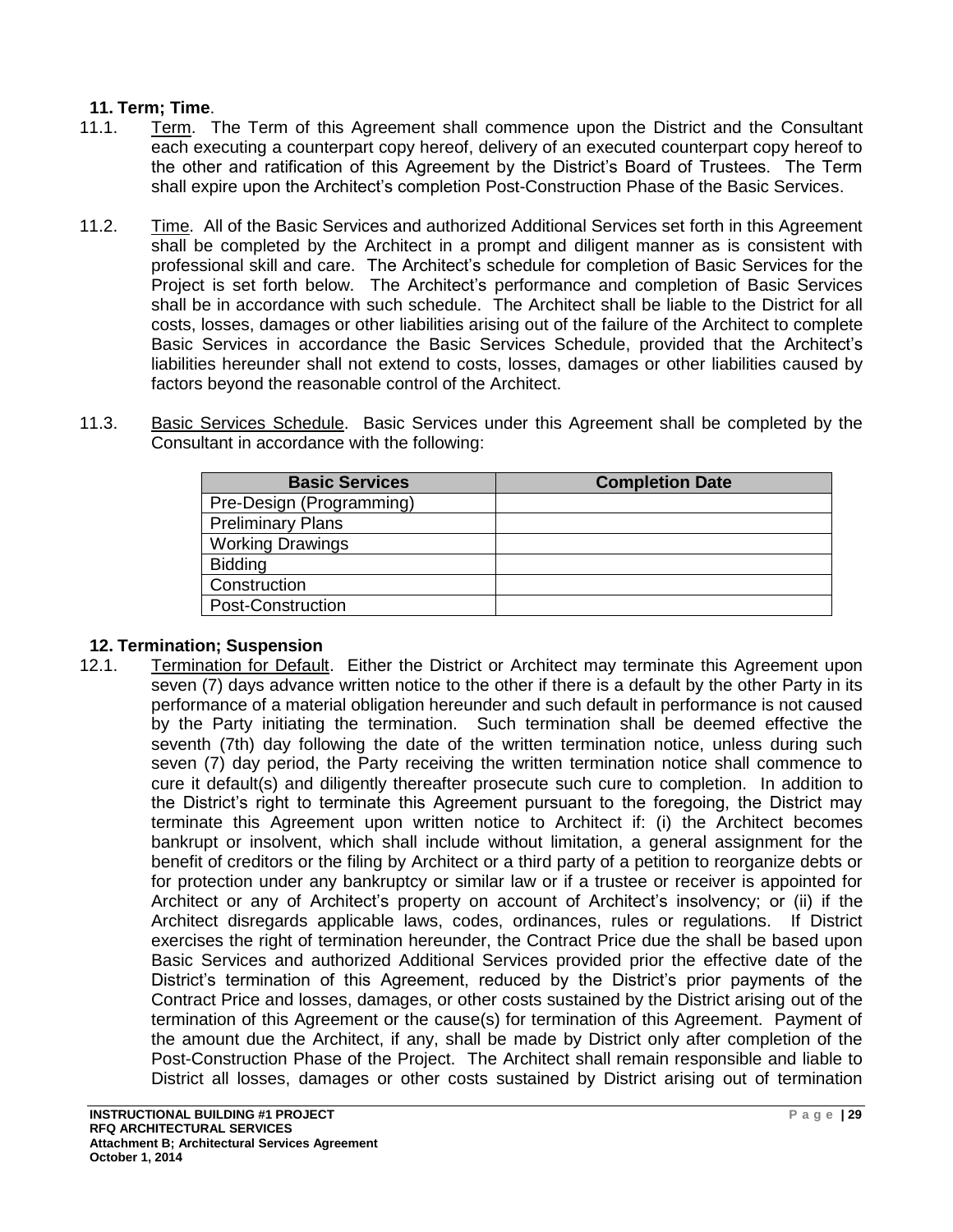pursuant to the foregoing or otherwise arising out of the Architect's default hereunder, to the extent that such losses, damages or other costs exceed any amount due the Architect for hereunder for Basic Services or authorized Additional Services.

- 12.2. District's Right to Suspend. The District may, in its discretion, suspend all or any part of the design or construction of the Project or the Architect's services under this Agreement; provided, however, that if the District shall suspend the Architect's services for the Project for a period of sixty (60) consecutive days or more and such suspension is not caused by the Architect's default or the acts or omissions of the Architect or its Design Consultants, upon rescission of such suspension, the Contract Price will be subject to adjustment to reflect actual costs and expenses incurred by the Architect, if any, as a direct result of the suspension and resumption of the Architect's services for the Project.
- 12.3. District's Termination for Convenience. The District may, at any time, upon seven (7) days advance written notice to Architect terminate this Agreement for the District's convenience and without fault, neglect or default on the part of Architect. In such event, the Agreement shall be deemed terminated seven (7) days after the date of the District's written notice to Architect or such other time as the District and Architect may mutually agree upon. In such event, the District shall make payment of the Contract Price to the Architect for Basic Services and authorized Additional Services provided through the date of termination. No other compensation shall be due the Architect upon the District's termination for the District's convenience.
- 12.4. Architect Suspension of Services. If the District shall fail to make payment of the Contract Price when due the Architect hereunder, the Architect may, upon seven (7) days advance written notice to the District, suspend further performance of Basic Services until payment is made. In such event, the Architect shall have no liability for any delays or additional costs of construction of the Project due to, or arising out of, such suspension.
- 12.5. Consultant Obligations Upon Termination. Upon the District's exercise of the right of termination under Paragraph 12.1 or Paragraph 12.3 of this Agreement, the Architect shall take action as directed by the District relative to on-going preparation of the Design Documents for the Project. If requested by the District, the Architect shall within ten (10) days of such request, assemble and deliver to the District all work product, instruments of service and other items of a tangible nature (whether in the form of documents, drawings, samples or electronic files) prepared by or on behalf of the Architect under this Agreement. The Architect shall deliver the originals of all work product, instruments of service and other items of a tangible nature requested by the District pursuant to the preceding sentence; provided, however, that the Architect may, at its sole cost and expense, make reproductions of the originals delivered to the District for archival purposes

### **13. Miscellaneous**

- 13.1. Governing Law; Interpretation. This Agreement shall be governed and interpreted in accordance with the laws of the State of California in accordance with its fair meaning and not strictly for or against the District or Architect.
- 13.2. Marginal Headings; Captions. Marginal Headings; Captions. The titles of the various Paragraphs of the Agreement are for convenience of reference only and are not intended to and shall in no way enlarge or diminish the rights or obligations of Architect and District hereunder.
- 13.3. Severability. If any provision of this Agreement is deemed illegal, invalid unenforceable or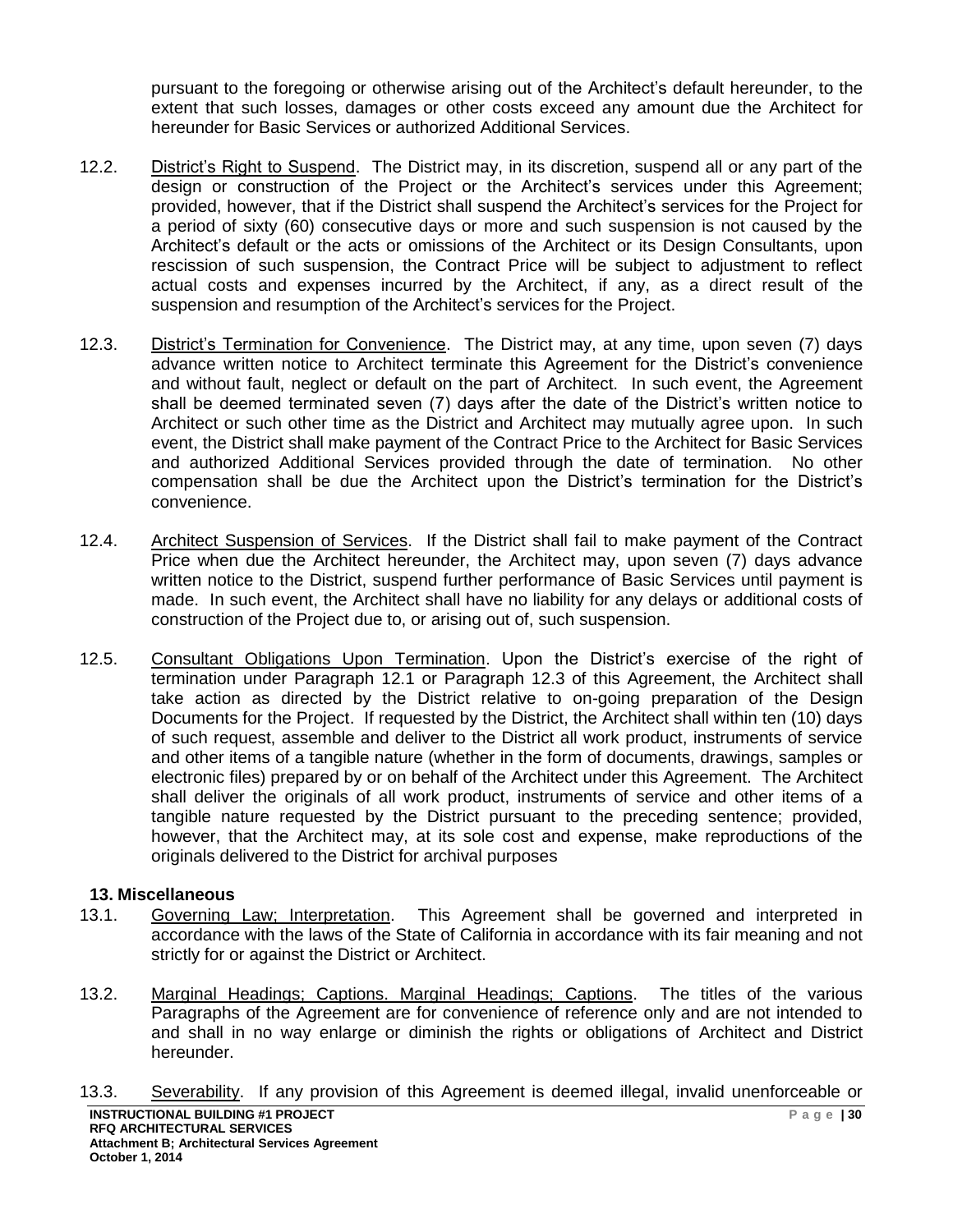void by any court of competent jurisdiction, such provision shall be deemed stricken and deleted herefrom, but all remaining provisions will remain and continue in full force and effect.

- 13.4. Cumulative Rights; No Waiver. Duties and obligations imposed by this Agreement and rights and obligations hereunder are in addition to and not in lieu of any imposed by or available at law or in equity. No action or failure to act by District or Architect hereunder shall be deemed a waiver of any right or remedy afforded hereunder or acquiesce or approval of any breach or default by the other.
- 13.5. Successors; Non-Assignability. This Agreement and all terms hereof are binding upon and inure to the benefit of the respective successors of Architect and the District. Neither the Architect nor District shall assign rights or obligations hereunder without the prior consent of the other, which consent may be withheld or granted in sole discretion of the Party requested to grant such consent.
- 13.6. Authority. The individual(s) executing this Agreement on behalf of the Architect warrant and represent that she/he is authorized to execute this Agreement and bind Architect to all terms hereof. The individual(s) executing this Agreement on behalf of District warrant and represent that she/he is authorized to execute this Agreement and subject to approval and ratification by the District's Board of Trustees, to bind District to all terms hereof and authority granted to enter into this Agreement.
- 13.7. Notices. Notices under this Agreement shall be addressed and delivered as follows:



#### 13.8. Disputes.

- 13.8.1. Continuation of Architect Services. Except in the event of the District's failure to make undisputed payment of the Contract Price due the Architect, notwithstanding any disputes between District and Architect hereunder or in connection with the Project, the Architect and District shall each continue to perform their respective obligations hereunder; including the obligation of the Architect to continue to provide and perform Basic Services and authorized Additional Services pending a subsequent resolution of such disputes.
- 13.8.2. Mandatory Mediation. All claims, disputes and other matters in controversy between the Architect and the District arising out of or pertaining to this Agreement or the Project shall be submitted for resolution by non-binding mediation conducted under the auspices of the American Arbitration Association ("AAA") and the Construction Mediation Rules of the AAA in effect at the time that a Demand For Mediation is filed. The commencement and completion of mediation proceedings pursuant to the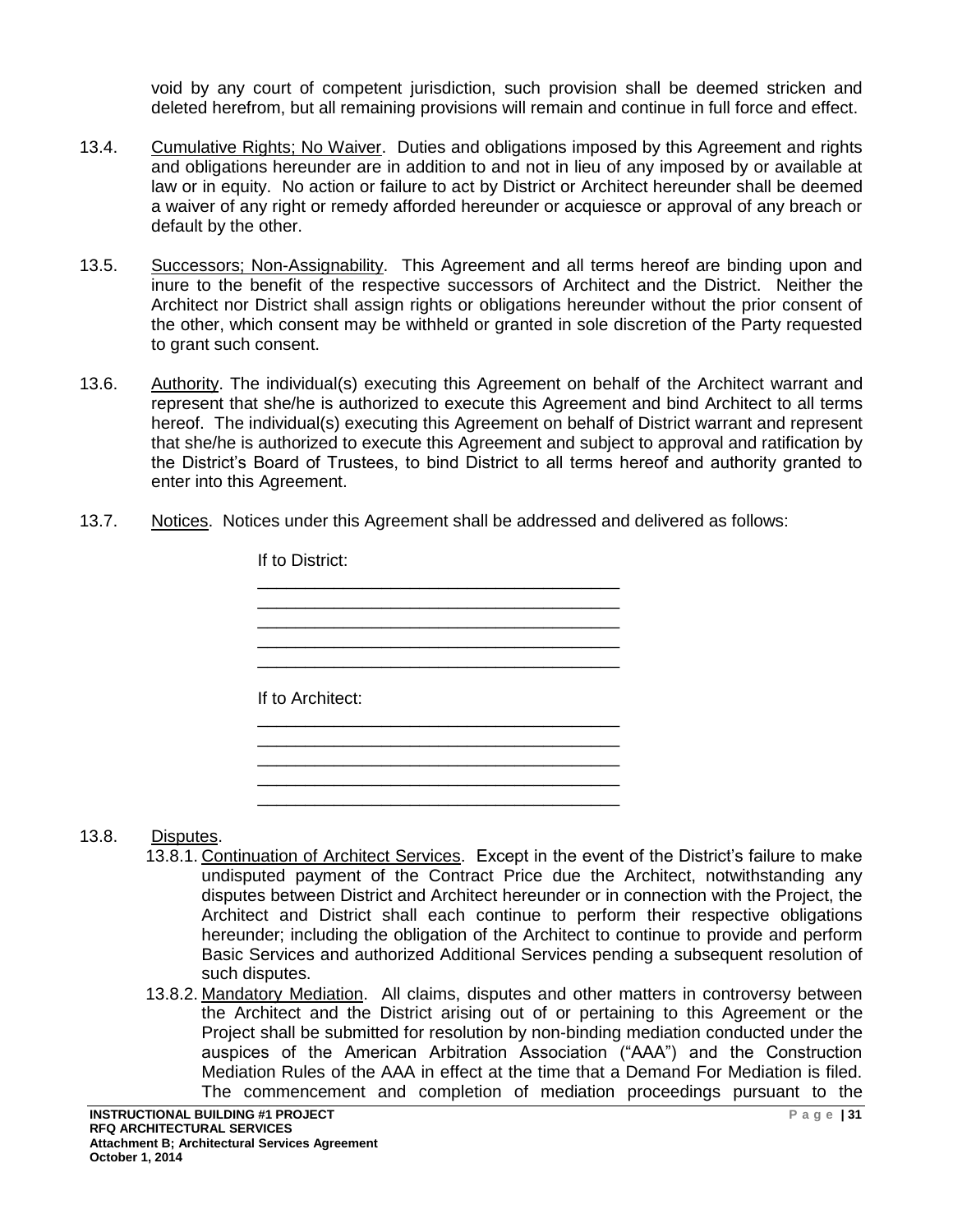foregoing is a condition precedent to either the District or the Architect commencing arbitration proceedings.

- 13.8.3. Binding Arbitration. Claims, disputes, disagreements or other matters in controversy between the District and the Architect which are not resolved by the mandatory mediation proceeding described above shall be resolved by binding arbitration proceedings conducted in accordance with the Construction Industry Arbitration Rules of the American Arbitration Association ("AAA") in effect as of the date that a Demand for Arbitration is filed, except as expressly modified herein. The award rendered by the Arbitrator(s) ("Arbitration Award") shall be final and binding upon the District and the Architect only if the Arbitration Award is: (i) supported by applicable law; (ii) supported by substantial evidence pursuant to California Code of Civil Procedure §1296; and (iii) includes findings of fact and conclusions of law in conformity with California Code of Civil Procedure §1296 and Rule R-43 of the AAA Construction Industry Arbitration Rules. The District and Architect hereby expressly agree that the Court shall, subject to California Code of Civil Procedure §§1286.4 and 1296, vacate the Arbitration Award if, after review of the award, the Court determines either that the Arbitration Award is not supported by substantial evidence, or is based on an error of law, or is not accompanied by Findings of Fact and Conclusions of Law. The locale for any arbitration commenced hereunder shall be the regional office of the AAA closest to the Site. In connection with any arbitration proceeding commenced hereunder, the discovery rights and procedures provided for in California Code of Civil Procedure §1283.05 shall be applicable, and the same shall be deemed incorporated herein by this reference. A Demand for Arbitration shall be filed and served within a reasonable time after the occurrence of the claim, dispute or other disagreement giving rise to the Demand for Arbitration, but in no event shall a Demand for Arbitration be filed or served after the date when the institution of legal or equitable proceedings based upon such claim, dispute or other disagreement would be barred by the applicable statute of limitations. The expenses and fees of the Arbitrator(s) shall be divided equally among the parties to the arbitration. Each party to any arbitration commenced hereunder shall be responsible for and shall bear its own attorneys' fees, witness fees and other cost and expense incurred in connection with such arbitration. The foregoing notwithstanding, the Arbitrator(s) may award arbitration costs, including Arbitrators' fees but excluding attorneys' fees, to the prevailing party. The confirmation, enforcement, vacation or correction of an arbitration award rendered hereunder shall be the Superior Court of the State of California for the county in which the Site is situated. The substantive and procedural rules for such post-award proceedings shall be as set forth in California Code of Civil Procedure §1285 et seq.
- 13.8.4. Architect Compliance with Government Code §900 et seq. All claims, demands, disputes, disagreements or other matters in controversy asserted by the Architect against the District in a demand for arbitration filed pursuant to Paragraph 13.8.3 above is deemed a "suit for money or damages" under Government Code §900 et seq. An express condition precedent to the Architect's commencement of arbitration proceedings under Paragraph 13.8.3, is the Architect's compliance with and exhaustion of remedies and procedures under Government Code §900 et seq, including without limitation, §§945.4, 945.6 and 946. Notwithstanding the dispute resolution and arbitration provisions set forth herein, all claims demands, disputes, disagreements or other matters in controversy asserted by the Architect against the District seeking money or damages in any sum shall first be presented to the District's Board of Trustees and acted upon or deemed rejected by the Board of Trustees in accordance with Government Code §900 et seq.

13.9. Architect Independent Contractor Status. In providing services hereunder, the Architect is an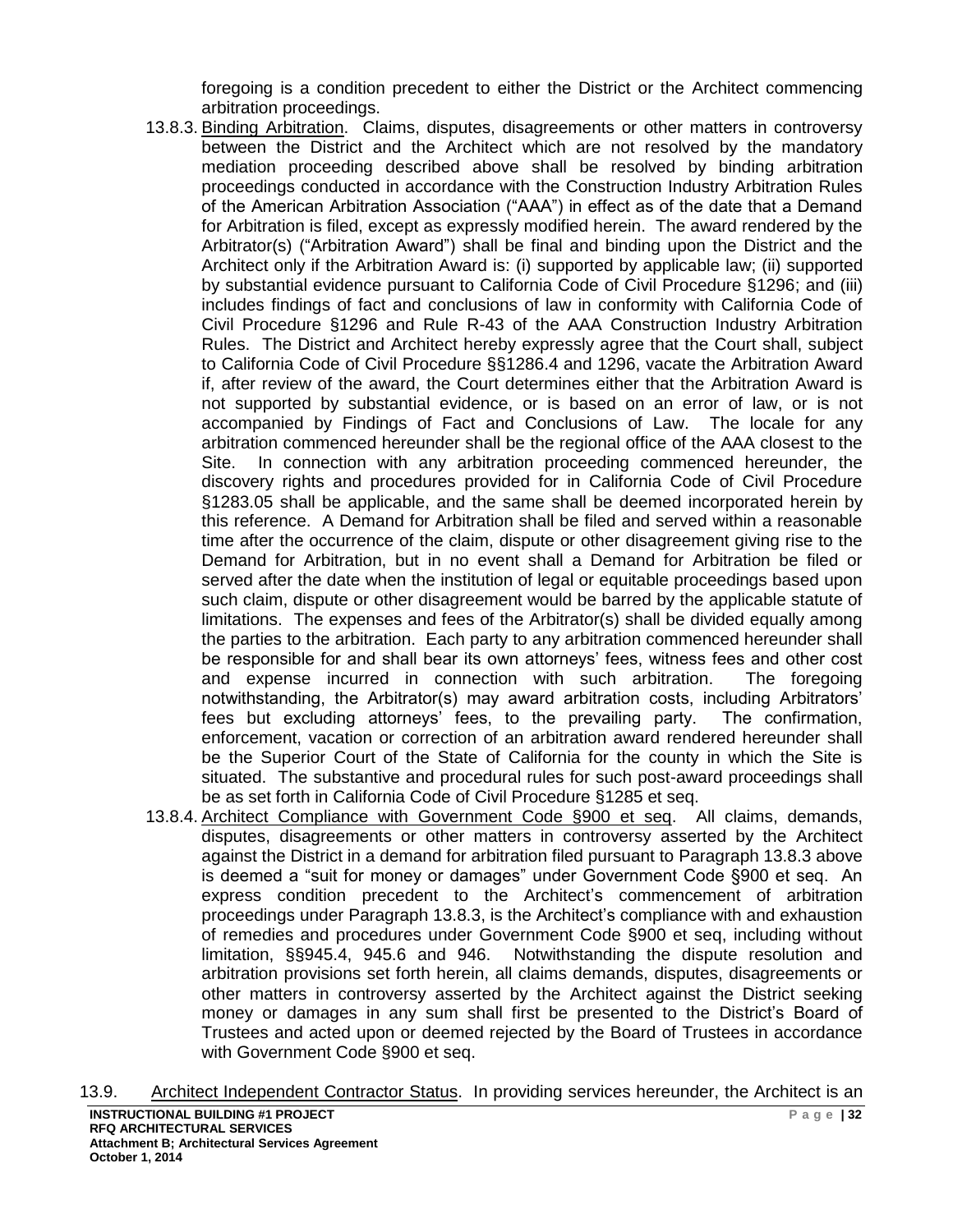independent contractor to the District.

- 13.10. Confidentiality. Unless disclosure is required by applicable law or valid court order, the Architect and its Design Consultants shall maintain the confidentiality of all information provided by or through the District to the Architect or its Design Consultants and shall not disclose or otherwise disseminate any information conveyed by or through the District to the Architect or its Design Consultants relating to this Agreement or the Project.
- 13.11. Definitions.
	- 13.11.1. Design Documents. The Drawings, Specifications, calculations and other work product prepared by the Architect or its Design Consultants for the Project or any portion thereof.
	- 13.11.2. Design Consultant(s). Design Consultant(s) are individuals or entities retained by Consultant to provide or perform a portion of the Architect's services or work product hereunder, including any portion of the Design Documents. Design Consultants shall be duly licensed as required by law, rule or regulation and shall be qualified to perform or provide the portion of the Architect's services or work product assigned by having previously provided design consulting services for California public school project design and construction. The District shall have the right to reasonably disapprove a Design Consultant. The Architect shall be responsible for the adequacy, timeliness and quality of services or work product provided or performed by Design Consultants; the Architect shall be liable to District for, and shall defend, indemnify and hold harmless District and its Board of Trustees, employees, officers, agents and representatives from and against, all losses, costs, damages, liabilities, actions or demands arising out of the services or work product provided or performed by Design Consultants.
	- 13.11.3. Site. The physical area for related activities of the Project.
	- 13.11.4. Construction Budget. The Construction Budget refers to the total costs allocated by the District for construction of the Project, exclusive of: (i) the Contract Price under this Agreement; (ii) Site acquisition costs; (iii) test/inspection costs; and (iv) the costs of Group II FFE. The Construction Budget established by the District may be modified by the District upon notice to the Architect.

### 13.12. Use and Ownership of Design Documents.

13.12.1. Ownership. Notwithstanding any provision of the Laws to the contrary, including without limitation the provisions of Education Code §17317, all of the Architect's Instruments of Service, including without limitation, the originals and reproducible transparencies of the Drawings, Specifications and other Design Documents prepared by or on behalf of the Architect under this Agreement (which include, but are not limited to, working drawings, and master plans, preliminary sketches, Architect presentation drawings, structural and other engineering calculations or computations and estimates) are and shall remain the property of the District. By executing this Agreement, the Architect acknowledges that it transfers to the District all of the Architect's copyrights and intellectual property rights in and to the Design Documents to the District; the Architect further acknowledges that by executing this Agreement, it waives all copyright and intellectual property rights relating to the Design Documents, including without limitation, all statutory, common law and reserved rights. Upon the termination of this Agreement or the abandonment of all or any portion of the Project, and the payment of the Architect for all services rendered to the District for the Project through the effective date of termination, the District may use any portion of the Design Documents (whether completed or in progress) for any purpose, in the sole and exclusive discretion of the District without additional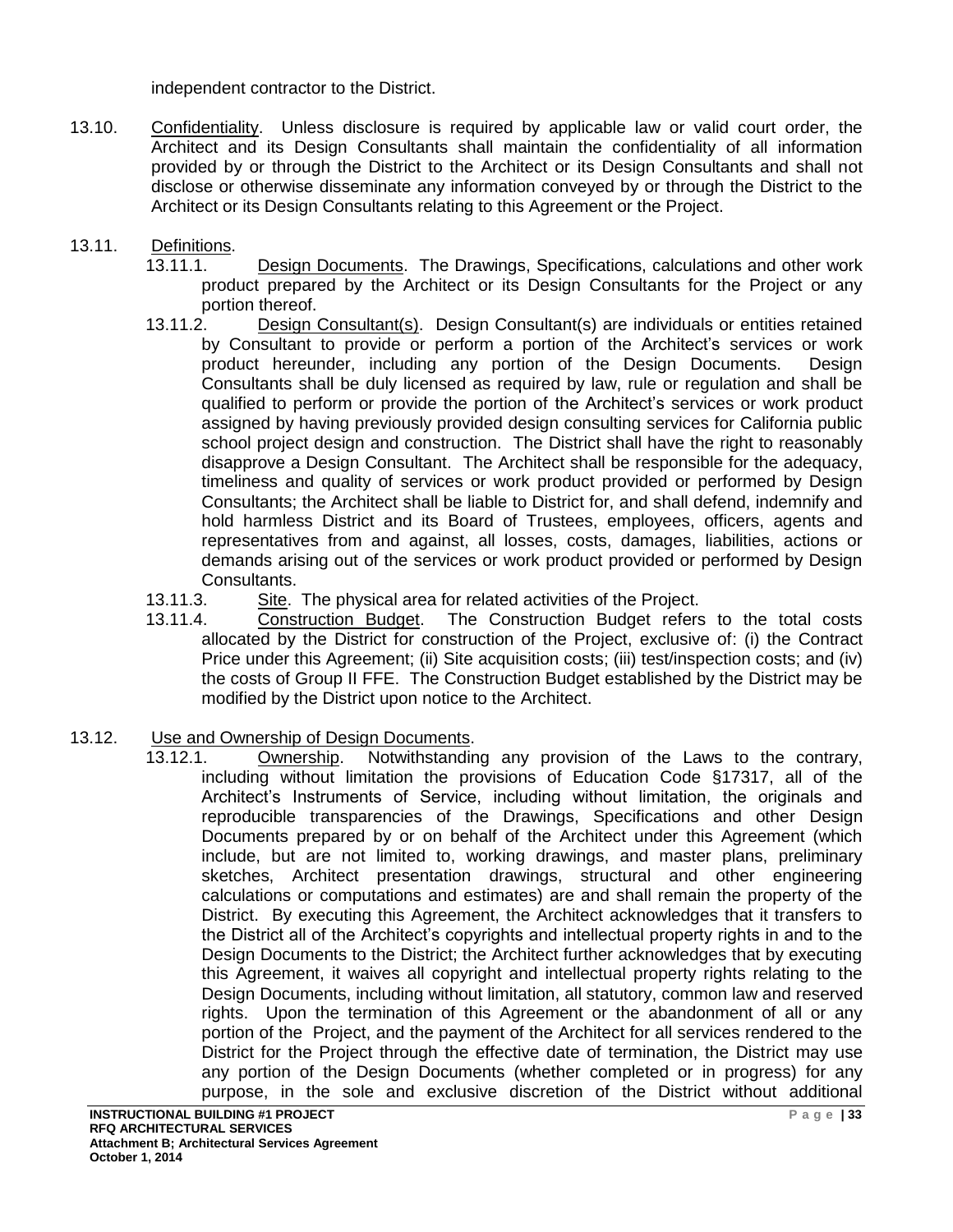compensation to the Architect. The District hereby agrees to defend, indemnify, protect and hold harmless the Architect from all claims, damages, liabilities and expenses including attorney's fees arising out of such reuse of such materials and documents by the District or anyone acting through or on behalf of the District. The District hereby grants to the Architect and its Design Consultants an unlimited royaltyfree license to use any portion of the Design Documents, proprietary information and Instruments of Service for their future use in conducting their respective practices.

- 13.12.2. Right to Use. The Architect grants to the District a perpetual license to use and/or reuse all or any part of the Design Documents at the District's sole discretion with no additional compensation to the Architect for the purposes of: (i) construction of all or part of the Project; (ii) the repair, renovation, modernization, replacement, reconstruction or expansion of the Project; or (iii) the construction of another project by or for the District for the District's ownership and/or use. The District is not bound by this Agreement to employ the services of the Architect in the event any of the Design Documents are used for such purposes. If the District uses or reuses the Design Documents on any project other than the Project for which the Design Documents were prepared for, the District shall remove the Architect's seal from the Design Documents and indemnify and hold harmless the Architect from claims arising out of the use or reuse of the Design Documents on such other project.
- 13.12.3. District License to Use Project Documents. This Agreement creates a nonexclusive and perpetual license for the District to copy, use, modify or reuse any and all Design Documents and any intellectual property rights therein. The Architect shall require any and all of the Design Consultants to agree in writing that the District is granted a non-exclusive and perpetual license for the work of such Design Consultants performed pursuant to this Agreement.
- 13.12.4. Architect Right to Grant License. The Architect represents and warrants that the Architect has the legal right to license any and all copyrights, designs and other intellectual property embodied in the Design Documents prepared by or through the Architect under this Agreement.
- 13.13. Time. Time is of the essence in the performance and completion of obligations under this Agreement.
- 13.14. Entire Agreement. The RFQ Response and Exhibit A (Personnel Rate Schedule) constitute the entire agreement and understanding between the District and the Architect concerning the subject matter hereof, replacing and superseding all prior agreements or negotiations, whether written or verbal. No term or condition of this Agreement shall be modified or amended except by writing executed by the District and the Architect.

IN WITNESS HEREOF, the Parties have executed this Agreement as of the date set forth above.

| <b>District</b>                           | <b>Architect</b>                                                                |
|-------------------------------------------|---------------------------------------------------------------------------------|
| <b>Compton Community College District</b> | [Architect Name]                                                                |
| By:                                       | By:                                                                             |
|                                           | the contract of the contract of the contract of the contract of the contract of |
| Title:                                    | Title:                                                                          |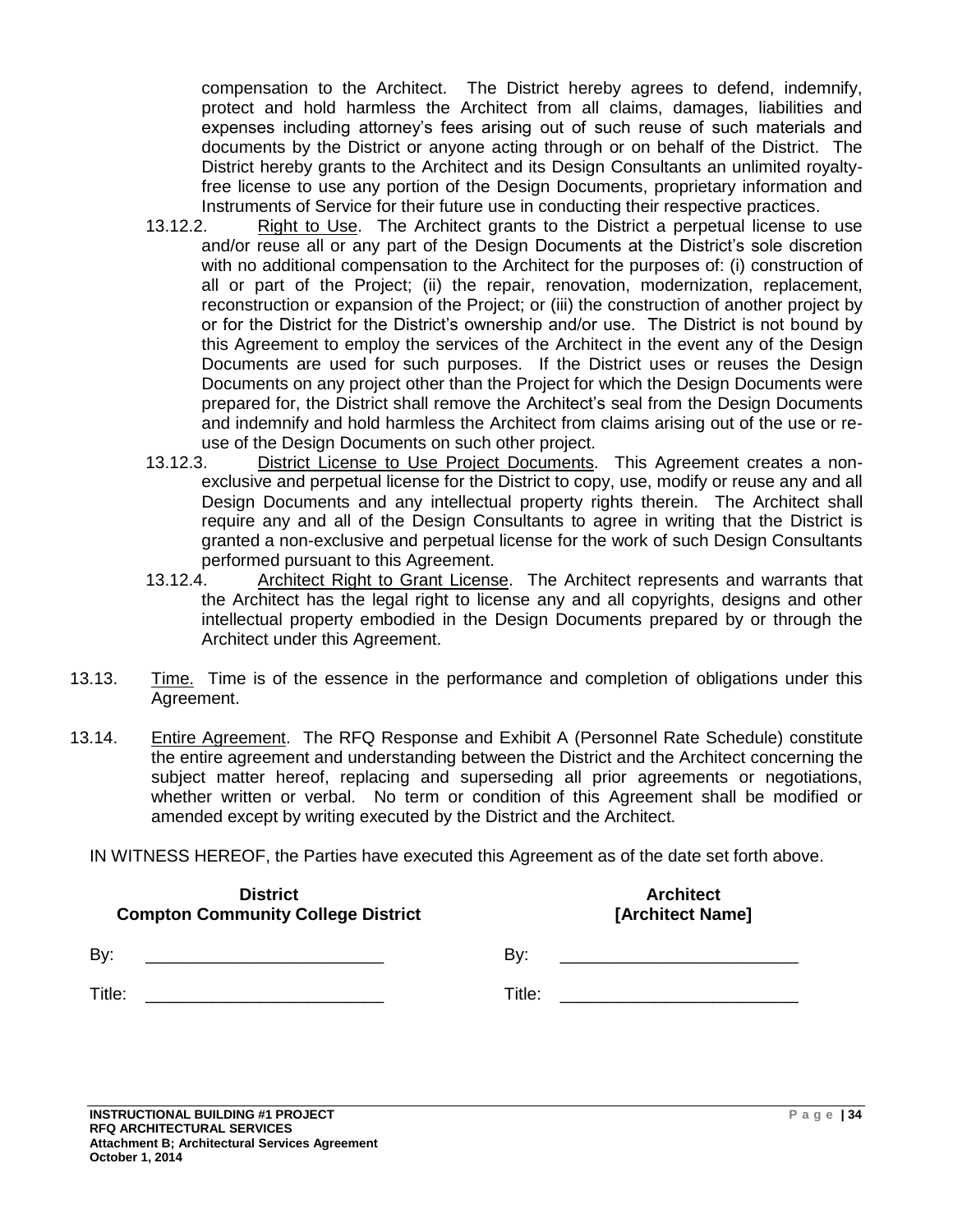#### **QUALIFICATIONS STATEMENT (Attachment C)**

This Qualifications Statement must be completed by each Respondent and executed by an authorized employee of the Respondent. Failure of a Respondent to submit the completed and executed Qualifications Statement concurrently with the Respondent's RFQ Response will render the RFQ Response non-responsive and rejected.

#### **1. Contact Information**

- 1.1. Respondent Name.
- 1.2. Form of Entity. Check appropriate box.
	- Corporation

\_\_\_\_\_\_\_\_\_\_\_\_\_\_\_\_\_\_\_\_\_\_\_\_\_\_\_\_\_\_\_\_\_\_\_\_\_\_\_\_\_\_\_\_\_\_\_\_\_ (State of Incorporation & Corporate Registration No.)

D Partnership

\_\_\_\_\_\_\_\_\_\_\_\_\_\_\_\_\_\_\_\_\_\_\_\_\_\_\_\_\_\_\_\_\_\_\_\_\_\_\_\_\_\_\_\_\_\_\_\_\_ (Describe type of partnership i.e., general partnership, limited partnership)

- □ Limited Liability Company
- □ Limited Liability Partnership
- □ Joint Venture

\_\_\_\_\_\_\_\_\_\_\_\_\_\_\_\_\_\_\_\_\_\_\_\_\_\_\_\_\_\_\_\_\_\_\_\_\_\_\_\_\_\_\_\_\_\_\_\_\_ (Identify each member of Joint Venture and form of entity of each Joint Venturer)

□ Sole Proprietorship

\_\_\_\_\_\_\_\_\_\_\_\_\_\_\_\_\_\_\_\_\_\_\_\_\_\_\_\_\_\_\_\_\_\_\_\_\_\_\_\_\_\_\_\_\_\_\_\_\_ (Identify all equity owners)

#### 1.3. Contact Person.

| Name                             |  |
|----------------------------------|--|
| <b>Street Address/City/State</b> |  |
| Phone/Fax                        |  |
| <b>Email Address</b>             |  |

**2. Prior Experience**. Provide a summary of *ALL* architectural services provided by the Respondent (or Respondent's predecessor) to a California community college district and/or a California K-12 public school district within the past ten (10) years which are identical or similar to the Architectural Services described in the RFQ and the Architectural Services Agreement for a project similar in size, scope, complexity and budget to the Project. Provide the summaries in the format set forth below. Attach additional summaries as necessary and identify each additional summary by sequential "Assignment No." numbering.

**Respondents are cautioned that if the District determines based on the District's investigation that a Respondent failed to disclose and identify ALL other architectural services provided by the Respondent (or Respondent's predecessor) to California**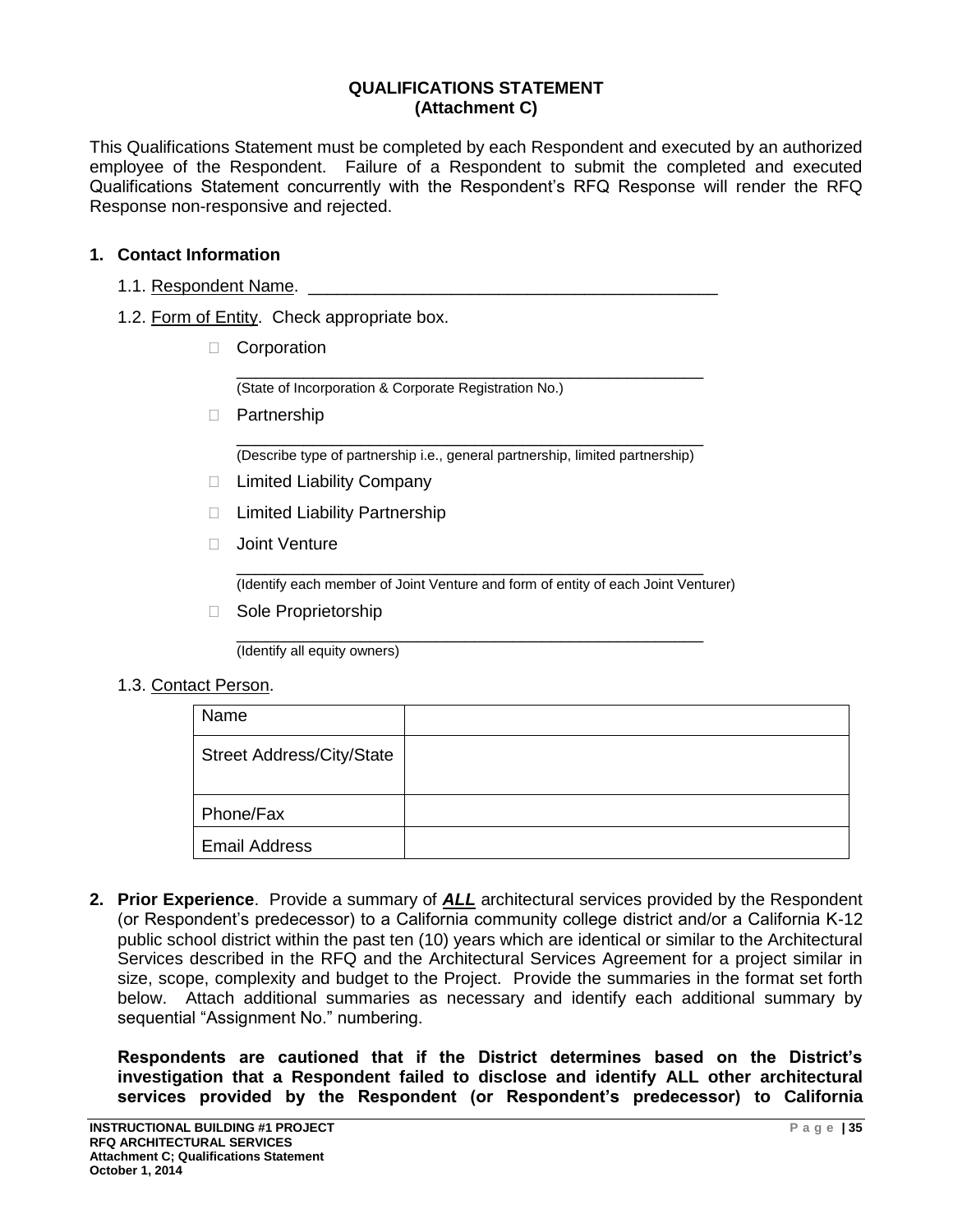**community college districts and/or California K-12 public school districts within the past ten (10) years which are identical or similar to the Architectural Services described in the RFQ and the Architectural Services Agreement for a project similar in size, scope, complexity and budget to the Project, the Respondent's RFQ Response is subject to rejection for non-responsiveness.**

| <b>ASSIGNMENT NO. 1</b>                                                |                |  |
|------------------------------------------------------------------------|----------------|--|
| Client name                                                            |                |  |
| Project description                                                    |                |  |
| description<br>of<br>General<br>architectural<br>services<br>completed |                |  |
| Dates of Architectural<br>Services (beginning and end<br>dates)        |                |  |
| Approximate dollar value of<br><b>Architectural Services</b>           |                |  |
| <b>Client Contact Person</b>                                           | Name:          |  |
|                                                                        | Position/Title |  |
|                                                                        | Address        |  |
|                                                                        |                |  |
|                                                                        | Phone/Fax      |  |
|                                                                        | Email          |  |

| <b>ASSIGNMENT NO. 2</b>                                             |                |
|---------------------------------------------------------------------|----------------|
| Client name                                                         |                |
| Project description                                                 |                |
| General description<br>of<br>architectural<br>services<br>completed |                |
| Dates of Architectural<br>Services (beginning and end<br>dates)     |                |
| Approximate dollar value of<br><b>Architectural Services</b>        |                |
| <b>Client Contact Person</b>                                        | Name:          |
|                                                                     | Position/Title |
|                                                                     | Address        |
|                                                                     |                |
|                                                                     | Phone/Fax      |
|                                                                     | Email          |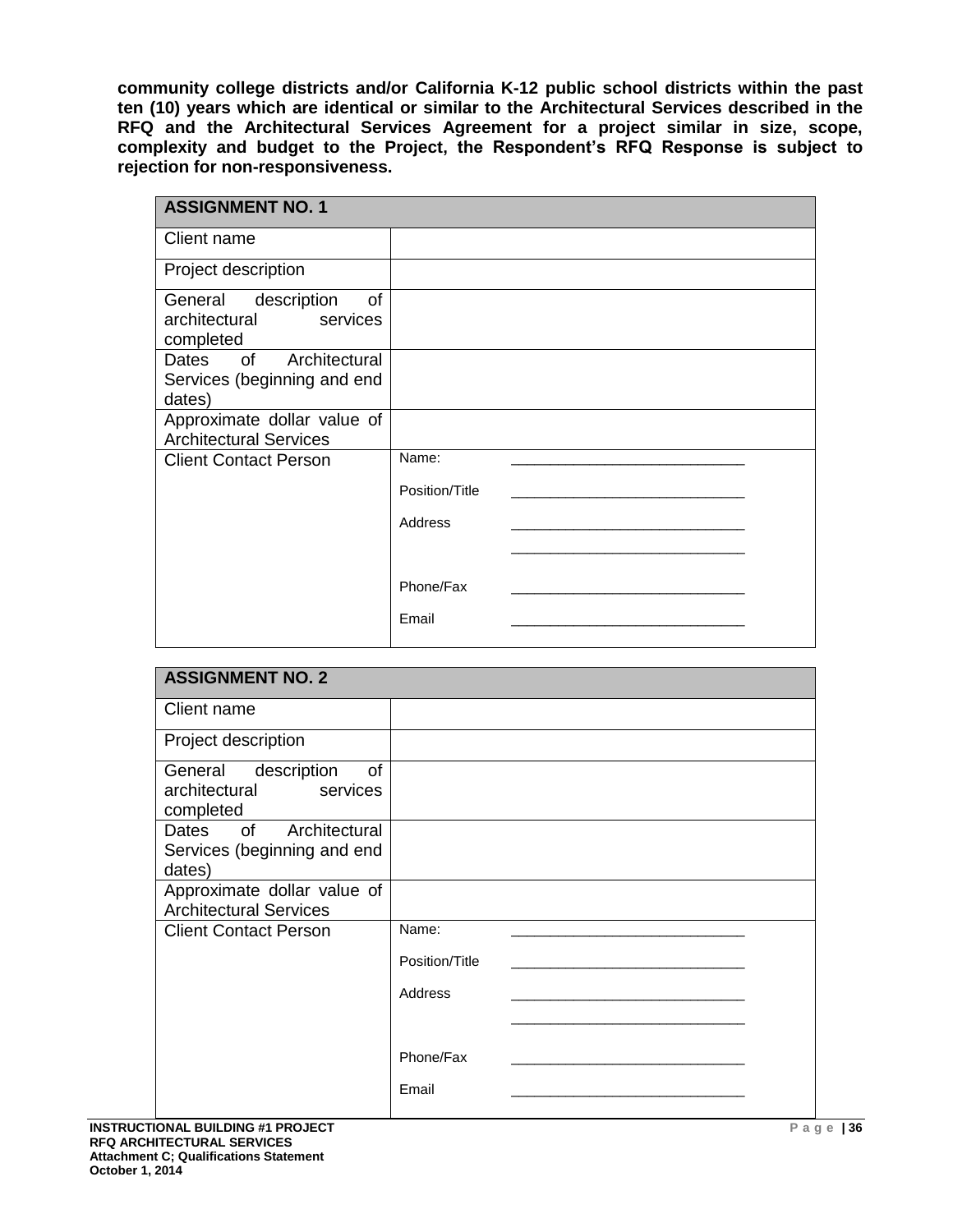- **3. Essential Minimum Qualifications**. Any response of a Respondent indicating "not qualified" to the following minimum qualifications criteria will result in rejection of the Respondent's RFQ Response for failure to meet minimum qualifications criteria.
	- 3.1. Respondent has a current Commercial General Liability policy of insurance with coverage limits of at least Two Million Dollars (\$2,000,000) per occurrence and Four Million Dollars (\$4,000,000) in the aggregate.
		- Yes
		- □ No (not qualified)
	- 3.2. Respondent has a current professional liability policy of insurance with coverage limits of at least Two Million Dollars (\$2,000,000) per claim and Four Millions Dollars (\$4,000,000) in the aggregate.
		- Yes
		- □ No (not qualified)
	- 3.3. Respondent has obtained a current Workers Compensation policy of insurance with coverage limits in accordance with applicable law.
		- Yes
		- □ No (not qualified)
	- 3.4. Respondent is ineligible for award of public works contracts pursuant to Labor Code §1777.1 or 1777.7.
		- □ Yes (not qualified)
		- No
	- 3.5. Has any public agency, within the past ten (10) years conducted proceedings that resulted in a finding that the Respondent or any predecessor to the Respondent is not a "responsible" bidder for a public works project or a public works contract?
		- □ Yes (not qualified)
		- $\Box$  No
	- 3.6. At any time during the last ten (10) years, has Respondent or any predecessor to the Respondent been convicted of a crime involving any federal, state, or local law related to a private or public construction project?
		- $\Box$  Yes (not qualified)
		- No
	- 3.7. At any time during the last ten (10) years, has the Respondent or any predecessor to the Respondent been convicted of a federal or state crime involving fraud, theft, or any other act of dishonesty?
		- □ Yes (not qualified)
		- No
	- 3.8. Within the past ten (10) years, one or more contract(s) to provide work, labor, materials or services to which the Respondent was a party to have been terminated for default of the Respondent.
		- □ Yes (not qualified)
		- No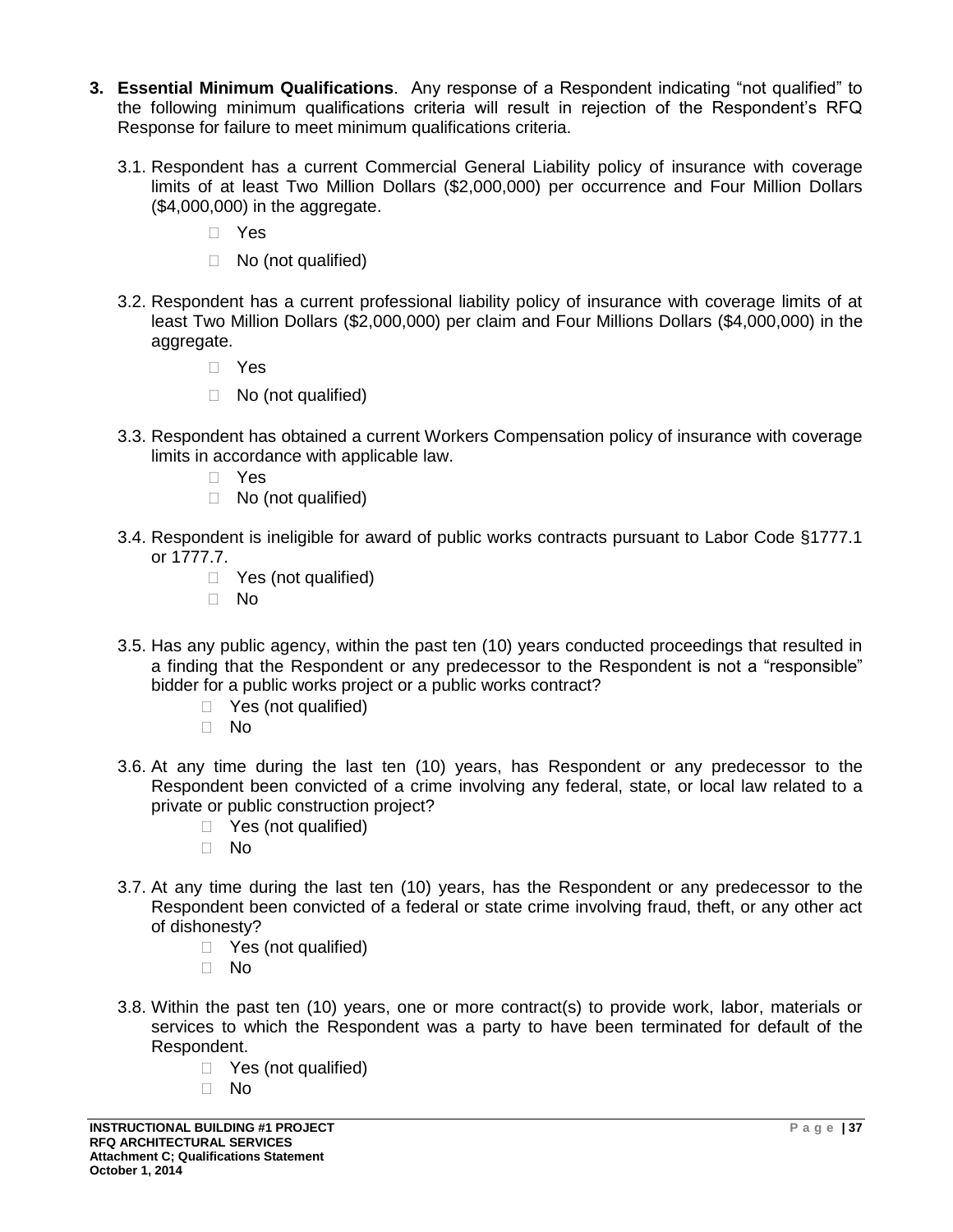### **4. Background**.

- 4.1. Consultant Experience.
	- 4.1.1. Years In Business. The Respondent has provided architectural or design professional services under Respondent's current trade/business name.
	- 4.1.2. Prior Trade/Business Name. Has the Respondent, in the prior ten (10) years conducted business under a trade name or business name that is different than the Respondent's current trade/business name?

Yes

No

If "Yes" identify all prior trade/business names used by Respondent in the prior ten (10) years.

- 4.1.3. Prior Architectural Services. Do the prior architectural services assignments identified and disclosed in the Respondent's response to Paragraph 2 above include all architectural services assignments similar to those described in the RFQ for projects similar in scope, size, complexity and budget as the Project completed by Respondent under a prior trade/business name?
	- Yes
	- $\Box$  No
	- Not Applicable

If "No" provide a summary of each other assignments completed in the prior ten (10) years under Respondent's prior trade/business name(s) using the summary format set forth in Paragraph 2.

- 4.1.4. Officers and Equity Owners. Is any current equity owner, officer or employee of Respondent currently or previously employed by or owned an equity interest of ten percent (10%) or more in any other firm, company, corporation, partnership or other form of business entity that provided work, materials, equipment or services to the District in the prior ten (10) years?
	- Yes
	- No

If "Yes": (i) identify all such equity owners, officers and employees; (ii) provide the name(s) of all such other firms, companies, corporations, partnerships or other business entities; and (iii) generally describe the work, materials, equipment or services provided by such other firms, companies, corporations, partnerships or other business entities to the District. **Respondents are cautioned that if the District determines based on the District's investigation that a Respondent failed to fully disclose and identify ALL current equity owners, officers and employees of Respondent who are currently or were previously employed by or owned equity in any other firm, company, corporation, partnership or other business entity that previously providing the District with work, labor, equipment or services, the Respondent's RFQ Response is subject to rejection for non-responsiveness.**

- 4.2. Claims and Disputes.
	- 4.2.1. Respondent Reported Claims. Within the past ten (10) years, has the Respondent or Respondent's predecessor(s) reported to the California Architects Board ("Board") any civil action judgment, settlement, arbitration award, or administrative action resulting in a judgment, settlement, or arbitration award against the Respondent or Respondent's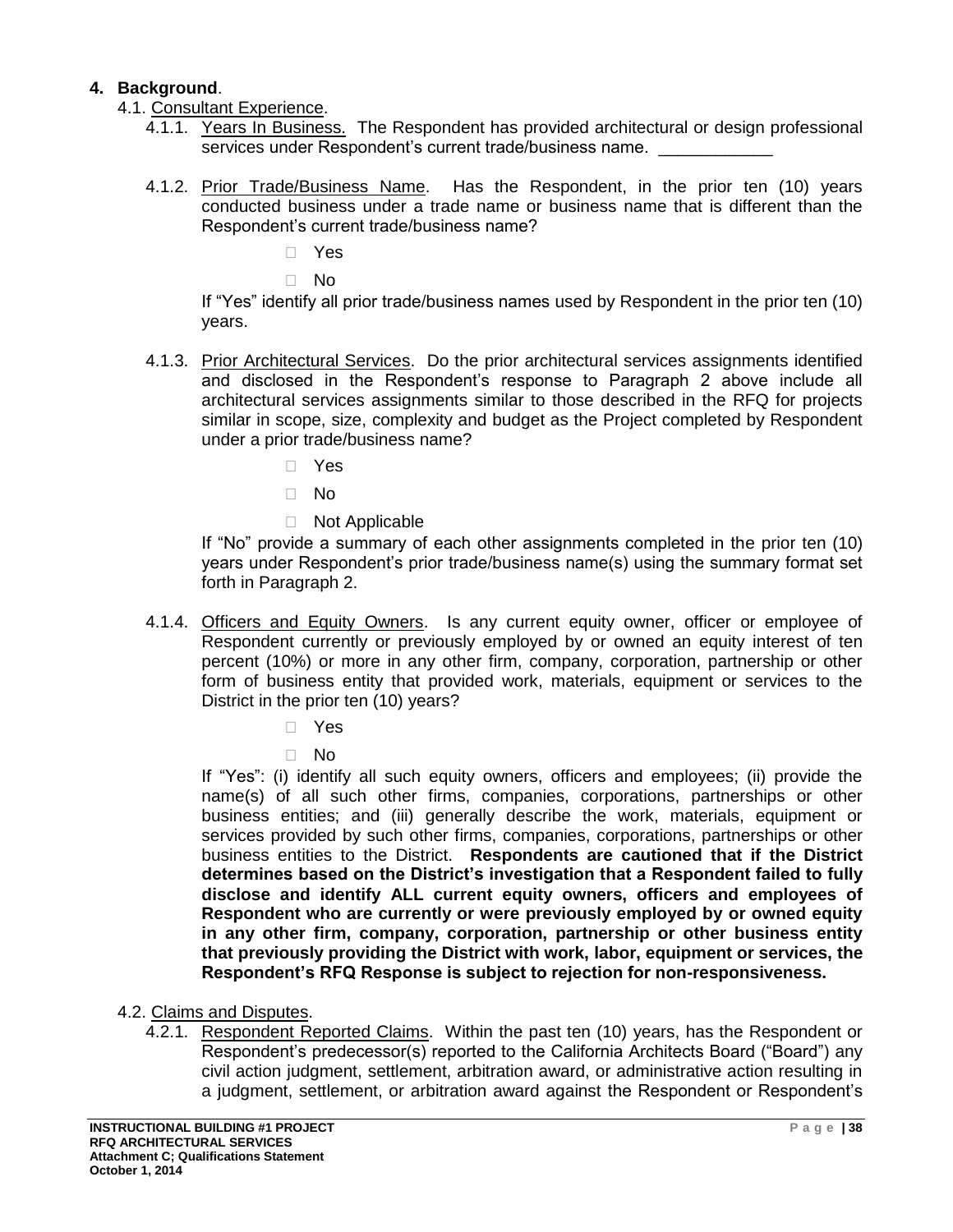predecessor in any action alleging fraud, deceit, negligence, incompetence, or recklessness in the practice of architecture where the judgment, settlement, or arbitration award was five thousand dollars (\$5,000) or greater, as required by California Business & Professions Code §5588(a)?

- Yes
- No

If "Yes" on a separate attachment, provide details of: (i) the title of the matter; (ii) the court or agency name; (iii) docket number; (iv) the claim or file number; (v) date on which the reportable event occurred; (vi) judgment, settlement or arbitration award.

- 4.2.2. Professional Liability Insurer Reported Claims. Within the past ten (10) years, has any professional liability insurer for the Respondent reported to the California Architects Board ("Board") payment by the professional liability insurer of any civil action judgment, settlement, arbitration award, or administrative action resulting in a judgment, settlement, or arbitration award against the Respondent or Respondent's predecessor in any action alleging fraud, deceit, negligence, incompetence, or recklessness in the practice of architecture where the judgment, settlement, or arbitration award was five thousand dollars (\$5,000) or greater, as required by California Business & Professions Code §5588.1?
	- Yes
	- No

If "Yes" on a separate attachment, provide details of: (i) amount of judgment, settlement or arbitration award; and (ii) amount paid by professional liability insurer.

- 4.2.3. Design Consultants' Reported Claims. Within the past ten (10) years, have any of the Respondent's proposed Design Consultants or their respective predecessor(s) reported to the Board for Professional Engineers, Land Surveyors, and Geologists ("Engineer Board") any civil action settlement or administrative action resulting in a settlement against the licensee in any action alleging fraud, deceit, misrepresentation, breach or violation of contract, negligence, incompetence, or recklessness by the licensee in the practice of professional engineering if the amount or value of the settlement is greater than fifty thousand dollars (\$50,000) or any civil action judgment, settlement, or binding arbitration award, or administrative action resulting in a judgment, settlement, or binding arbitration award against the licensee in any action alleging fraud, deceit, misrepresentation, breach or violation of contract, negligence, incompetence, or recklessness by the licensee in the practice of professional engineering if the amount or value of the judgment, settlement, or binding arbitration award is twenty-five thousand dollars (25,000) or greater, as required by California Business & Professions Code §6770(a)(3)and (4)?
	- Yes
	- $\Box$  No

If "Yes" on a separate attachment, provide details of: (i) the title of the matter; (ii) the court or agency name; (iii) docket number; (iv) the claim or file number; (v) date on which the reportable event occurred; (vi) judgment, settlement or arbitration award.

4.2.4. Design Consultants' Professional Liability Insurer Reported Claims. Within the past ten (10) years, has any professional liability insurer for any of the Respondent's proposed Design Consultants reported to the Engineer Board payment by the professional liability insurer of any civil action judgment, settlement, arbitration award, or administrative action resulting in a judgment, settlement, or arbitration award against the Design Consultant or the Design Consultant's predecessor, as required by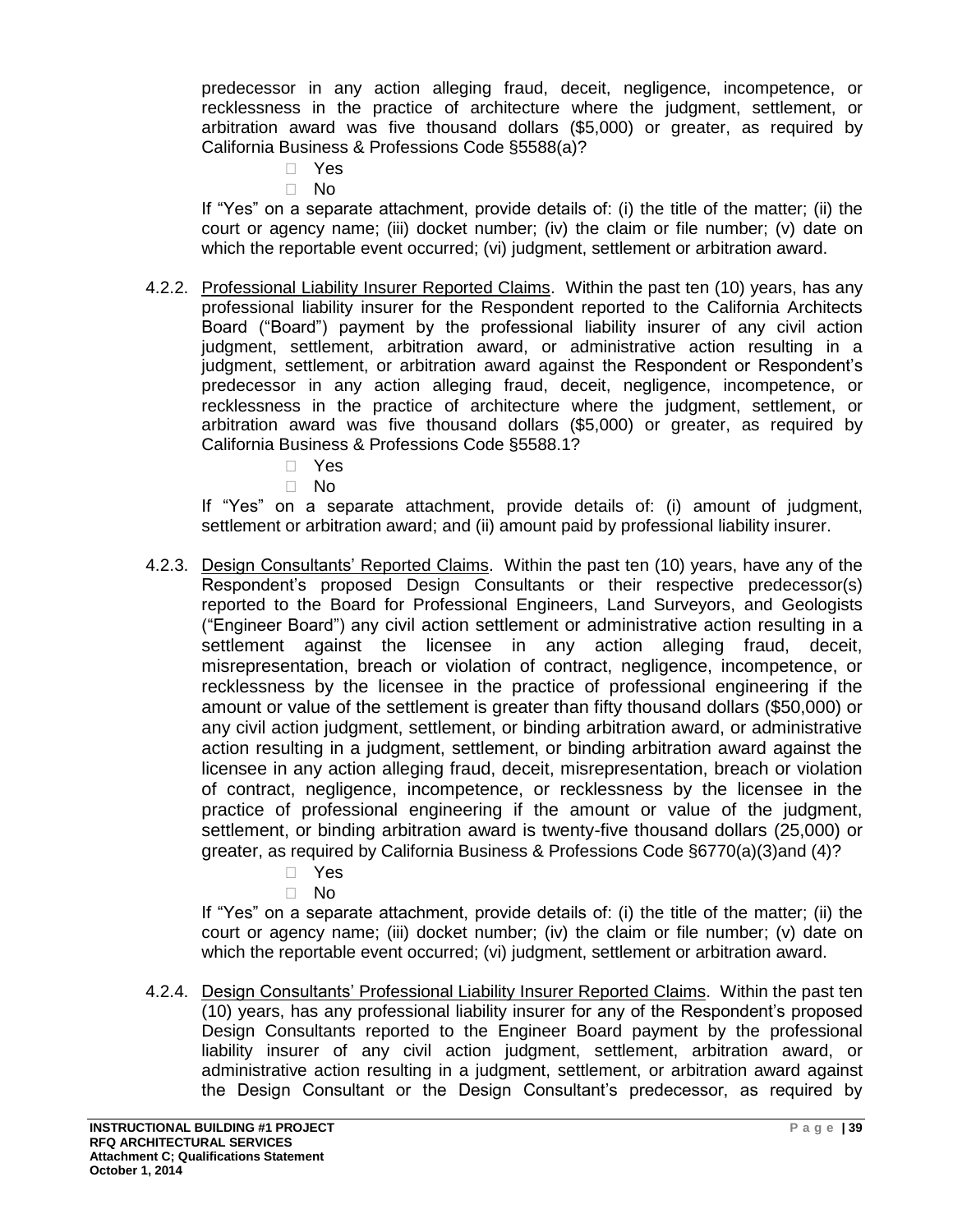California Business & Professions Code §6770.1?

Yes

No

If "Yes" on a separate attachment, provide details of: (i) amount of judgment, settlement or arbitration award; and (ii) amount paid by professional liability insurer.

4.2.5. Pending Professional Liability Claims and Disputes. The Respondent is presently engaged in a claim, dispute or disagreement which asserts the professional negligence or professional liability of Respondent or any Design Consultant to Respondent in connection with architectural or design professional services provided by or through Respondent for any public or private work of improvement.

Yes

No

If "Yes" provide details, including without limitation: (i) the title of the matter; (ii) the court or agency name; (iii) docket number; (iv) the claim or file number; (v) amount in controversy; (vi) contact information (name, address, phone and email address) for each party pursing a pending claim against the Respondent.

- 4.2.6. Design Consultants' Pending Professional Liability Claims and Disputes. Are any of Respondent's proposed Design Consultants currently engaged in a claim, dispute or disagreement which asserts the professional negligence or professional liability of the Design Consultant in connection with engineering or design professional services provided by or through the Design Consultant for any public or private work of improvement?
	- Yes
	- No

If "Yes" provide details, including without limitation: (i) the title of the matter; (ii) the court or agency name; (iii) docket number; (iv) the claim or file number; (v) amount in controversy; (vi) contact information (name, address, phone and email address) for each party pursing a pending claim against the Respondent.

- 4.2.7. Pending Payment Claims and Disputes. The Respondent is presently engaged in a claim, dispute or other disagreement relating to or arising out of a private or public contract for architectural services in which the Respondent is seeking additional compensation.
	- Yes
	- No

If "Yes" on a separate attachment, provide details of each such pending claim, dispute or other disagreement.

The undersigned is duly authorized to execute this Qualifications Statement under penalty of perjury on behalf of the above-identified Respondent. The undersigned warrants and represents that he/she has personal knowledge of each of the responses to this Qualifications Statement and/or that he/she has conducted all necessary and appropriate inquiries to determine the truth, completeness and accuracy of responses to this Qualifications Statement. The undersigned declares and certifies that the responses to this Qualifications Statement are complete and accurate; there are no omissions of material fact or information that would render any response to be false or misleading and there are no misstatements of fact in any of the responses. The above-identified Respondent acknowledges and agrees that if the District determines that any response herein is false or misleading or contains misstatements of fact, the Response shall be deemed non-responsive and the Respondent will not further participate in the RFQ process.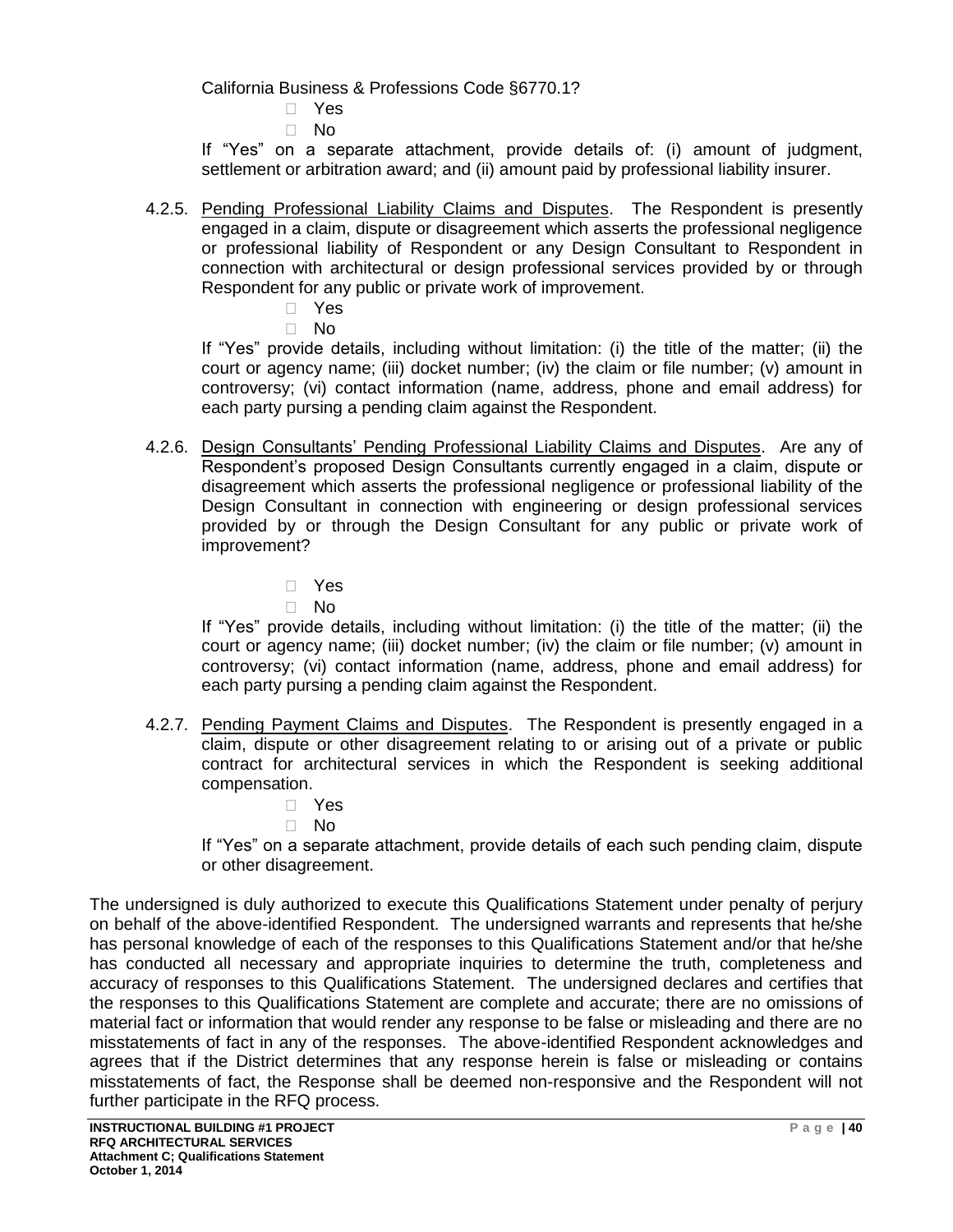| Executed this | dav o* |  |                  |
|---------------|--------|--|------------------|
|               |        |  | (City and State) |

I declare under penalty of perjury under California law that the foregoing is true and correct.

\_\_\_\_\_\_\_\_\_\_\_\_\_\_\_\_\_\_\_\_\_\_\_\_\_\_\_\_\_\_\_\_\_\_\_\_\_\_\_\_ (Signature)

\_\_\_\_\_\_\_\_\_\_\_\_\_\_\_\_\_\_\_\_\_\_\_\_\_\_\_\_\_\_\_\_\_\_\_\_\_\_\_\_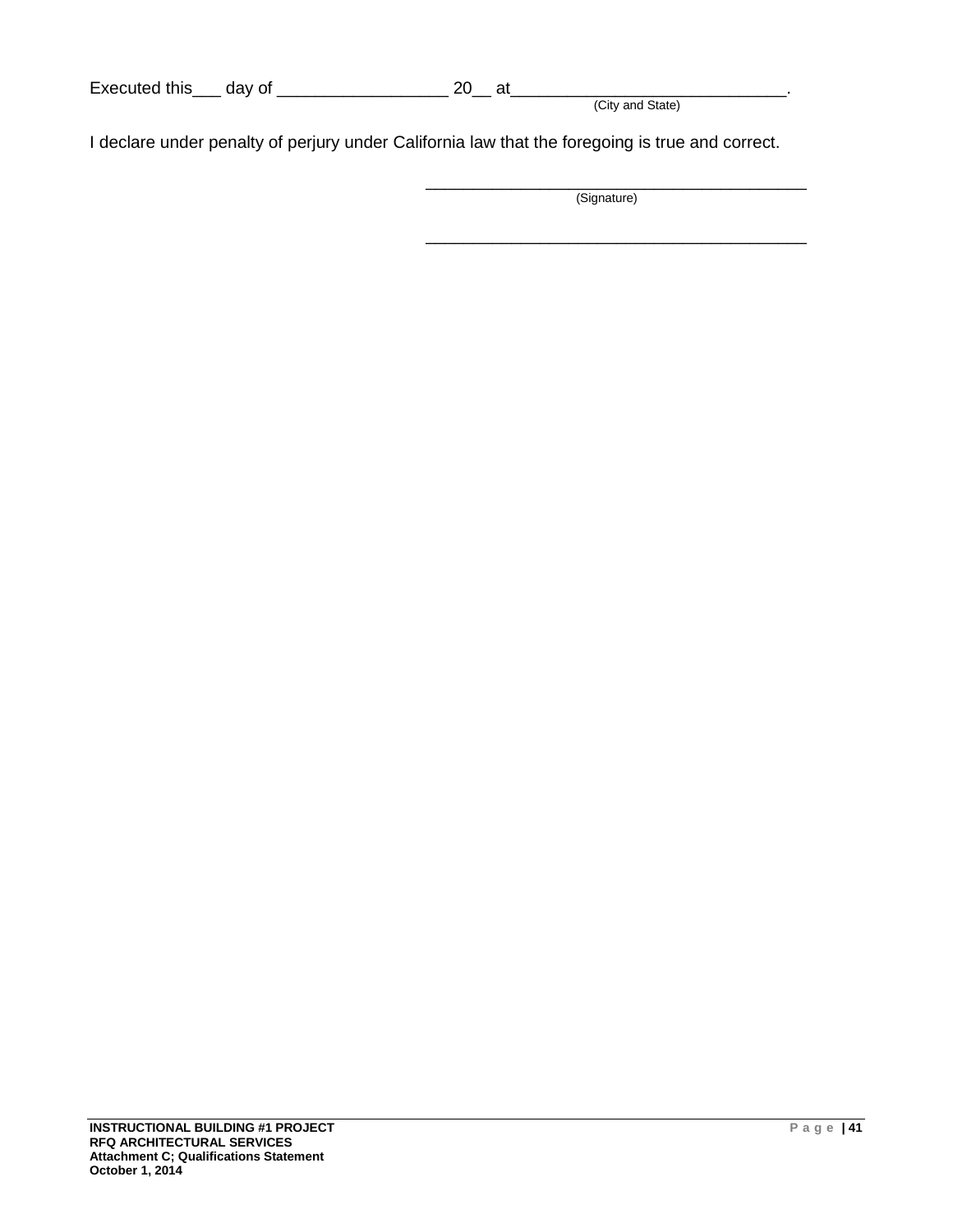### **PROPOSAL (Attachment D)**

| Respondent: |  |
|-------------|--|
|             |  |

The above-identified Respondent submits the following Proposal for completing architectural and related design professional services for the Instructional Building #1 Project ("Project")

### **1. Respondent's Proposed Project Team**

| <b>Project Executive</b>          | Name:                          |
|-----------------------------------|--------------------------------|
|                                   | California licensed architect  |
|                                   | California registered engineer |
| Project Manager; Job Captain      | Name:                          |
|                                   | California licensed architect  |
|                                   | California registered engineer |
| Design Phase Manager              | Name:                          |
|                                   | California licensed architect  |
|                                   | California registered engineer |
| <b>Construction Phase Manager</b> | Name:                          |
|                                   | California licensed architect  |
|                                   | California registered engineer |

- **2. Design Disciplines; Design Consultants**. Complete the following to identify the employees of the Respondent or the Design Consultants the Respondent intends to retain for completing services necessary for the following design disciplines:
	- 2.1. Civil Engineering.
		- ☐ To be completed by Respondent's employees; provide details below:

| Project Manager; Job Captain      | Name: |                                |
|-----------------------------------|-------|--------------------------------|
|                                   |       | California licensed architect  |
|                                   |       | California registered engineer |
| Design Phase Manager              | Name: |                                |
|                                   |       | California licensed architect  |
|                                   |       | California registered engineer |
| <b>Construction Phase Manager</b> | Name: |                                |
|                                   |       | California licensed architect  |
|                                   |       | California registered engineer |

#### $\Box$  To be completed by Design Consultant to Respondent, provide details below.

| ີ                        |                                |
|--------------------------|--------------------------------|
| <b>Design Consultant</b> | Name:<br>Address               |
|                          |                                |
|                          | Phone                          |
|                          | <b>Contact Person</b>          |
| <b>Project Executive</b> | Name:                          |
|                          | California licensed architect  |
|                          | California registered engineer |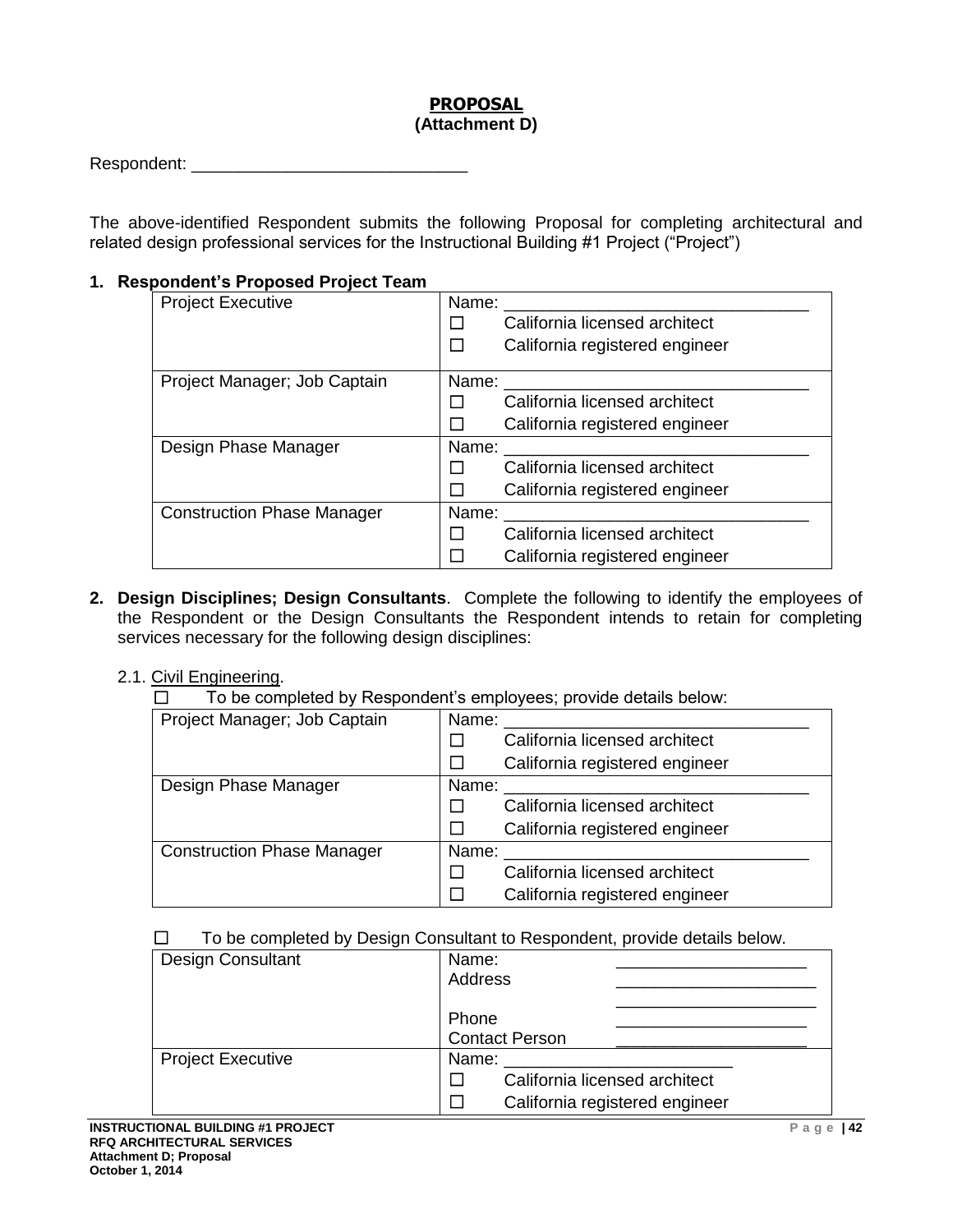| Project Manager/Job Captain | Name: |                                |
|-----------------------------|-------|--------------------------------|
|                             |       | California licensed architect  |
|                             |       | California registered engineer |

# 2.2. Structural Engineering.

☐ To be completed by Respondent's employees; provide details below:

| Project Manager; Job Captain      | Name: |                                |
|-----------------------------------|-------|--------------------------------|
|                                   |       | California licensed architect  |
|                                   |       | California registered engineer |
| Design Phase Manager              | Name: |                                |
|                                   |       | California licensed architect  |
|                                   |       | California registered engineer |
| <b>Construction Phase Manager</b> | Name: |                                |
|                                   |       | California licensed architect  |
|                                   |       | California registered engineer |

#### ☐ To be completed by Design Consultant to Respondent, provide details below.

| Design Consultant           | Name:                                         |        |
|-----------------------------|-----------------------------------------------|--------|
|                             | <b>Address</b>                                |        |
|                             |                                               |        |
|                             | Phone                                         |        |
|                             | Contact                                       | Person |
| <b>Project Executive</b>    | Name:                                         |        |
|                             | California licensed architect<br>l 1          |        |
|                             | П<br>California registered engineer           |        |
| Project Manager/Job Captain | Name:                                         |        |
|                             | California licensed architect<br>$\mathsf{L}$ |        |
|                             | California registered engineer                |        |

#### 2.3. Mechanical Engineering.

 $\Box$  To be completed by Respondent's employees; provide details below:

| Project Manager; Job Captain      | Name:<br>California licensed architect |
|-----------------------------------|----------------------------------------|
|                                   | California registered engineer         |
| Design Phase Manager              | Name:                                  |
|                                   | California licensed architect          |
|                                   | California registered engineer         |
| <b>Construction Phase Manager</b> | Name:                                  |
|                                   | California licensed architect          |
|                                   | California registered engineer         |

☐ To be completed by Design Consultant to Respondent, provide details below.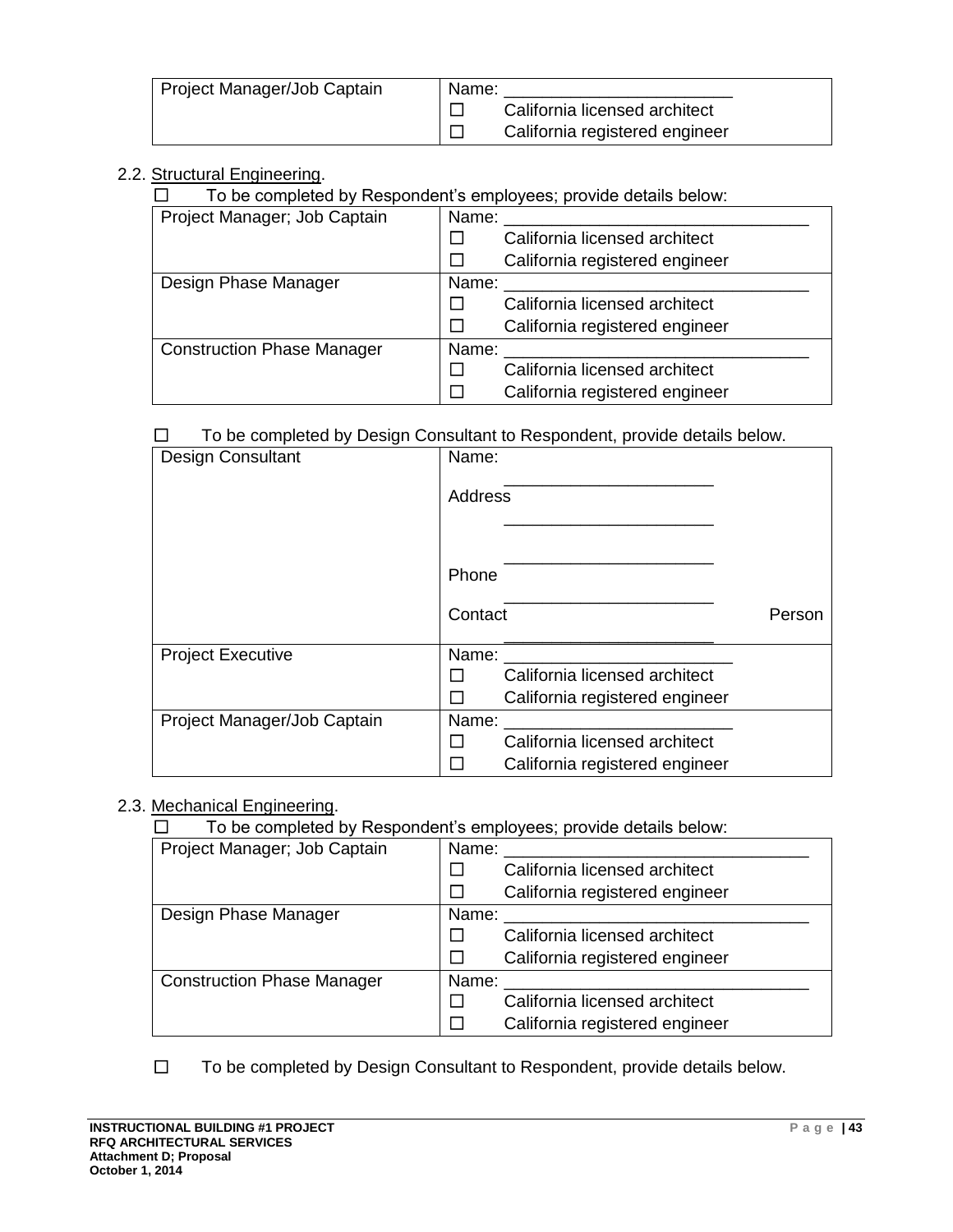| <b>Design Consultant</b>    | Name:                                           |        |
|-----------------------------|-------------------------------------------------|--------|
|                             | <b>Address</b>                                  |        |
|                             |                                                 |        |
|                             | Phone                                           |        |
|                             | Contact                                         | Person |
| <b>Project Executive</b>    | Name:                                           |        |
|                             | California licensed architect                   |        |
|                             | California registered engineer                  |        |
| Project Manager/Job Captain | Name:                                           |        |
|                             | California licensed architect<br>$\blacksquare$ |        |
|                             | California registered engineer                  |        |

### 2.4. Electrical Engineering.

☐ To be completed by Respondent's employees; provide details below:

| Project Manager; Job Captain      | Name:                          |  |
|-----------------------------------|--------------------------------|--|
|                                   | California licensed architect  |  |
|                                   | California registered engineer |  |
| Design Phase Manager              | Name:                          |  |
|                                   | California licensed architect  |  |
|                                   | California registered engineer |  |
| <b>Construction Phase Manager</b> | Name:                          |  |
|                                   | California licensed architect  |  |
|                                   | California registered engineer |  |

### ☐ To be completed by Design Consultant to Respondent, provide details below.

| <b>Design Consultant</b>    | Name:                                          |  |
|-----------------------------|------------------------------------------------|--|
|                             | <b>Address</b>                                 |  |
|                             | Phone                                          |  |
|                             | Contact<br>Person                              |  |
| <b>Project Executive</b>    | Name:                                          |  |
|                             | California licensed architect                  |  |
|                             | California registered engineer                 |  |
| Project Manager/Job Captain | Name:                                          |  |
|                             | California licensed architect<br>$\mathcal{L}$ |  |
|                             | California registered engineer                 |  |

### 2.5. Plumbing Engineering.

☐ To be completed by Respondent's employees; provide details below: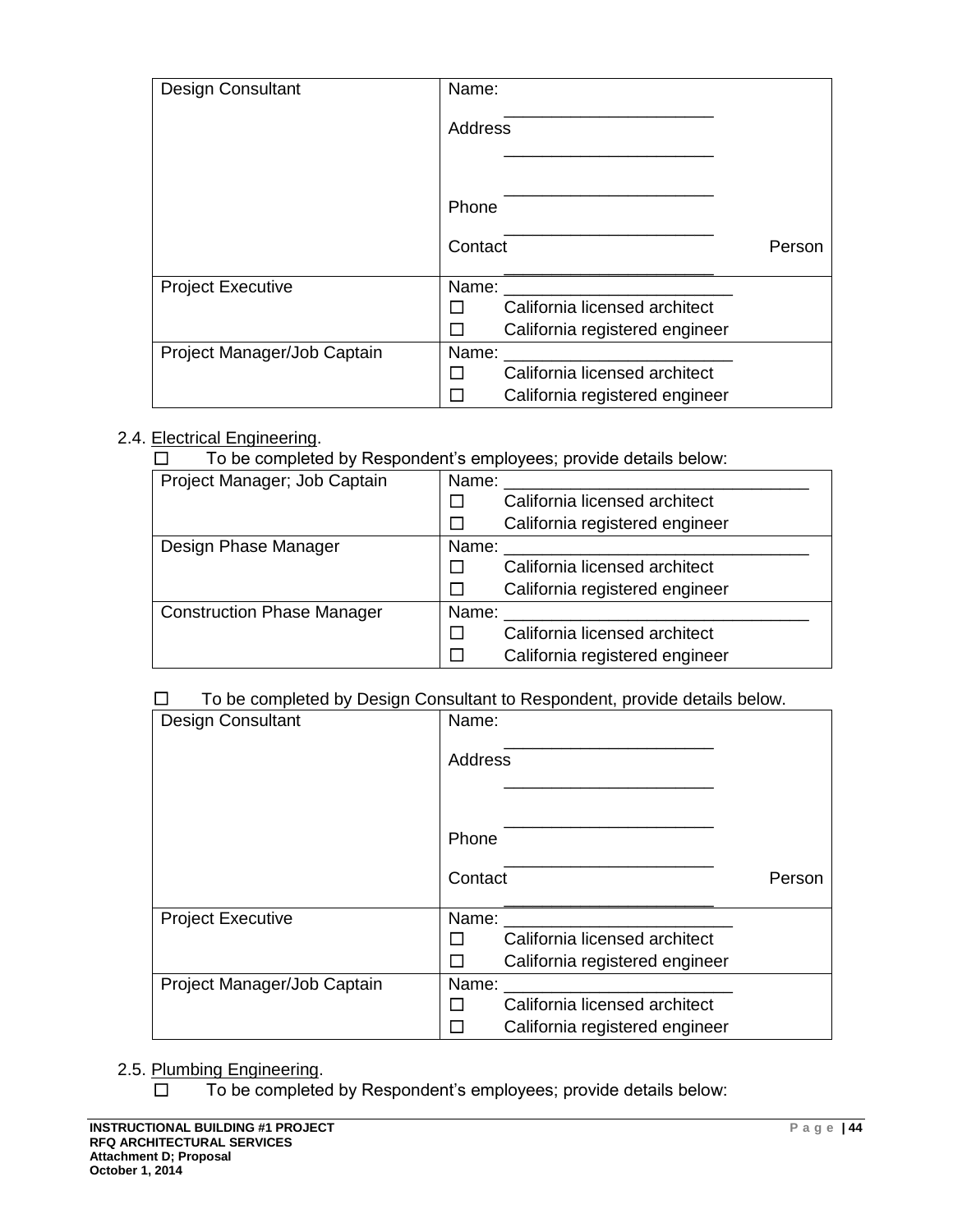| Project Manager; Job Captain      | Name:                          |
|-----------------------------------|--------------------------------|
|                                   | California licensed architect  |
|                                   | California registered engineer |
| Design Phase Manager              | Name:                          |
|                                   | California licensed architect  |
|                                   | California registered engineer |
| <b>Construction Phase Manager</b> | Name:                          |
|                                   | California licensed architect  |
|                                   | California registered engineer |

### ☐ To be completed by Design Consultant to Respondent, provide details below.

| Design Consultant           | Name:          |                                |        |
|-----------------------------|----------------|--------------------------------|--------|
|                             | <b>Address</b> |                                |        |
|                             | Phone          |                                |        |
|                             | Contact        |                                | Person |
| <b>Project Executive</b>    | Name:          |                                |        |
|                             |                | California licensed architect  |        |
|                             |                | California registered engineer |        |
| Project Manager/Job Captain | Name:          |                                |        |
|                             | ΙI             | California licensed architect  |        |
|                             |                | California registered engineer |        |

#### 2.6. Landscape.

☐ To be completed by Respondent's employees; provide details below:

| Project Manager; Job Captain      | Name:                         |                                |
|-----------------------------------|-------------------------------|--------------------------------|
|                                   | California licensed architect |                                |
|                                   |                               | California registered engineer |
| Design Phase Manager              | Name:                         |                                |
|                                   |                               | California licensed architect  |
|                                   |                               | California registered engineer |
| <b>Construction Phase Manager</b> | Name:                         |                                |
|                                   |                               | California licensed architect  |
|                                   |                               | California registered engineer |

### ☐ To be completed by Design Consultant to Respondent, provide details below.

| -<br>ີ            | $\cdot$ . |
|-------------------|-----------|
| Design Consultant | Name:     |
|                   | Address   |
|                   |           |
|                   | Phone     |
|                   |           |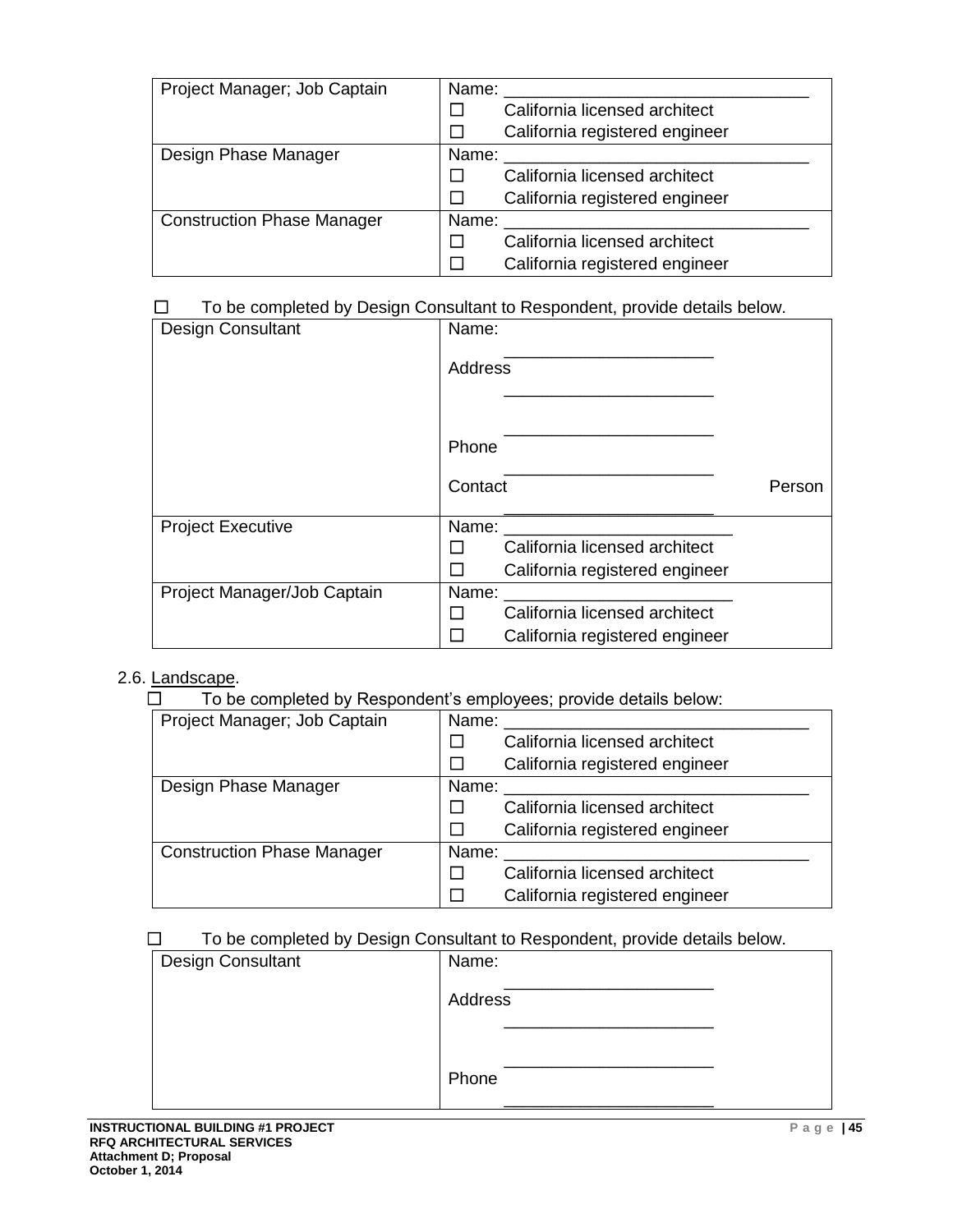|                             | Contact                        | Person |
|-----------------------------|--------------------------------|--------|
|                             |                                |        |
| <b>Project Executive</b>    | Name:                          |        |
|                             | California licensed architect  |        |
|                             | California registered engineer |        |
| Project Manager/Job Captain | Name:                          |        |
|                             | California licensed architect  |        |
|                             | California registered engineer |        |

**3. Proposed Price**. For completion of the Basic Services and other obligations of the Architect under the Architectural Services Agreement, the Respondent proposes a lump sum fixed price of \_\_\_\_\_\_\_\_\_\_\_\_\_\_\_\_\_\_\_\_\_\_\_\_\_\_\_\_\_\_\_\_\_\_\_\_\_\_\_\_\_\_\_\_\_\_\_\_ Dollars (\$\_\_\_\_\_\_\_\_\_\_\_\_\_\_\_\_\_)

("Price Proposal"). The proposed Lump Sum Fixed Price broken down among the various Phases described in the Architectural Services Agreement as follows:

| 3.1. Design                                                                                                                                                                                                                                                                             |                   | Phase.                                                                                                                                                                                                                                                                              |                   | The | <b>lump</b> | sum                                                          |     | fixed price | Dollars $(\frac{1}{2})$ | of             |
|-----------------------------------------------------------------------------------------------------------------------------------------------------------------------------------------------------------------------------------------------------------------------------------------|-------------------|-------------------------------------------------------------------------------------------------------------------------------------------------------------------------------------------------------------------------------------------------------------------------------------|-------------------|-----|-------------|--------------------------------------------------------------|-----|-------------|-------------------------|----------------|
|                                                                                                                                                                                                                                                                                         | Phase as follows: | is proposed for completion of Design Documents and DSA issuance of authorization to<br>construct the Project during the Design Phases of the Architectural Services Agreement. The<br>Respondent proposes that the foregoing be allocated to the tasks and activities of the Design |                   |     |             |                                                              |     |             |                         |                |
|                                                                                                                                                                                                                                                                                         |                   | 3.1.1. Complete Project Programming and Planning. The lump sum fixed price of                                                                                                                                                                                                       |                   |     |             |                                                              |     |             | Dollars $(\frac{2}{2})$ |                |
|                                                                                                                                                                                                                                                                                         |                   | is proposed for completion of Project Programming and Planning.<br>3.1.2. Complete Preliminary Plans. The lump sum fixed price of                                                                                                                                                   |                   |     |             | Dollars (\$________________) is proposed for                 |     |             |                         |                |
|                                                                                                                                                                                                                                                                                         | 3.1.3. Complete   | completion of the Project Preliminary Plans.                                                                                                                                                                                                                                        | Working Drawings. |     | The         | lump                                                         | sum | fixed       | price of                | <b>Dollars</b> |
|                                                                                                                                                                                                                                                                                         |                   | (\$ 1990) is proposed for completion of the Project Working Drawings.<br>3.1.4. Obtain DSA Authorization to Construct Project. The lump sum fixed price of                                                                                                                          |                   |     |             |                                                              |     |             |                         | <b>Dollars</b> |
|                                                                                                                                                                                                                                                                                         | (\$<br>Project.   |                                                                                                                                                                                                                                                                                     |                   |     |             | is proposed for obtaining DSA authorization to construct the |     |             |                         |                |
| 3.2. Bid Phase. The lump sum fixed price of ________<br>Dollars (\$\Resonance_\Resonance_\Resonance_\Resonance_\Resonance_\Resonance_\Resonance_\Resonance_\Resonance_\Resonance_\Resonance_\Resonance_\Resonance_\Resonance_\Resonance_\Resonance_\Resonance_\Resonance_\Resonance_\Re |                   |                                                                                                                                                                                                                                                                                     |                   |     |             |                                                              |     |             |                         |                |
|                                                                                                                                                                                                                                                                                         |                   |                                                                                                                                                                                                                                                                                     |                   |     |             |                                                              |     |             |                         |                |
|                                                                                                                                                                                                                                                                                         |                   | 3.3. Construction Phase. The lump sum fixed price of ___                                                                                                                                                                                                                            |                   |     |             |                                                              |     |             |                         |                |
| Dollars (\$                                                                                                                                                                                                                                                                             |                   |                                                                                                                                                                                                                                                                                     |                   |     |             | ) is proposed for completion the Construction Phase.         |     |             |                         |                |

- 3.4. Post-Construction Phase. The lump sum fixed price of the lump sum fixed price of  $\Box$ ) is proposed for completion of the Post-Construction Phase.
- **4. Reimbursable Expenses**. The Lump Sum Fixed Price proposed in Paragraph 3 incorporates all fees, costs or expenses that the Respondent may incur to complete obligations under the Architectural Services Agreement.
	- ☐ YES ☐ NO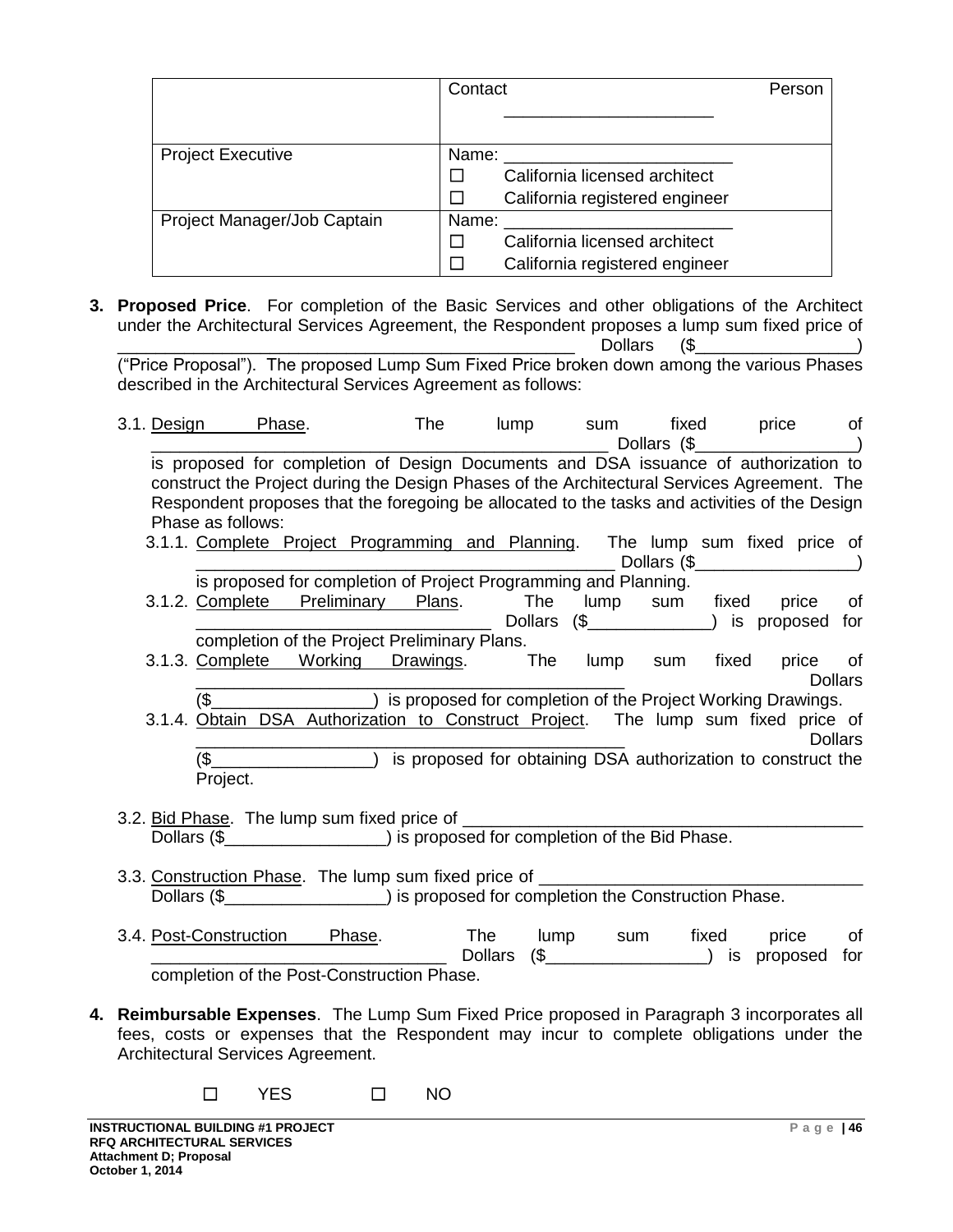- **5. Proposed Expense Reimbursements.** If the Lump Sum Fixed Price proposed in Paragraph 3 does not include all fees, costs or expenses incurred to complete the Architectural Services, the Respondent proposes billing the District for the following fees, costs or expenses incurred to complete obligations under the Architectural Services Agreement.
	- 5.1. Travel.
		- 5.1.1. Privately Owned Automobile Travel; Costs Per Mile. If personnel travel by a privately owned automobile, the charge per mile traveled is cents  $($   $)$  per mile ("Mileage Charge").
		- 5.1.2. Mileage Charges. The Mileage Charge billed to the District for travel by privately owned automobile will be for:
			- ☐ Round Trip Travel
			- ☐ One Way Travel
		- 5.1.3. Airfare. If travel is by air, the charge is the actual costs of economy class airfare without mark-ups.
			- ☐ Yes
			- ☐ No, billings will be for costs plus \_\_\_\_ percent (\_\_\_\_%) mark-up
		- 5.1.4. Rental Car. If travel is by a rental car, the billing is the actual costs for an economy class rental car without mark-ups.
			- ☐ Yes
			- ☐ No, billings will be for costs plus \_\_\_\_ percent (\_\_\_\_%) mark-up
		- 5.1.5. Per Diem Expenses. If travel and overnight stay or more is required the per diem charge (excluding mileage, airfare charges or rental car charges) for lodging, meals and incidental expenses is:

| Lodging             | Dollars (\$ | $\log$ per day. |
|---------------------|-------------|-----------------|
| Meals               | Dollars (\$ | per day.        |
| Incidental Expenses | Dollars (\$ | per day.        |

- 5.1.6. Charges for Personnel Travel Time. If personnel travel, Respondent proposes to bill the District for travel time of personnel as follows:
	- ☐ No travel charges for personnel travel (travel time included in Price Proposal).
	- ☐ Flat rate travel charge for personnel travel of \_\_\_\_\_\_\_\_\_\_\_\_\_\_\_\_\_\_\_\_\_ Dollars (\$) per person travelling.
	- ☐ Hourly rate charge for personnel travel at \_\_\_\_\_\_\_\_\_\_\_\_\_\_\_\_\_\_\_\_\_\_\_\_ Dollars (\$\_\_\_\_\_\_\_\_) per hour per person travelling.

If an hourly rate is proposed, the billings are for:

- ☐ Round Trip Travel
- ☐ One Way Travel
- ☐ Not Applicable, no travel charge proposed for personnel travel time.

#### 5.2. Communications.

- 5.2.1. Phone/Fax Charges: \_\_\_\_\_\_\_\_\_\_\_\_\_\_\_\_\_\_\_\_\_\_\_\_\_\_\_\_\_\_\_
- 5.2.2. United States Mail Charges: \_\_\_\_\_\_\_\_\_\_\_\_\_\_\_\_\_\_\_\_\_\_\_\_\_
- 5.2.3. Private Courier/Overnight Service:
- 5.2.4. Other Communications Charges: \_\_\_\_\_\_\_\_\_\_\_\_\_\_\_\_\_\_\_\_\_\_\_\_\_\_\_\_\_\_\_
- 5.3. Production.
	- 5.3.1. CAD/Plotting:
	- 5.3.2. Reproduction.

Up to 11" x 14" size reproductions: \_\_\_\_\_\_\_\_\_\_\_\_\_\_\_\_\_\_\_\_\_\_